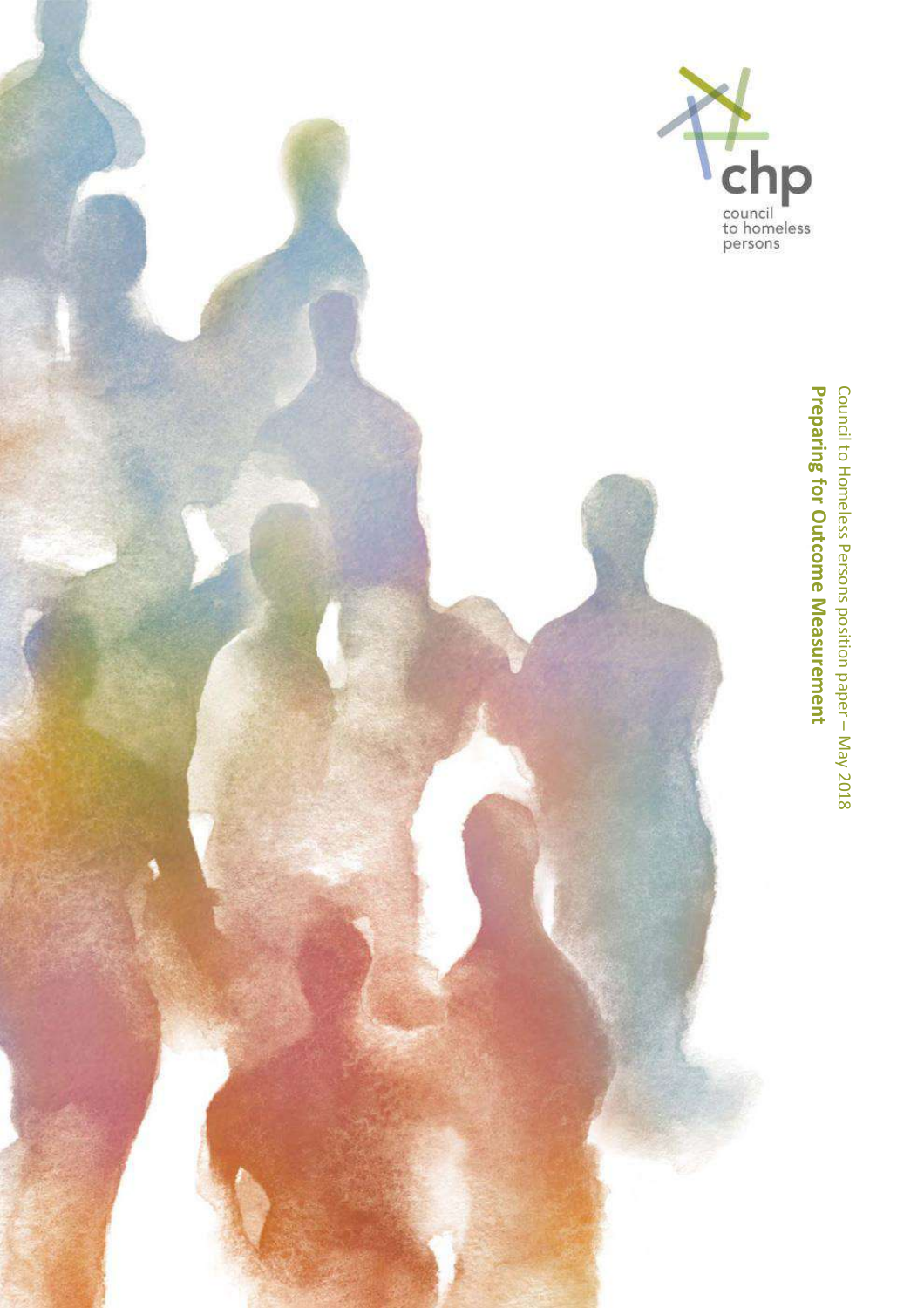# **Contents**

| 1              |                                                                     |  |  |
|----------------|---------------------------------------------------------------------|--|--|
| $\overline{2}$ |                                                                     |  |  |
| 3              |                                                                     |  |  |
| 4              |                                                                     |  |  |
| 5.             | What are the benefits and challenges of outcome measurement and     |  |  |
| 6              | What is the current status of outcome measurement in the specialist |  |  |
| $\overline{ }$ | Should the sector pursue a shared approach to outcome               |  |  |
| 8              | What approaches and tools could be considered for outcome           |  |  |
| 9              | What are the enablers for effective outcome measurement? 57         |  |  |
| <b>10</b>      | How can we move toward effective outcome measurement?61             |  |  |
|                |                                                                     |  |  |
|                |                                                                     |  |  |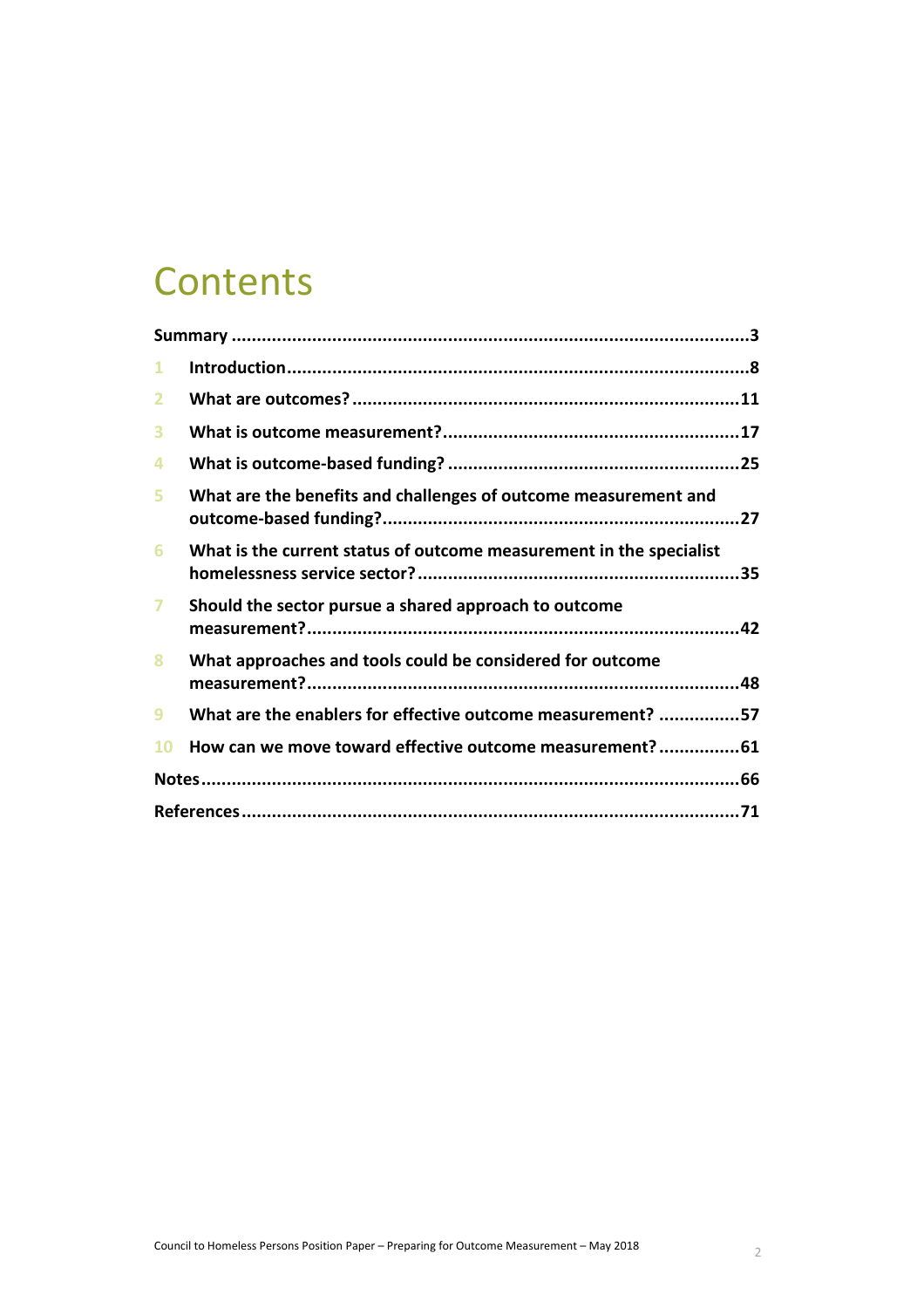

# Summary

Achieving improvements in people's lives – or outcomes – is central to the work of the specialist homelessness service sector. Outcomes can be defined as the changes that happen as a result of providing programs and services – "the difference we make" for program participants, communities and others through our efforts. Achievement of positive outcomes is a foundational criterion of effective practice.

In 2013, in *A Framework for Ending Homelessness*, Council to Homeless Persons (CHP) articulated the value of moving towards an outcome-based approach to service system design, practice, and performance measurement. Although government and sector interest in outcomes has continued to increase since that time, this has not been matched with the development of a shared sector perspective on outcome measurement. Unless this gap is addressed, many service providers and participants will lack the tools to effectively measure outcomes, and will remain vulnerable to the imposition of external frameworks that are not fit for purpose in the sector context.

This paper aims to: build knowledge about outcome-based approaches and outcome measurement; support sector conversations about the most strategic and effective approaches to outcome measurement; and identify how these approaches could be developed and implemented.

# **Outcome-based approaches and outcome measurement**

In outcome-based approaches, intended outcomes are the central reference point for program planning, practice and for gauging the success and value of services. Key questions for outcome-based approaches include: what programs, services or other activities are in scope; who they are intended to benefit or affect; and which outcomes are important.

The activities of specialist homelessness services may contribute to a wide range of housing and other outcomes, with beneficiaries at different levels. The primary intended beneficiaries of the specialist homelessness service sector are people experiencing or at risk of homelessness. Therefore, *participant outcomes* for these people are the main focus of this paper.

Individual participant outcomes contribute directly to *program outcomes*, and ultimately to *population outcomes* for whole communities or societies. However, the 'ceiling of accountability' for service providers sits at the level of program outcomes, while accountability for population outcomes sits with broader service systems and governments.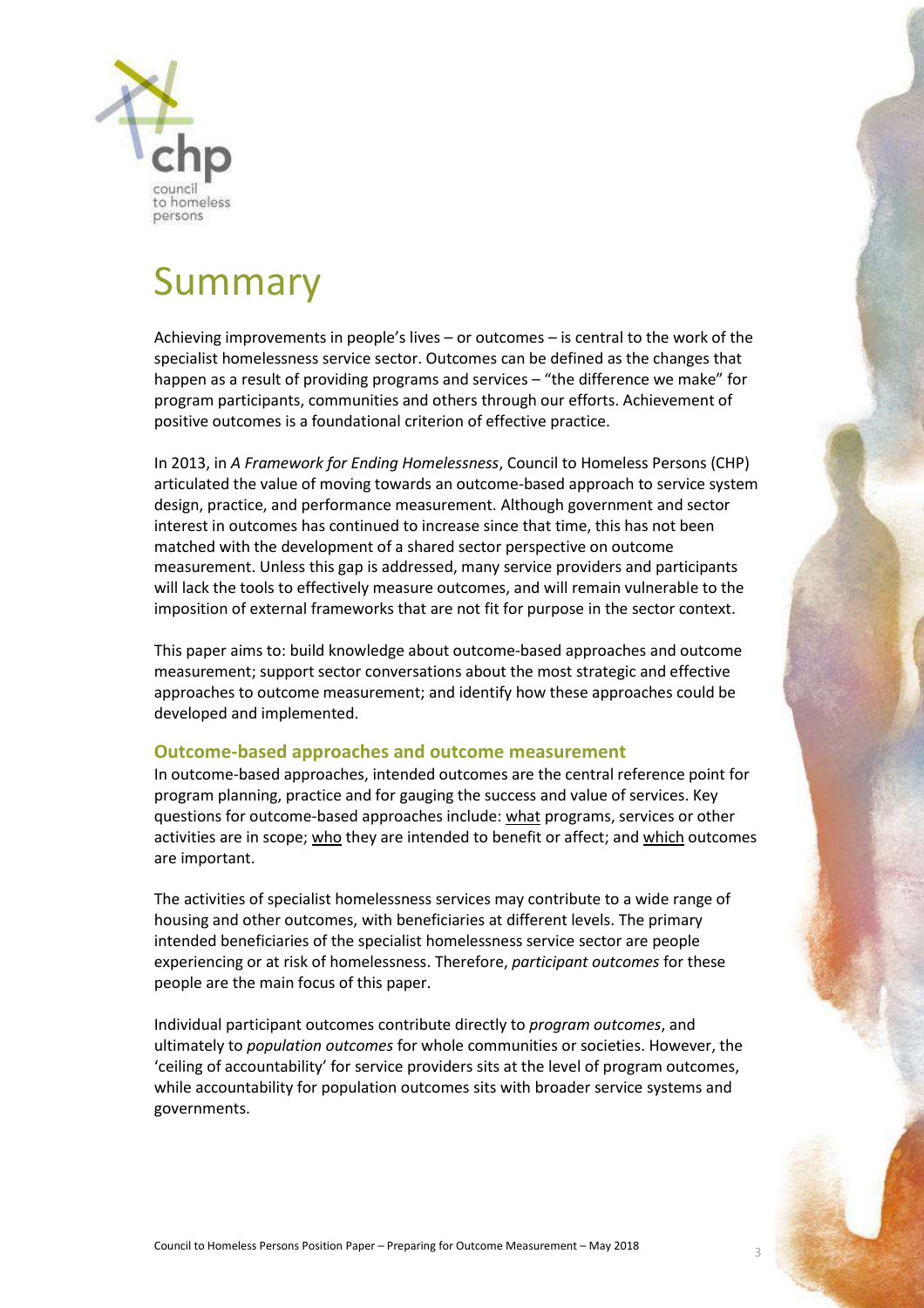Within an outcome-based approach, outcome measurement may be part of performance measurement. Outcome measurement generally refers to a systematic process through which funders, service providers or evaluators:

- Collect data related to the outcomes of a program, service or other organisational activity
- Analyse this data to assess the extent to which the program, service or activity has achieved its intended outcomes, and
- Use the findings for oversight, planning, service improvement or advocacy.

Outcome measurement is typically implemented as part of a monitoring approach, which involves periodic analysis and reporting of a set of outcome indicators. Outcome measurement is most effective when used as part of a broader suite of reflective and evaluative processes, which draw on a range of qualitative and quantitative data to answer questions about service performance and to support quality improvement.

Outcome-based funding is sometimes confused with outcome measurement. Outcome-based funding arrangements are those in which all or part of the payment to a service provider for services delivered depends on the provider achieving outcomes specified by the commissioning/funding organisation. While outcome-based funding relies on some form of outcome reporting, outcome measurement is often carried out in programs funded through other mechanisms.

# **Benefits, risks and challenges of outcome measurement**

Outcome measurement offers a range of potential benefits, including increased alignment among stakeholders; an improved outcome focus for service providers and funders; improved assessment, planning and review processes; improved morale; development of an evidence base for funding submissions and advocacy; service improvement; capacity for benchmarking; and broader knowledge building. It can provide the opportunity for services and sectors to move beyond anecdotal views of success, and to develop a stronger evidence base demonstrating the value of their work.

While outcome measurement can offer valuable information, it also presents a range of challenges and risks. Outcome measurement can be resource intensive; can become an imposition on staff and program participants; can have a poor fit with organisational culture; can provide negative results or a lack of significant results; and may be challenged by unreliable data, inflated reporting and service system complexity. There are also risks that need to be carefully managed in relation to incentives for soft-targeting, negative effects on service models and service delivery approaches, potential for reduction in sector diversity, and over-privileging outcomes monitoring data as a measure of program value.

The existence of these challenges is not a reason to dismiss outcome measurement outright, but it does indicate the need for a careful consideration of risks and benefits,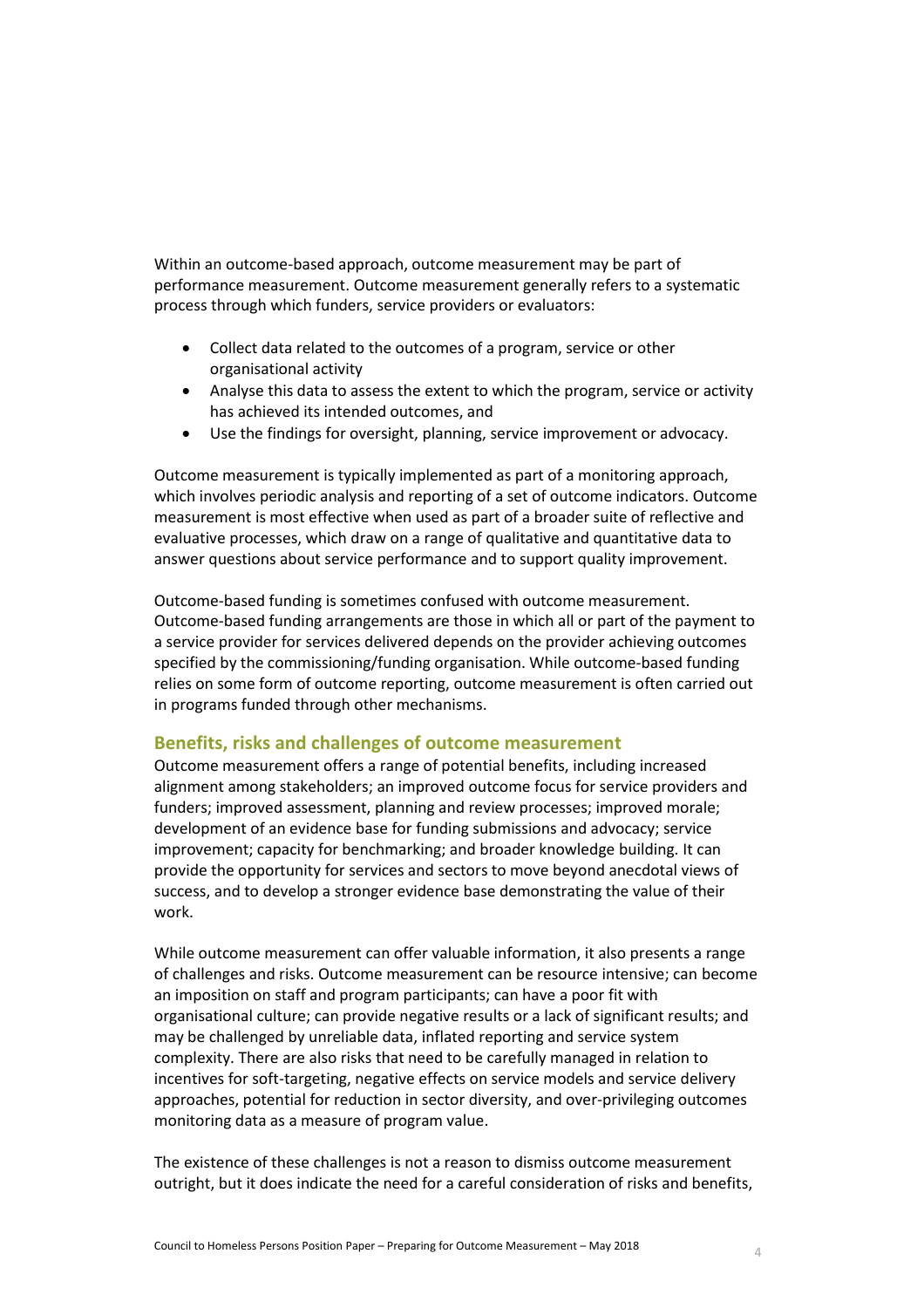and an informed decision about how outcome measurement is resourced, designed and used.

Outcome-based funding models exacerbate some of these underlying risks in outcome measurement. Outcome-based funding is not suited to all contexts, and the sector needs to be prepared to critically examine outcome-based funding proposals where appropriate.

# **Outcome measurement in the homelessness service sector**

Although there is general agreement with the premise that outcome-based approaches are important, there is currently not a consistent, widely accepted framework or approach for outcome measurement in the specialist homelessness service sector, neither within Victoria nor nationally.

Specialist homelessness service providers have experimented with various forms of outcome measurement. These have ranged from broad approaches such as Results Based Accountability<sup>™</sup>, to use of ready-made tools such as the Outcomes Star<sup>™</sup>, to bespoke sets of indicators and data collection tools tailored to service models. While some providers are actively implementing outcome measurement, others are uncertain of how to proceed and/or sceptical of its value.

### **Need for a shared view within the sector**

Historically there have been few requirements of specialist homelessness service providers to report on program outcomes. However there are now strong signs within the funding and policy environment, that outcome measurement requirements are on the way. In Victoria, work is underway on a whole-of-government outcome-based management approach driven by the Department of Premier and Cabinet. The Department of Health and Human Services (DHHS) is in the process of developing a workplan for the embedding of outcome measurement on a sector-by-sector basis, with pilots in some sectors planned to commence in 2018. These initiatives are only beginning to impact the specialist homelessness service sector. It is likely that the next five years will see increased demands from funders for outcome reporting, and potentially further moves towards outcome-based funding regimes.

This scenario presents a range of risks for the sector, particularly if consultation is limited. Ignoring these developments will make it more likely that when outcome measurement does arrive, it will be imposed in ways that are under-resourced, burdensome and ineffective both for service providers and people experiencing or at risk of homelessness.

In this context, it is timely for specialist homelessness services in Victoria to take steps to more systematically engage with outcome measurement. This will make it more likely that the sector is equipped to understand and influence the development of outcome measurement processes, is better positioned to use these processes to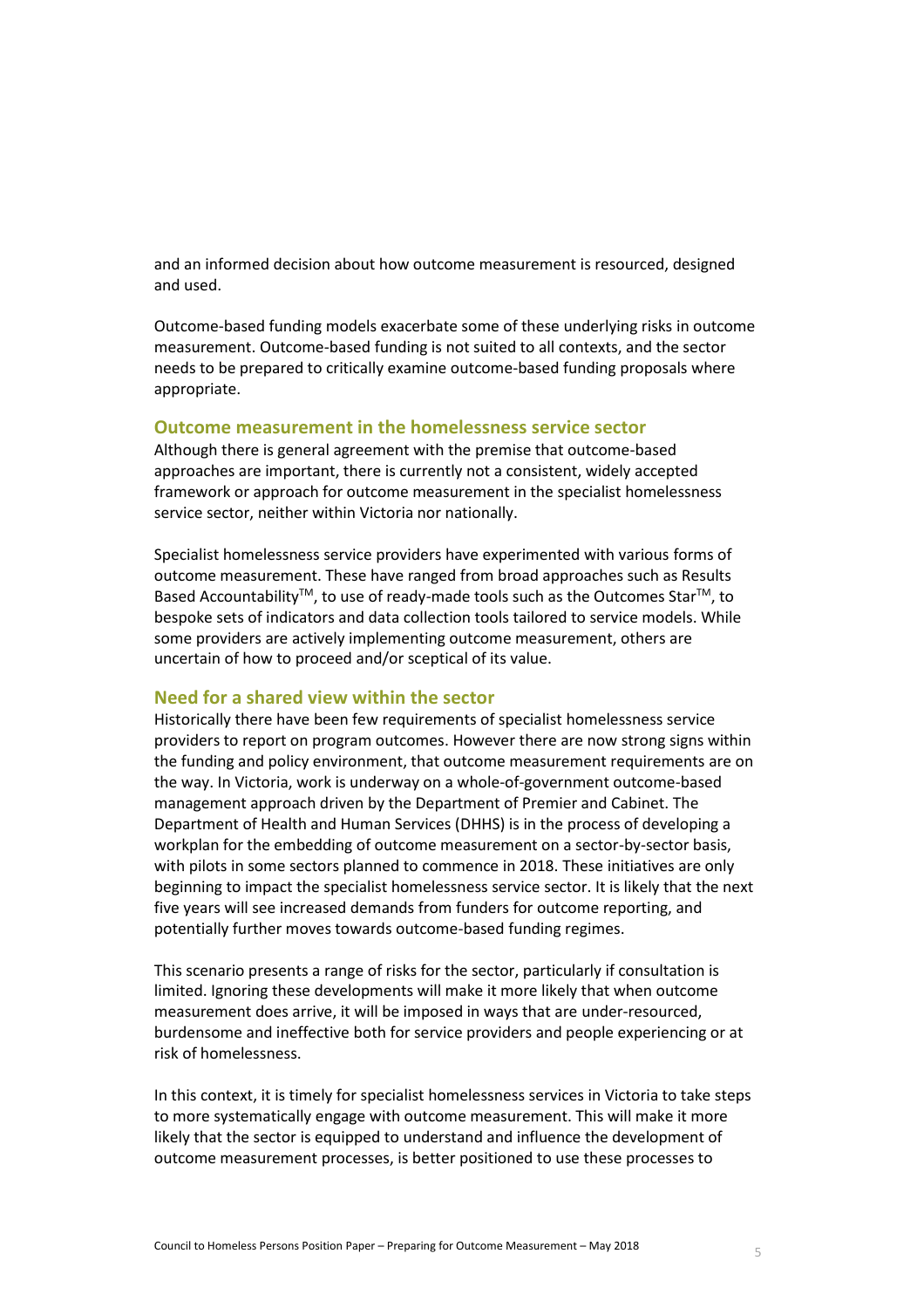benefit individuals and communities, and is able to present workable and effective outcome measurement approaches to government.

### **Preparing for outcome measurement**

To effectively influence the way in which outcome-based approaches and outcome measurement are introduced, the specialist homelessness service sector will need to take a proactive stance. Service providers will need to develop a collective position on outcome measurement, identify preferred approaches and frameworks, and commence a conversation with government about outcome measurement that will meet the needs of all stakeholders.

Sector capacity building will be needed to assist staff, management and sector leaders to deepen their understanding of outcome measurement and of the options available. Sector consultation will be important to the development of a collective view about how a shared approach to outcome measurement can be progressed. Identification of outcomes, indicators and data collection approaches that the sector believes are fit for purpose will place service providers in a much stronger position to influence the content of outcome measurement frameworks. However, to "go it alone" on outcome measurement as a sector is likely to be ineffective. Better results in terms of resourcing, support and consistent adoption of outcome measurement tools and processes are likely to arise from a partnership approach with DHHS.

There is potential for outcome measurement approaches designed in partnership by funders, service providers and people with lived experience of homelessness to provide an effective balance across the needs and interests of all three groups.

Over the next four years, CHP proposes to seek support from government, to enable the specialist homelessness service sector in Victoria to adopt a strategy of proactive engagement with outcome-based approaches and outcome measurement, incorporating the following five key actions:

- 1. Increase sector understanding of outcome-based approaches and outcome measurement, through convening forums and distributing information resources
- 2. Identify key elements of a fit-for-purpose outcome measurement approach for the sector, through consultation with service providers and people with lived experience of homelessness
- 3. Join DHHS in a partnership approach to develop an outcome measurement framework for the sector, through a consultative process led by government which builds on the knowledge, experience and needs of service providers and people experiencing or at risk of homelessness
- 4. Facilitate the sector's access to a suite of practical and functional outcome data collection tools; including pursuit of enhancements to SHIP to enable outcome data entry and reporting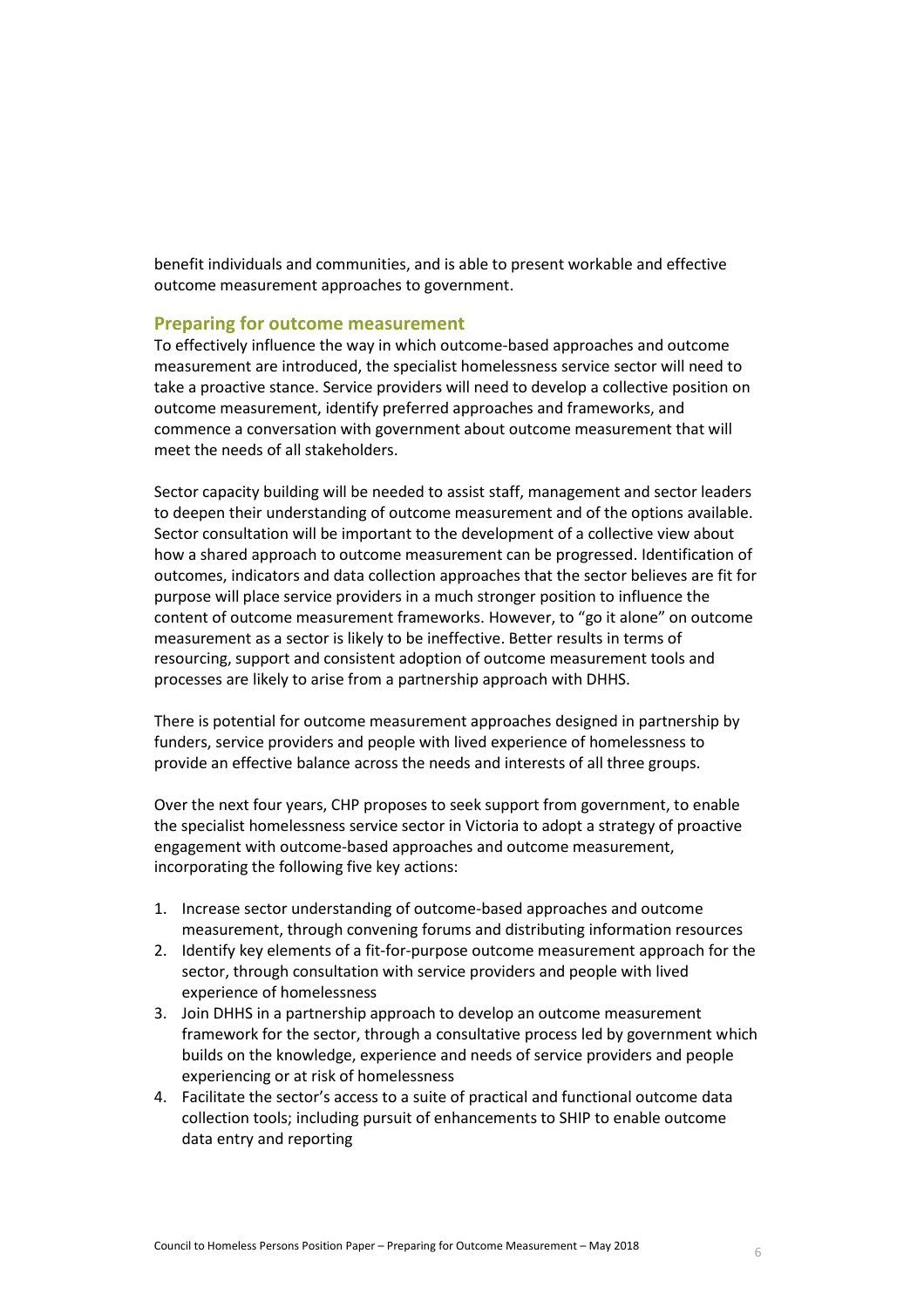5. Advocate for sufficient resourcing for the sector to undertake outcome measurement, including resourcing for training staff, in recognition of the time and skills required to collect and analyse outcome data.

The specialist homelessness service sector has a window of opportunity to engage with and to influence the introduction of outcome-based approaches to the sector, to identify the approaches best suited to benefiting individuals and communities, and to present workable and effective outcome measurement methods to government. This position paper intends to take this opportunity to contribute to outcome measurement that will be strategic, credible and practical, and that will help to end homelessness.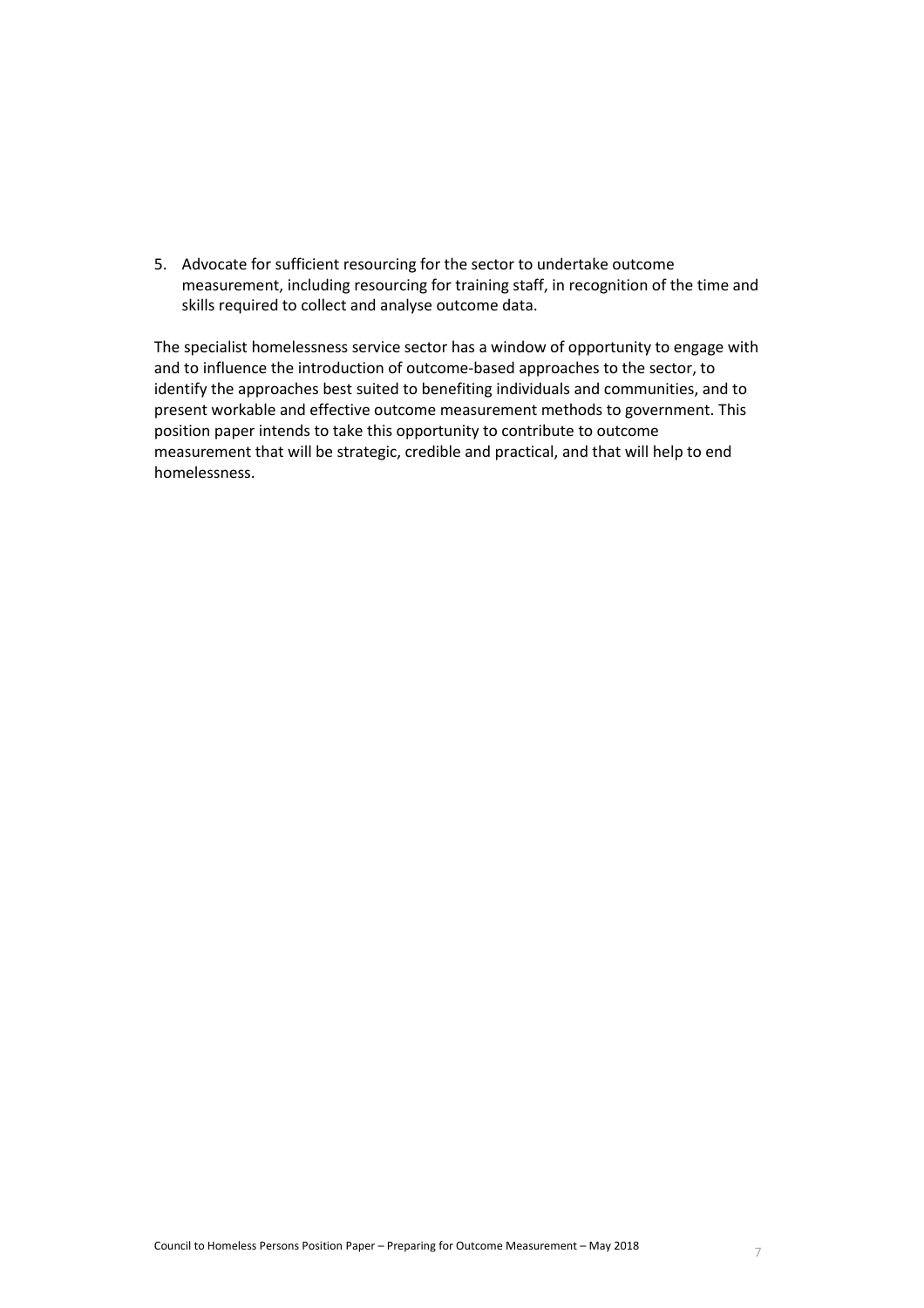# 1 Introduction

Outcomes are the changes that happen as a result of providing programs and services – the difference that we make for participants, communities and others through our efforts. Along with provision of a high quality service, achievement of positive outcomes is recognised as the hallmark of effective practice. In this way, outcomes are central to the work of the specialist homelessness service sector.

In 2013, in *A Framework for Ending Homelessness*, Council to Homeless Persons (CHP) articulated the importance of moving towards an outcome-based approach to service system design, practice, and performance measurement. The framework noted the need for a process over time to build the outcomes architecture and culture that would make this possible.

A key component of an outcome-based approach is the articulation of an outcome model which identifies: what programs, services or other activities are in scope; who they are intended to benefit or affect; and which outcomes are important. An outcome model can play an important guiding role in service planning and practice.

Within an outcome-based approach, outcome measurement may be part of performance measurement. It assists both funders and service providers to assess the outcomes associated with programs and services, and to use this data for accountability, service improvement, advocacy and system reform. In conjunction with broader evaluation processes, outcome measurement can enable stakeholders to move beyond anecdote and to generate clear evidence on effectiveness.

#### **Supporting a sector conversation on outcome measurement**

In the five years since the release of *A Framework for Ending Homelessness*, the focus on outcome-based approaches by government and service providers has continued to increase. However, the specialist homelessness service sector in Victoria does not yet have a coherent shared perspective on outcome measurement. This exposes the sector to risk as pressures for measurement increase.

This position paper is intended to support a conversation within the specialist homelessness service sector in Victoria about outcome measurement. This conversation will assist the sector to move towards a shared view about the most strategic and effective approaches to outcome measurement, and to identify how these approaches could best be implemented. This conversation will also contribute to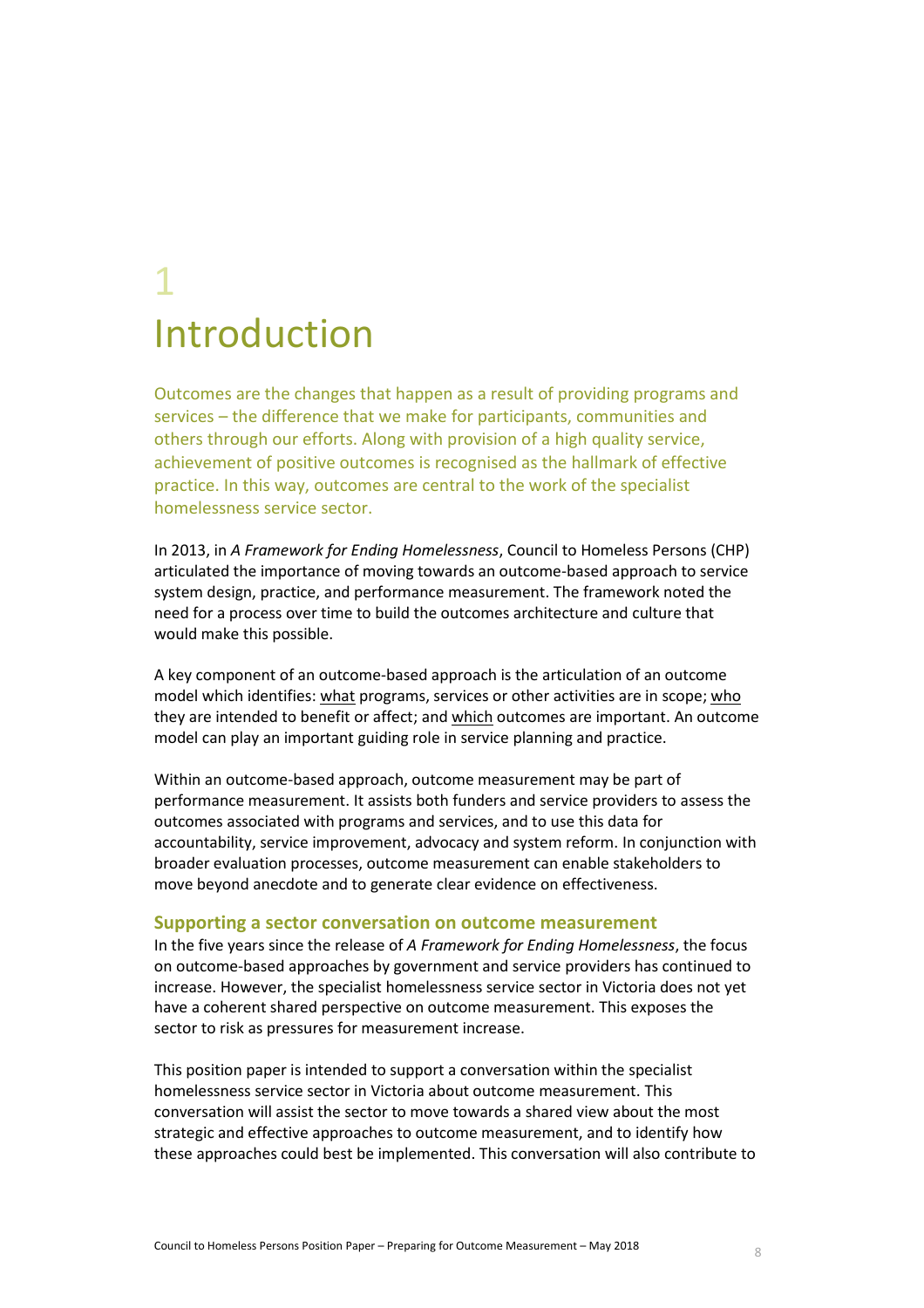capacity building within the sector, by increasing agencies' understanding of outcome measurement.

The paper does not put forward a specific outcome measurement framework or approach recommended for adoption. To develop a well-informed shared approach will require substantial consultation across the sector. This is yet to occur. Instead, the paper describes options, and proposes a process through which our sector can influence the introduction of fit-for-purpose outcome measurement. A condensed version of this paper is also available. The condensed version provides an overview of the evidence and issues with less detail.

We hope to engage all those involved with the specialist homelessness service system in Victoria in this conversation. People with lived experience of homelessness have important contributions to make to the discussion as 'experts of their own experience', as do frontline staff, management and board members of service provider agencies, representatives of relevant government departments, and workers in other service sectors that interface with the specialist homelessness service sector.

We look forward to hearing a range of feedback about the thinking put forward in this paper, and working with stakeholders to positively influence the future development of outcome measurement.

# **Guide to this paper**

Outcome measurement is a broad and at times, highly technical field. Rather than attempt an exhaustive or academic coverage of this area, we have focused on the strategic context, key ideas and practical implications which we believe are currently of greatest relevance for the sector.

- Section 2 explains what outcomes are, and places them in the context of outcome-based approaches to service design, delivery and governance
- Section 3 explains outcome measurement, and Section 4 distinguishes outcome measurement from outcome-based funding
- Section 5 explores the benefits as well as the risks and challenges of outcomebased approaches and outcome measurement
- Section 6 examines the current status of outcome measurement in the specialist homelessness service sector
- Section 7 makes the case that in the current strategic environment, it is important for the sector to engage proactively with outcome measurement
- Section 8 describes a range of options for approaches and tools that can be used for outcome measurement
- Section 9 discusses what needs to be in place for outcome measurement to work well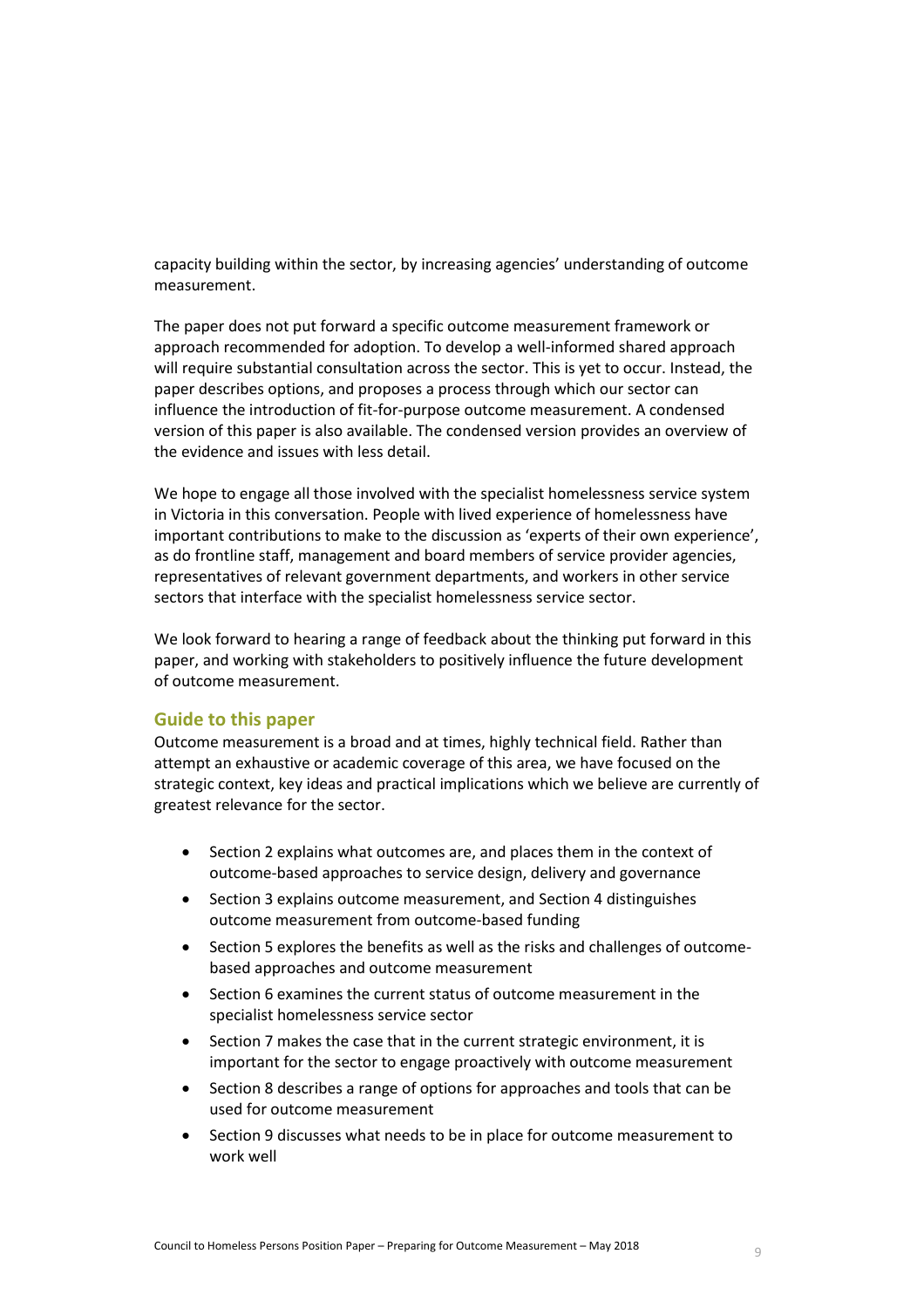• Section 10 concludes by presenting a strategy and a set of actions for our sector to take to move towards fit-for-purpose outcome measurement.

# **How this paper was developed**

This paper was prepared for CHP by Mark Planigale of Lirata Consulting [\(www.lirata.com\)](http://www.lirata.com/). Mark has substantial experience in outcome measurement in housing and homelessness services and other fields. Jenny Smith (CEO) and Kate Colvin (Manager Policy and Communications) CHP, oversaw the work and shaped the ideas presented here.

In developing the paper, Mark gathered input from people with lived experience of homelessness, from ten Victorian specialist homelessness service provider agencies, and from other researchers and consultants with specific expertise in outcome measurement. The paper is also informed by a range of Australian and international literature. We thank all those who contributed their time and thinking to this document.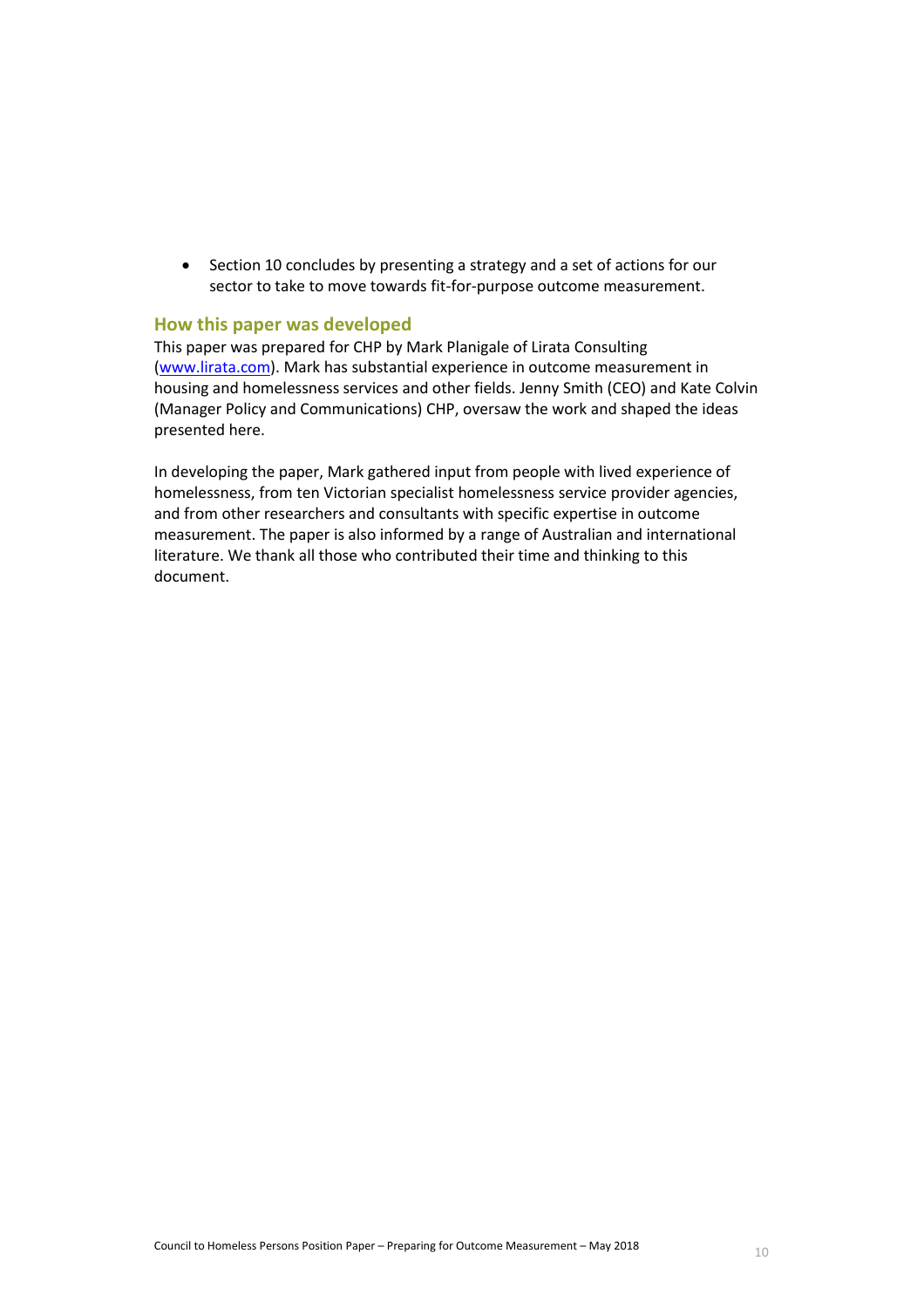# 2 What are outcomes?

In the human services context, outcomes are changes that happen for individuals, groups, communities, organisations or systems as a result of our work. Outcomes help to explain why we provide programs and services, and undertake projects and advocacy – they express "the difference we make" through our efforts. $1$ 

The activities of specialist homelessness services may contribute to a wide range of housing outcomes and other outcomes, for beneficiaries at different levels. The primary intended beneficiaries of the specialist homelessness service sector are people experiencing or at risk of homelessness. [Figure 1](#page-10-0) provides selected examples of outcomes which might be relevant both to these people, and to the services assisting them. The outcomes of relevance to program participants will vary from person to person, although the need for safety, suitable and sustainable accommodation, and access to basic material requirements (food, money, clothing, toilets and showers) are common themes.

# <span id="page-10-0"></span>Figure 1: Examples of outcomes to which specialist homelessness services may contribute

#### **People who are experiencing or at risk of homelessness:**

- Maintain an existing tenancy
- Access safe emergency accommodation / interim accommodation
- Access safe and sustainable long-term housing
- Are able to better manage health conditions
- Have improved mental health
- Are able to participate more actively in the community
- Have improved independent living skills
- Have less involvement with the criminal justice system
- Gain employment

#### **People engaging in problematic substance use:**

 Are able to reduce their substance use, and/or to manage it in ways that are less harmful to themselves and others

#### **Women and children experiencing family violence:**

• Have improved safety

#### **Children:**

Are able to participate in school and early years learning opportunities

### **Families:**

• Are able to remain together, or to reunify, where appropriate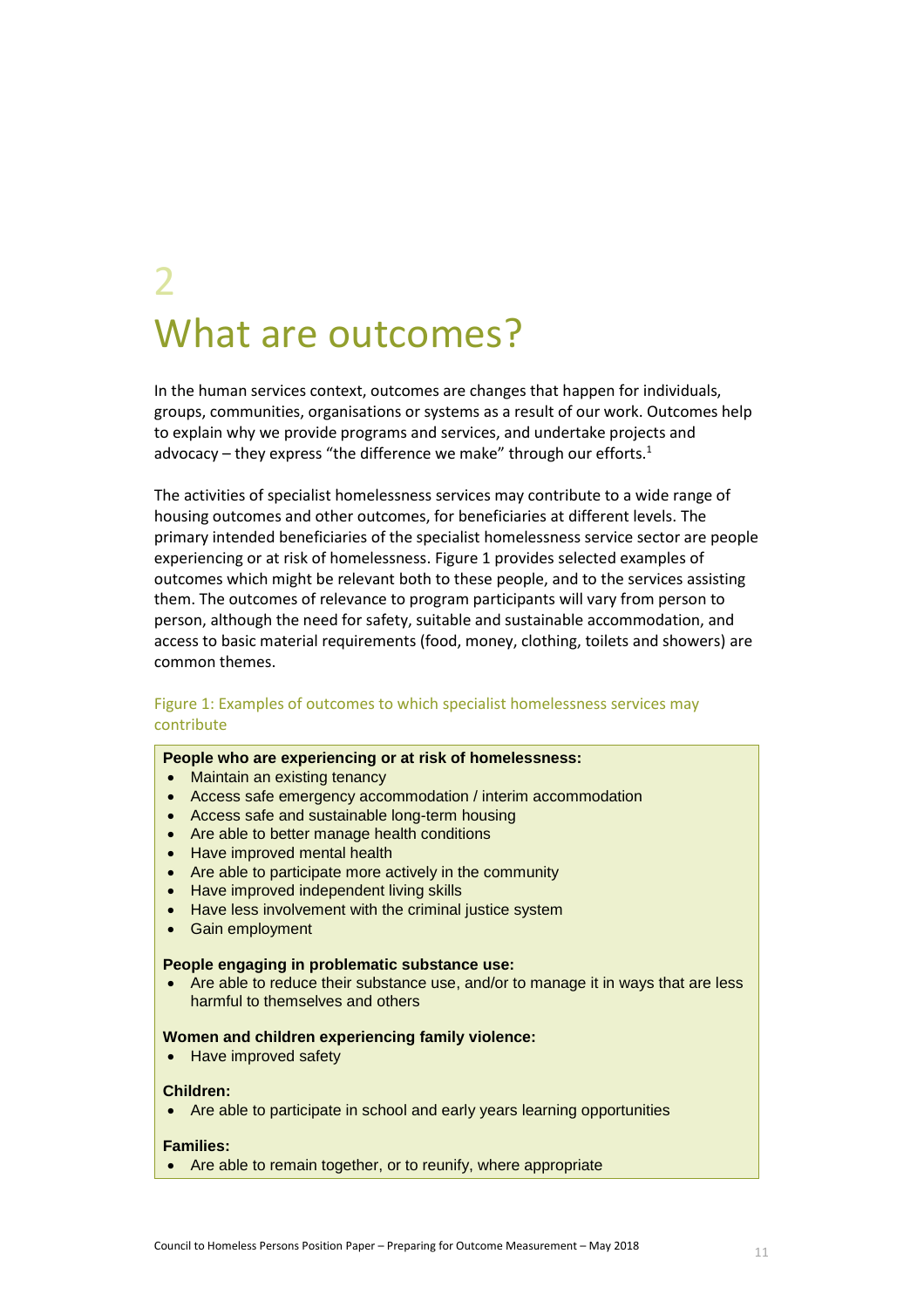There are a range of ways in which these outcomes might be tracked and measured – for example, data might be collected through case review processes, through participant questionnaires, through outcome forms completed by staff, or through routine entry of service data into SHIP or other databases. Section 8 discusses a range of possible approaches and tools for measuring outcomes.

The different life areas to which outcomes relate are often called *domains*. <sup>2</sup> Housing is the central domain on which specialist homelessness services focus. However many specialist homelessness services also work actively with participants on other life domains such as safety, physical health, mental health, substance use, economic wellbeing, employment education and training, living skills, justice issues, and social connection. Depending on the nature of the program or service provided, it may be relevant to measure outcomes across some or all of these domains.

At an individual or group level, outcomes are often about changes in people's capacity (knowledge, skills, confidence); attitudes and emotional state; behaviour; circumstances (for example, their level of health and wellbeing, financial situation, housing situation, whether they are in custody or in the community, their level of inclusion or exclusion); and their participation in and access to opportunities and resources.<sup>3</sup>

Outcomes can also occur at other levels. For example, the work of funders, service providers and other stakeholders may result in positive changes for communities (e.g. reduced rates of crime; more positive public attitudes towards people experiencing or at risk of homelessness), organisations (e.g. improved resourcing; more holistic service responses), or societal systems and structures (e.g. improved service system coordination and integration; less punitive laws for people sleeping rough). These outcomes may be important when evaluating sector development activities, advocacy efforts, community development programs, and when considering the overall structure and impact of service systems. However, this paper focuses mainly on individual and group outcomes for program participants.

For specialist homelessness services, the two outcomes most frequently discussed are *housing gained* and *housing sustained*. 4

- **Housing gained**: A person who has experienced homelessness begins a secure tenancy in housing that is safe, suitable and affordable.
- **Housing sustained**: A person remains housed in housing that is safe, suitable and affordable. This may refer to a situation where:
	- o People at risk of housing breakdown are able to sustain their housing, or
	- o People who have previously experienced homelessness are able to remain housed, once they have gained safe, suitable and affordable housing.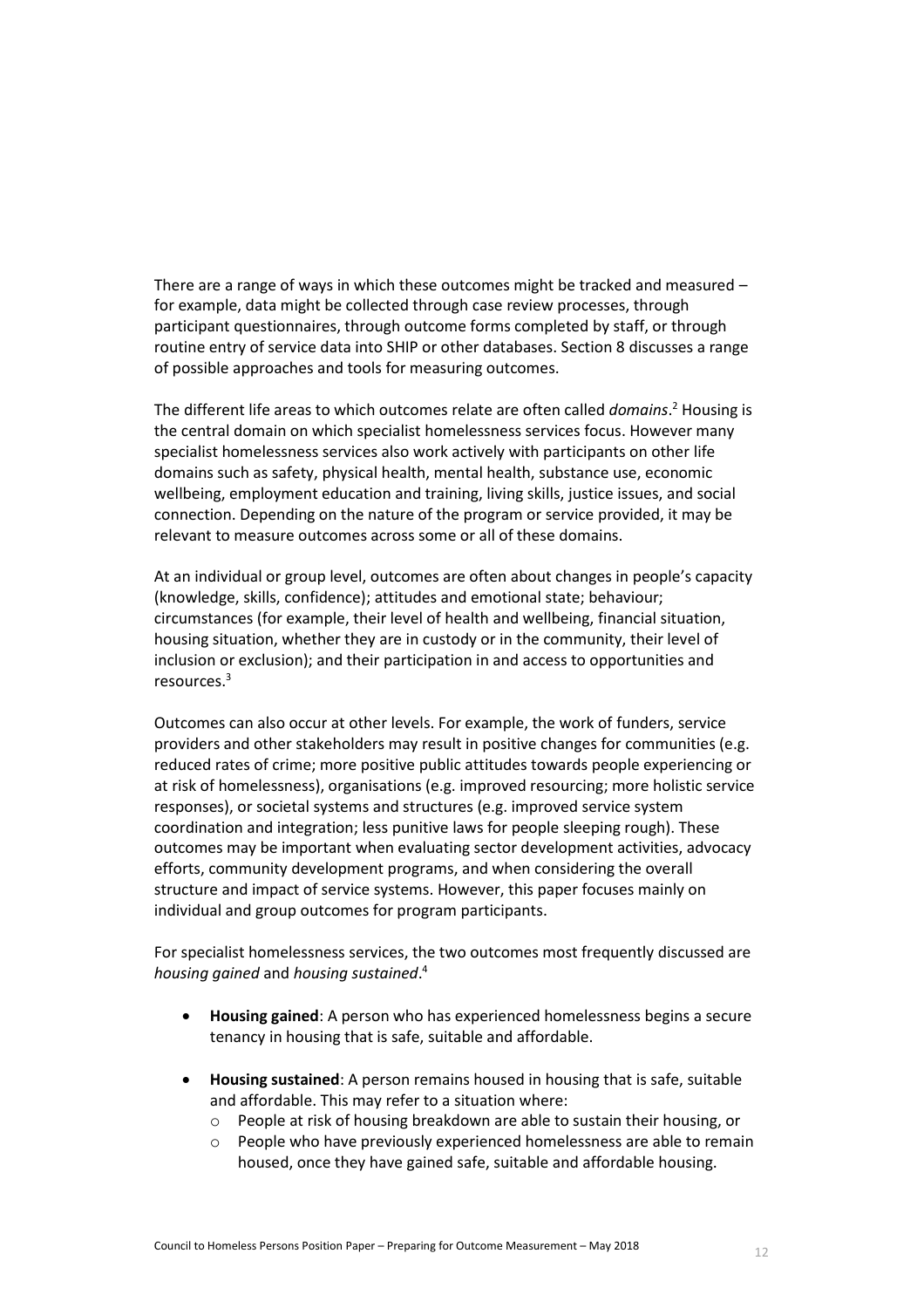As noted above, the relevance and level of priority of different outcomes varies from program to program, and person to person. There are also significant differences across *cohorts* of participants in the types of outcomes that are often emphasised, as well as differences in understandings of how and when these outcomes might be achieved. For example, a different service approach and a different pattern of outcomes might be expected for people entering homelessness for the first time, compared to those who have experienced chronic homelessness.<sup>5</sup> A 'one size fits all' approach to outcomes is usually a mistake.

# **Participant, program and population outcomes**

It is useful to distinguish between *participant*, *program* and *population* outcomes.<sup>6</sup>

- **Participant outcomes** are those experienced by individual beneficiaries or stakeholders as a result of their engagement with programs and services. A change in housing status for a family experiencing homelessness is one possible example of a participant outcome.
- **Program outcomes** are the aggregate participant outcomes to which a program, service or other intervention contributes. Program outcomes reflect the work of programs, projects, agencies and service systems (while also being affected by other factors such as broader government policy or economic conditions).
- **Population outcomes** are conditions of wellbeing for whole populations. They reflect the situation across entire regions, states, or countries, or for entire cohorts of people. Although the work of programs or services may contribute to population outcomes, population outcomes reflect much broader societal trends and influences which are affected by a myriad of factors. Due to their broad and long-term nature, population outcomes are often better described as impacts.

Specialist homelessness service providers work directly with people experiencing or at risk of homelessness to try to achieve participant outcomes. The accumulation of many individual participant outcomes contributes directly to program outcomes, and ultimately to broader population outcomes. However, the 'ceiling of accountability' for providers sits at the level of program outcomes, within the scope of the programs or services delivered by the provider. Accountability for population outcomes sits with multiple service systems and government departments in partnership with other societal institutions and structures.

# **Outcomes as part of program logic**

Programs and services can be described and analysed using program logic, which articulates the key elements which contribute to the design of a program or other intervention, and the ways in which these elements are related. Outcomes form one core element of program logic, as illustrated in [Figure 2.](#page-13-0) $^7$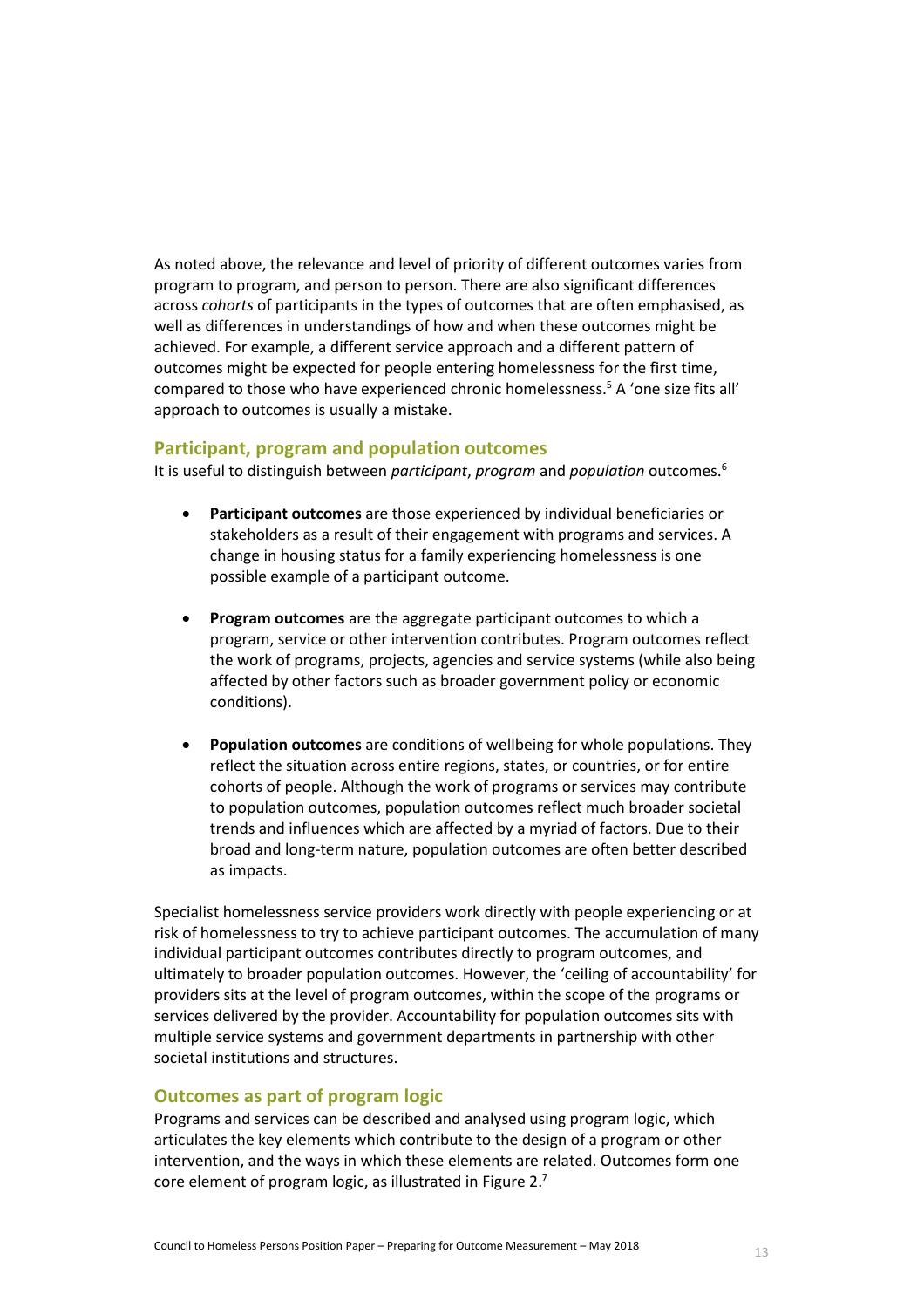# <span id="page-13-0"></span>Figure 2: Outcomes as a component of program logic



# **Outcomes over different timeframes**

Outcomes can occur over short, medium and long timeframes.<sup>8</sup> For example, when a person who has been sleeping rough accesses good quality accommodation, they may experience short term outcomes linked to meeting basic needs for shelter, safety, food and hygiene. In the medium term, they may be able to build trusting relationships with service providers and community supports and increase their capacity for independent living. In the long term, they may sustain safe and suitable housing, address underlying health and wellbeing issues, and participate in the community in the way they want.

Different programs work with people over different durations. When designing outcome measures, it is important to consider what timeframes of outcomes can realistically be observed. For example, crisis services will most readily be able to assess short-term outcomes, while a program that provides ongoing case management may be able to observe short-, medium- and long-term outcomes. The line between outputs and short-term outcomes can be unclear; measuring outputs can sometimes be the most feasible way to monitor short-term outcomes.

Some outcomes are important steps towards other outcomes. For example:

- Approval of a social housing application is a precondition for later access to social housing
- Development of a trusting support relationship may facilitate better management of mental health issues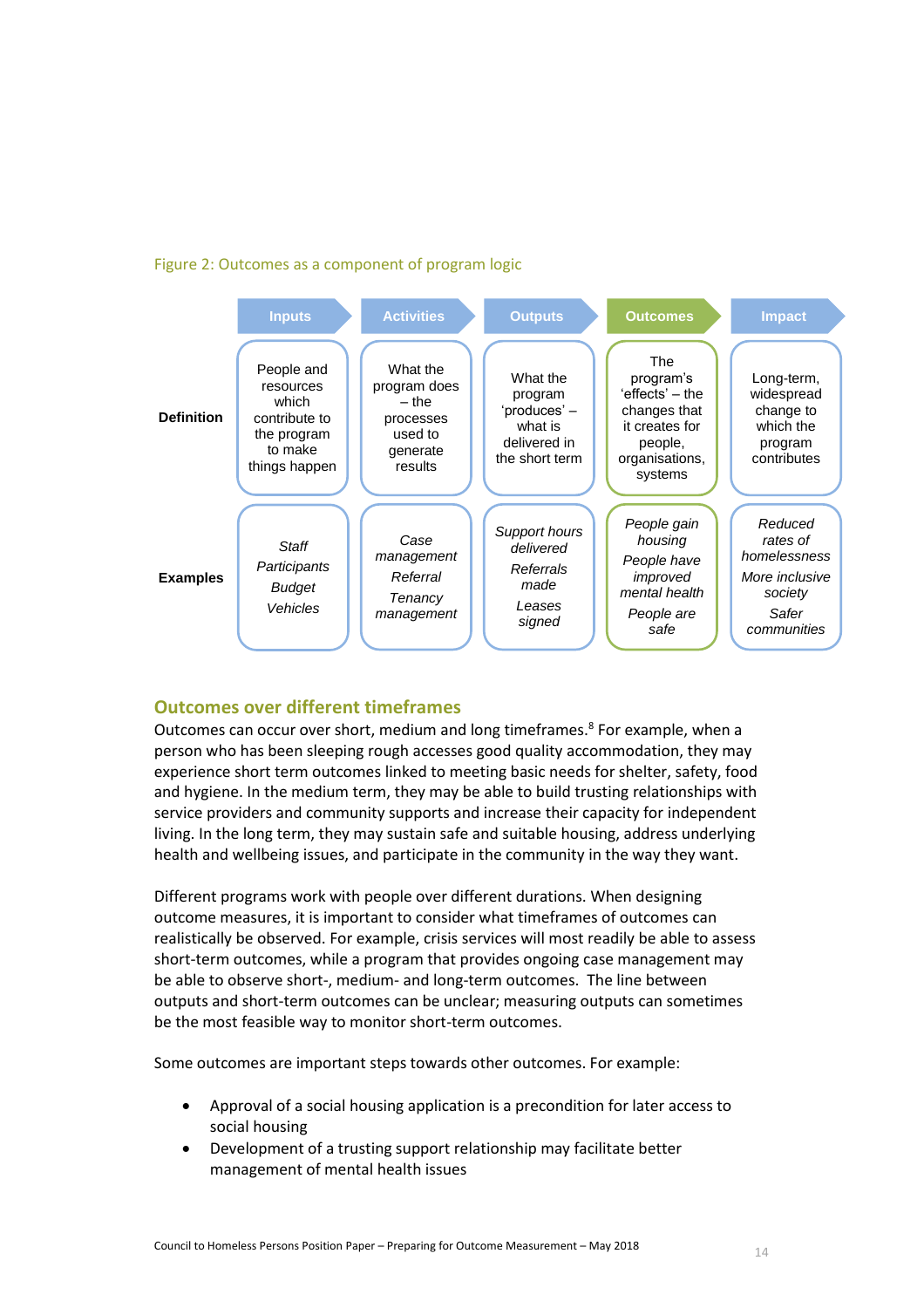Understanding of tenancy rights and responsibilities can be an enabler for sustaining an affordable housing tenancy.

Because outcomes for an individual participant may build on each other over time, it is often useful to be able to collect data at different points of the persons' journey – a longitudinal outcome measurement approach.

As we identify hypotheses and evidence about the ways in which outcomes are interconnected, we can articulate outcome chains which help to explain how some outcomes lead to others. This can help us to refine our program theory.<sup>9</sup>

# **Balancing a focus on outcomes with other aspects of service design**

While outcomes are important, they are only one aspect of service design. When designing and managing human services programs, all of the elements of program logic are important. Alignment with community needs, sufficiency of resources, efficiency of processes, the delivery of outputs, and the experience of participants and staff are relevant considerations when assessing service quality and value.

Historically, monitoring and reporting regimes have focused more on the "front end" of program management (inputs, activities and outputs), than on the results (outcomes and impact). Outcome measurement has sometimes been seen as a solution that will provide more meaningful reporting and reduce the collection of administrative trivia by providing tools and processes for 'monitoring what matters'. While it is true that outcome measurement can offer benefits, it can also be challenging to design and implement, and may not always provide good informational value for the resources invested. Section 5 discusses these issues in more detail.

### **Positive and negative outcomes**

Even programs that are well designed and well implemented do not provide a guarantee of positive results for every participant. There are many factors that affect outcomes, and it is to be expected that some participants will experience positive outcomes, others will experience negative outcomes, and some may experience a mix. While many human services programs do show an overall trend towards positive outcomes, it is also possible for programs on balance to be ineffective, to have mixed outcomes, or even to be actively harmful.<sup>10</sup> At times, the most beneficial outcomes of programs may be ones that were not intended or expected.

Outcome measurement normally focuses on monitoring the *intended, positive outcomes* of programs and services. Evaluation is also important in helping us identify any *unintended* and/or *negative* outcomes of our work.

### **Attribution and contribution**

Outcomes are defined as changes resulting from programs, services or other activities. When monitoring and evaluating outcomes, therefore, a crucial question is: how do we know that the observed changes result from our work rather than from other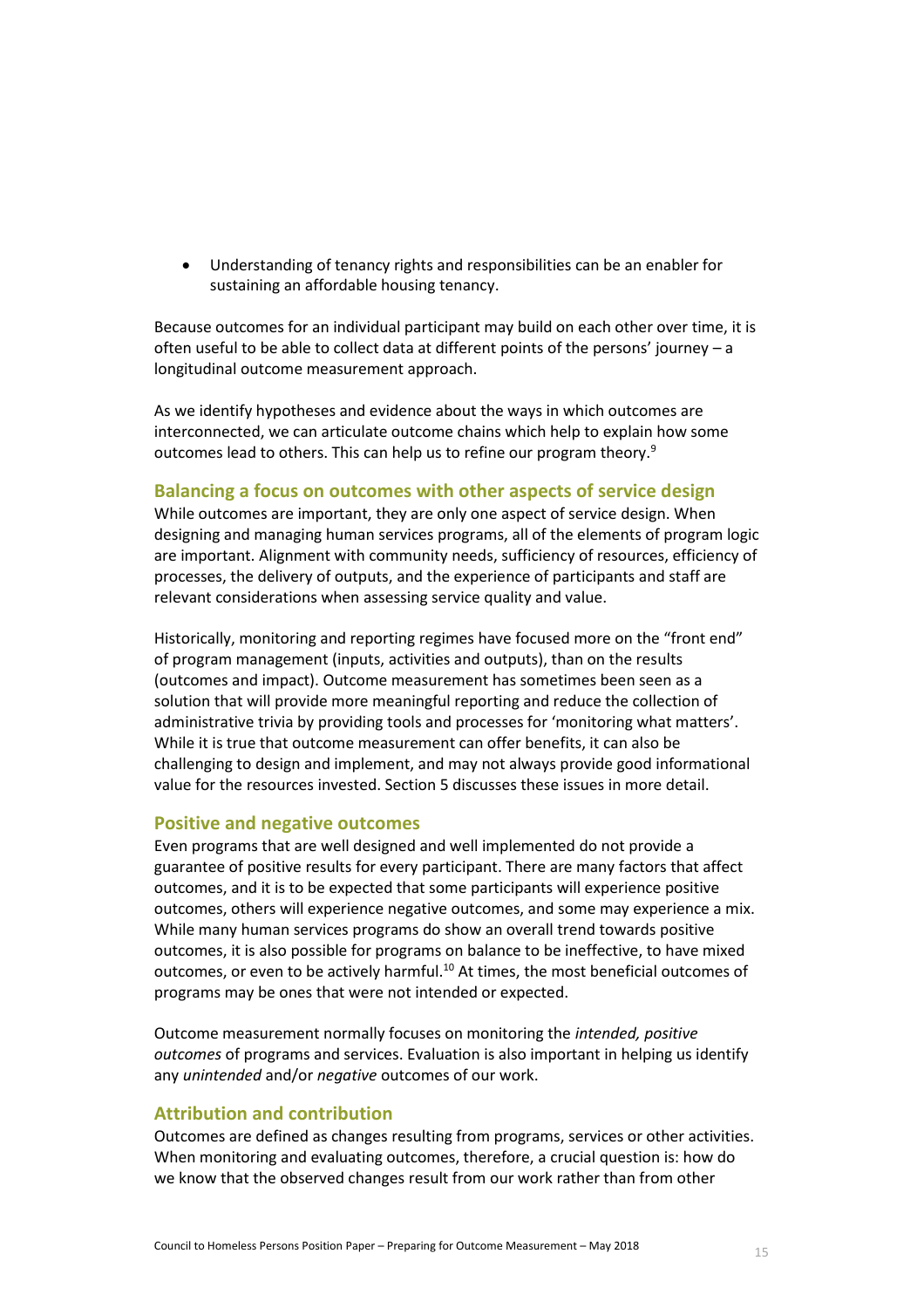factors? This is the question of *attribution*, which involves linking observed effects to specific interventions and other factors which contributed to their occurrence. $11$ 

In human services, it is unusual that a single intervention is the sole cause of a given outcome. It is more common that outcomes result from a range of factors including the efforts of the participant, a range of services or supports, and the context in which the work occurs. It is therefore often more useful to ask whether our work *contributed* to the outcomes observed, rather than whether it caused them.<sup>12</sup>

Specialist homelessness services can therefore be understood as contributors to a broader picture of individual and community wellbeing, to which many other services and sectors also contribute[. Figure 3](#page-15-0) illustrates the involvement of multiple sectors in enabling overall wellbeing outcomes.



<span id="page-15-0"></span>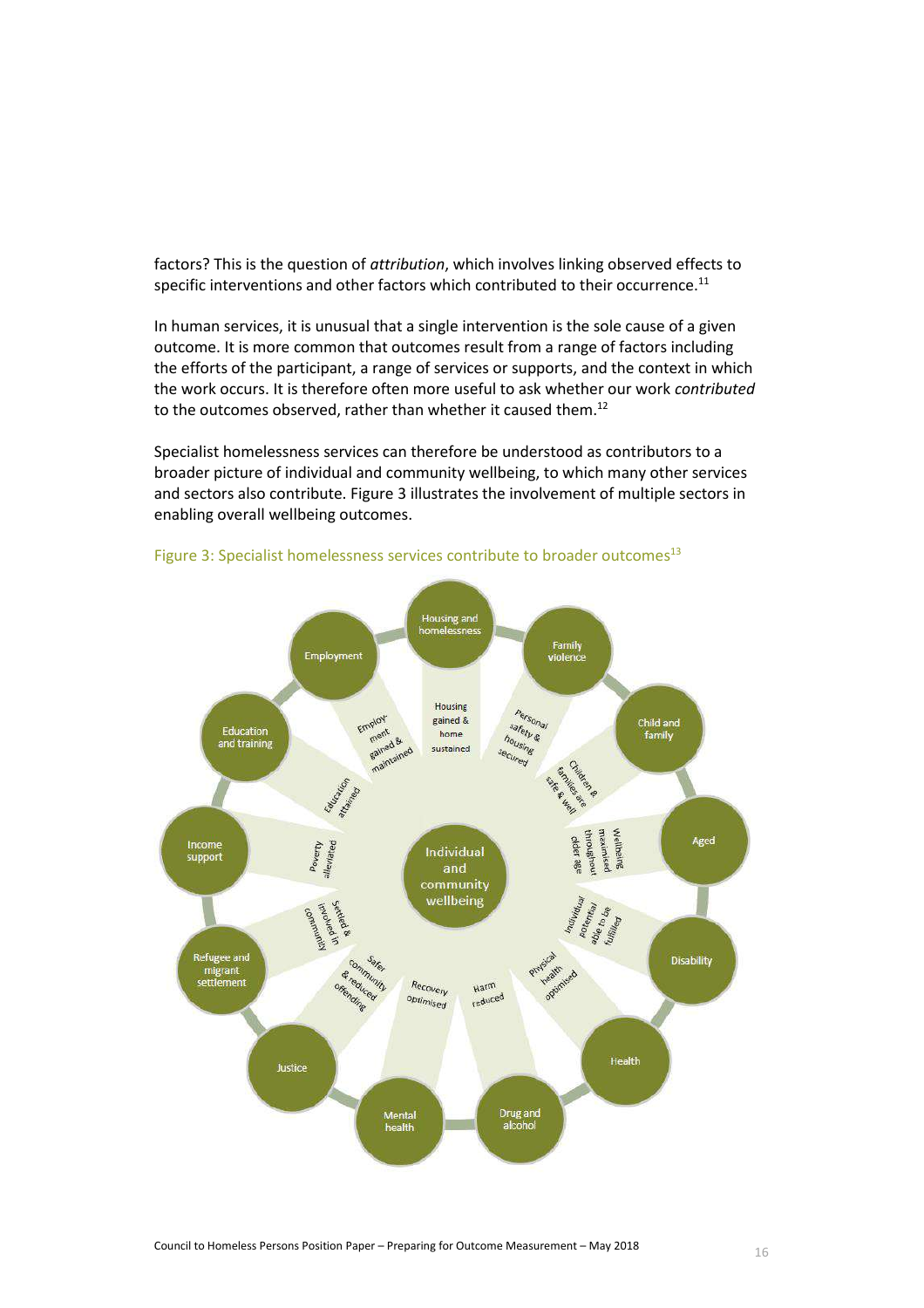# 3 What is outcome measurement?

In the human services field, *outcome measurement* generally refers to a systematic process through which relevant parties:<sup>14</sup>

- Collect data related to the outcomes of a program, service or other organisational activity (generally with a strong focus on the intended beneficiaries of these activities)
- Analyse this data to assess the extent to which the program, service or activity has achieved its intended outcomes, and
- Use the findings for oversight, planning, service improvement or advocacy.

Outcome measurement is usually undertaken as part of a broader *outcome-based approach* to social service provision. An outcome-based approach uses the clear articulation of intended outcomes as the central reference point for program planning, practice and for gauging the success and value of services.

Outcome measurement is normally undertaken by service providers and/or funders, sometimes with the assistance of independent data collectors, analysts or evaluators. Service providers are usually involved, at a minimum, in the collection of outcome data, and may be involved in driving the full cycle of collection, analysis, reporting and use.

Outcome measurement typically takes a *monitoring* approach, which involves periodic analysis and reporting of a limited set of outcome indicators. For example, a service provider might decide to report quarterly on three key outcomes across a group of programs: the proportion of people experiencing homelessness who were able to access safe and sustainable housing; the proportion of tenancies at risk in which tenancy breakdown was prevented; and the proportion of people receiving case management support who had experienced positive change in one or more life areas.

Outcome measurement will usually form only one aspect of program monitoring. Input, output and process measures, for example participant profile, volume of service delivered, and participant and stakeholder satisfaction, also contribute to our assessment of how well a program is performing.

Monitoring provides a way to focus on a small set of data that is identified as being of high importance in gauging program performance. It generally produces quantitative information and is well suited to tracking trends over time. However, monitoring does not provide a rich picture of the ways in which programs and services work, and has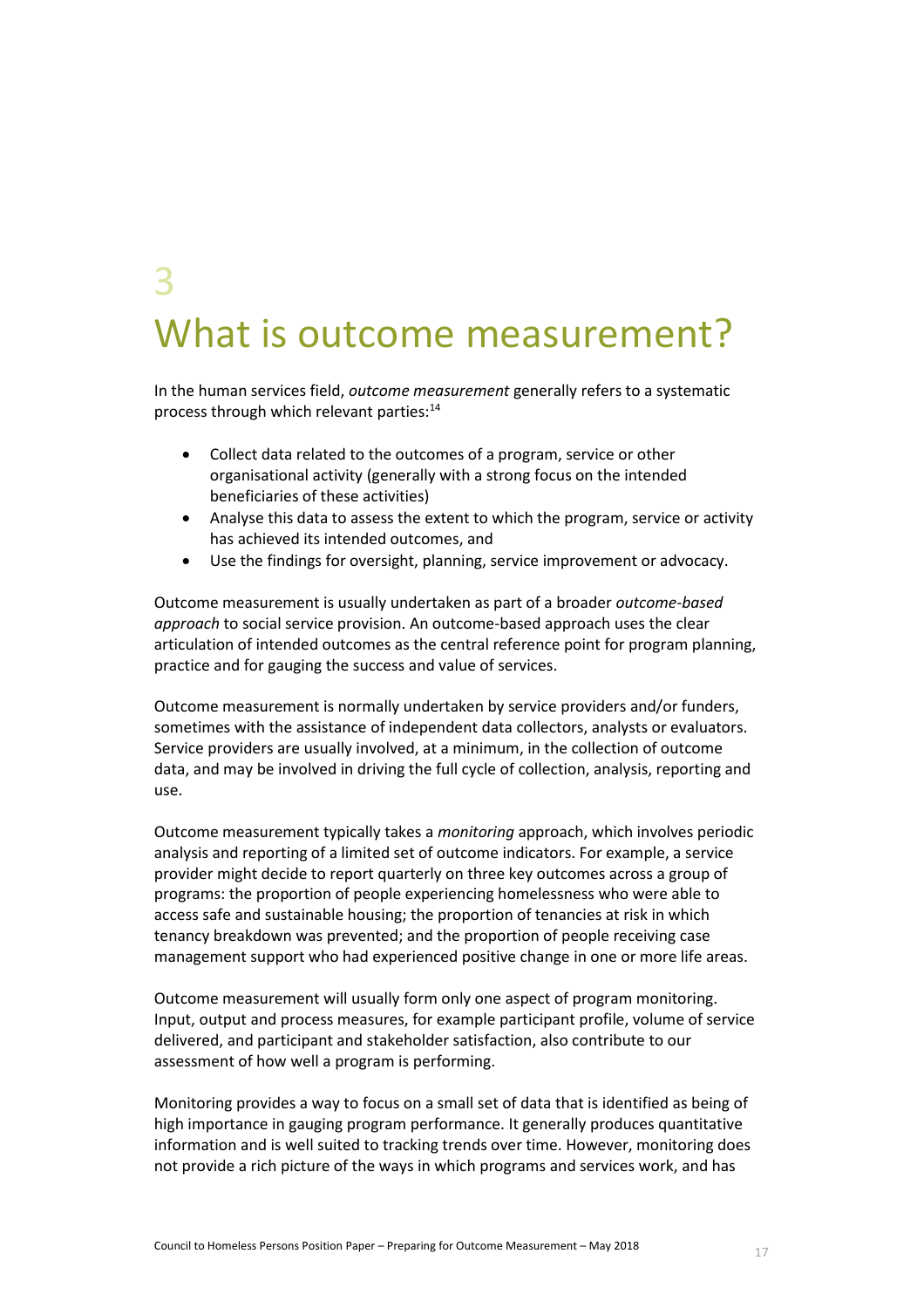only limited ability to provide explanations of the reasons why outcomes have occurred (or not).

To fully understand human services outcomes and the factors that influence them, qualitative data from sources such as interviews, surveys, observation and case studies is also essential. Gathering and analysing this information tends to move beyond outcome measurement and falls into the field of *outcome evaluation* or *impact evaluation*.

Information produced through outcome measurement can often be a useful input to evaluation, however evaluation will also need to look to a range of other data to inform rigorous findings.<sup>15</sup> [Figure 4](#page-17-0) illustrates that outcome monitoring can contribute to program evaluation.



<span id="page-17-0"></span>

#### **Outcome measurement frameworks**

An *outcome measurement framework* is a documented framework which provides a technical foundation or "blueprint" for outcome measurement. An outcome measurement framework includes a range of information which can be grouped into two main sections – the *outcome model* and the *measurement framework*. <sup>16</sup> It is possible to develop an outcome model without creating an entire measurement framework, and to use the outcome model to guide service planning and practice. However, without a measurement framework it will be difficult to assess the extent to which outcomes articulated in the model are being achieved.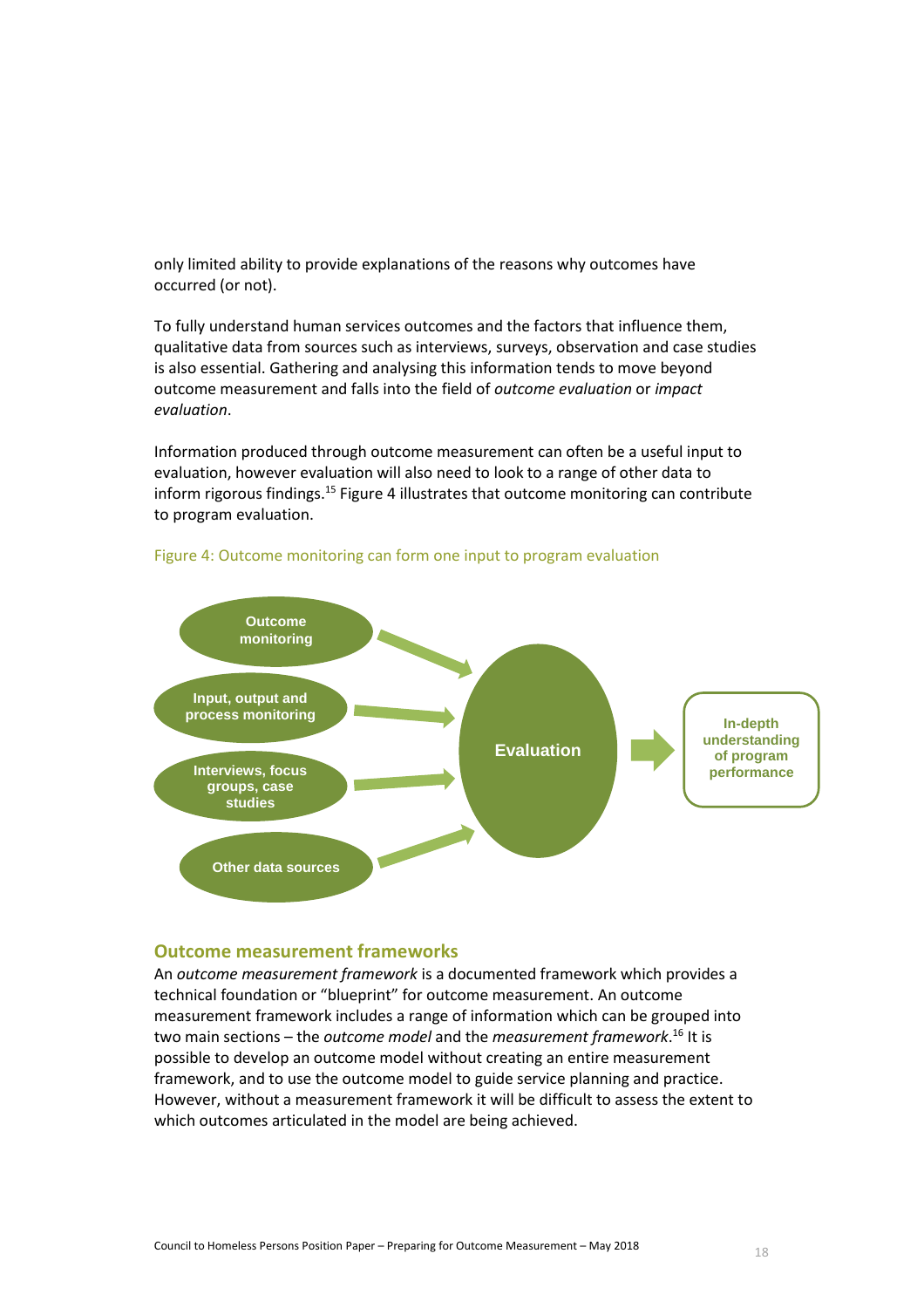[Table 1](#page-18-0) illustrates how an outcome model and a measurement framework combine to form an overall outcome measurement framework.

<span id="page-18-0"></span>

| Table 1: Typical components of an outcome measurement framework |  |  |  |  |
|-----------------------------------------------------------------|--|--|--|--|
|-----------------------------------------------------------------|--|--|--|--|

| <b>Section</b>                  | Identifies                                                                                                                                                                                                                                                                                                                                                                                |
|---------------------------------|-------------------------------------------------------------------------------------------------------------------------------------------------------------------------------------------------------------------------------------------------------------------------------------------------------------------------------------------------------------------------------------------|
| <b>Outcome</b><br>model         | The individuals, groups, communities, organisations or systems who are<br>$\bullet$<br>intended to experience the outcomes (most commonly the beneficiaries or<br>participants of services)<br>The programs, services or other activities or structures for which outcomes<br>$\bullet$<br>are being measured<br>The set of outcomes which have been identified as important<br>$\bullet$ |
| <b>Measurement</b><br>framework | The outcomes selected for measurement<br>$\bullet$<br>The indicator(s) which will be used to assess achievement of each<br>$\bullet$<br>outcome<br>The data collection tools and processes which will provide data for the<br>$\bullet$<br>indicators<br>Technical quidance for valid and consistent analysis and reporting of data<br>$\bullet$                                          |

[Figure 5](#page-19-0) below provides a simplified example of a part of an outcome measurement framework which might be used by a specialist homelessness service provider. This example is for a fictitious agency and may not necessarily be applicable to any particular homelessness service. For illustrative purposes, the example includes outcomes and indicators across three domains (housing, physical health, and community participation). The full outcome measurement framework would involve a clearer outcome model and a wider set of domains, outcomes and indicators, together with supporting detail about data collection, analysis and reporting.

The outcomes in this example emphasise benefits for individual program participants. While this will be a common focus of outcome measurement for specialist homelessness services, depending on the service type, an outcome measurement framework might also include outcomes for specific cohorts (e.g. youth, people experiencing family violence), groups (e.g. families), communities (e.g. people living in a particular Local Government Area or public housing estate), organisations or systems.

For an organisation providing multiple programs and assisting a number of different cohorts of participants, a measurement framework might include a matrix of outcomes and indicators organised by program type and participant group.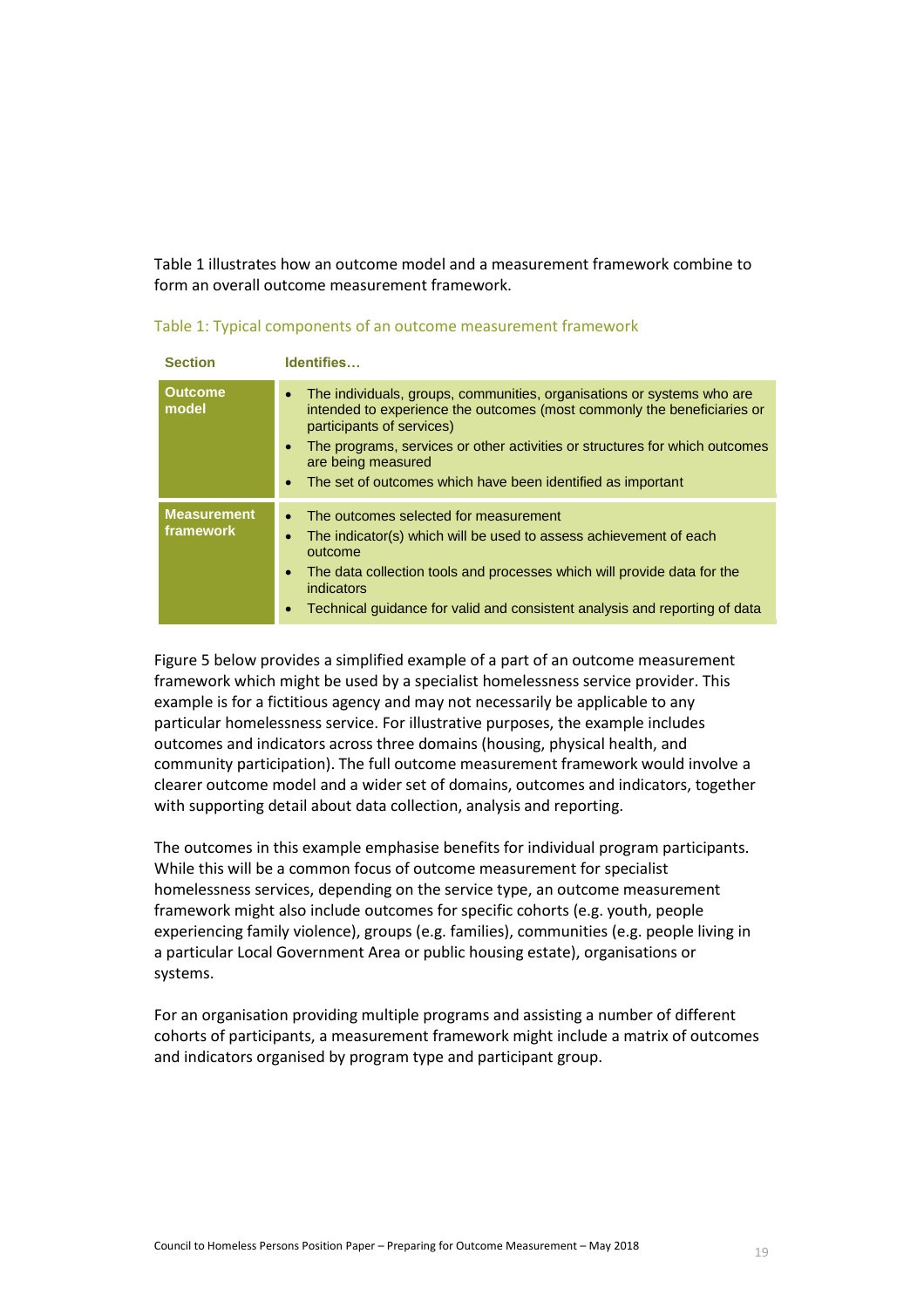# <span id="page-19-0"></span>Figure 5: Example of partial outcome measurement framework

# **Outcome Measurement Framework for: XYZ Homelessness Services**

| <b>Outcome 1:</b><br><b>People access</b><br>safe and                        | Indicator 1.1:<br>% of people who present<br>without safe housing who are<br>assisted to access safe<br>emergency accommodation | Data source: SHIP<br>and other service<br>records (housing<br>status, assistance<br>provided) | Reporting:<br>Quarterly, for<br>entry point,<br>refuge & crisis<br>accomm                 |
|------------------------------------------------------------------------------|---------------------------------------------------------------------------------------------------------------------------------|-----------------------------------------------------------------------------------------------|-------------------------------------------------------------------------------------------|
| sustainable<br>housing                                                       | Indicator 1.2:<br>% of participants experiencing<br>homelessness who access<br>safe and sustainable long-term<br>housing        | Data source: SHIP<br>data (housing status)                                                    | Reporting:<br>Quarterly, all<br>programs                                                  |
|                                                                              |                                                                                                                                 |                                                                                               |                                                                                           |
| <b>Outcome 2: People</b><br>have improved                                    | Indicator 2.1:<br>% of participants with medical<br>needs who have improved<br>linkages to health supports                      | Data source: case<br>review records,<br>referral records                                      | Reporting:<br>Quarterly, for<br>case<br>management<br>programs, refuge<br>& crisis accomm |
| physical health                                                              |                                                                                                                                 |                                                                                               |                                                                                           |
|                                                                              | Indicator 2.2:<br>% of participants with physical<br>health issues who are better<br>able to manage these issues                | Data source: client<br>outcomes survey                                                        | Reporting: 6-<br>monthly, for case<br>management<br>programs                              |
|                                                                              |                                                                                                                                 |                                                                                               |                                                                                           |
| <b>Outcome 3:</b><br><b>People are more</b><br>connected to the<br>community | Indicator 3.1:<br>% of participants with stronger<br>support networks                                                           | Data source: client<br>outcomes survey                                                        | Reporting: 6-<br>monthly, for case<br>management<br>programs                              |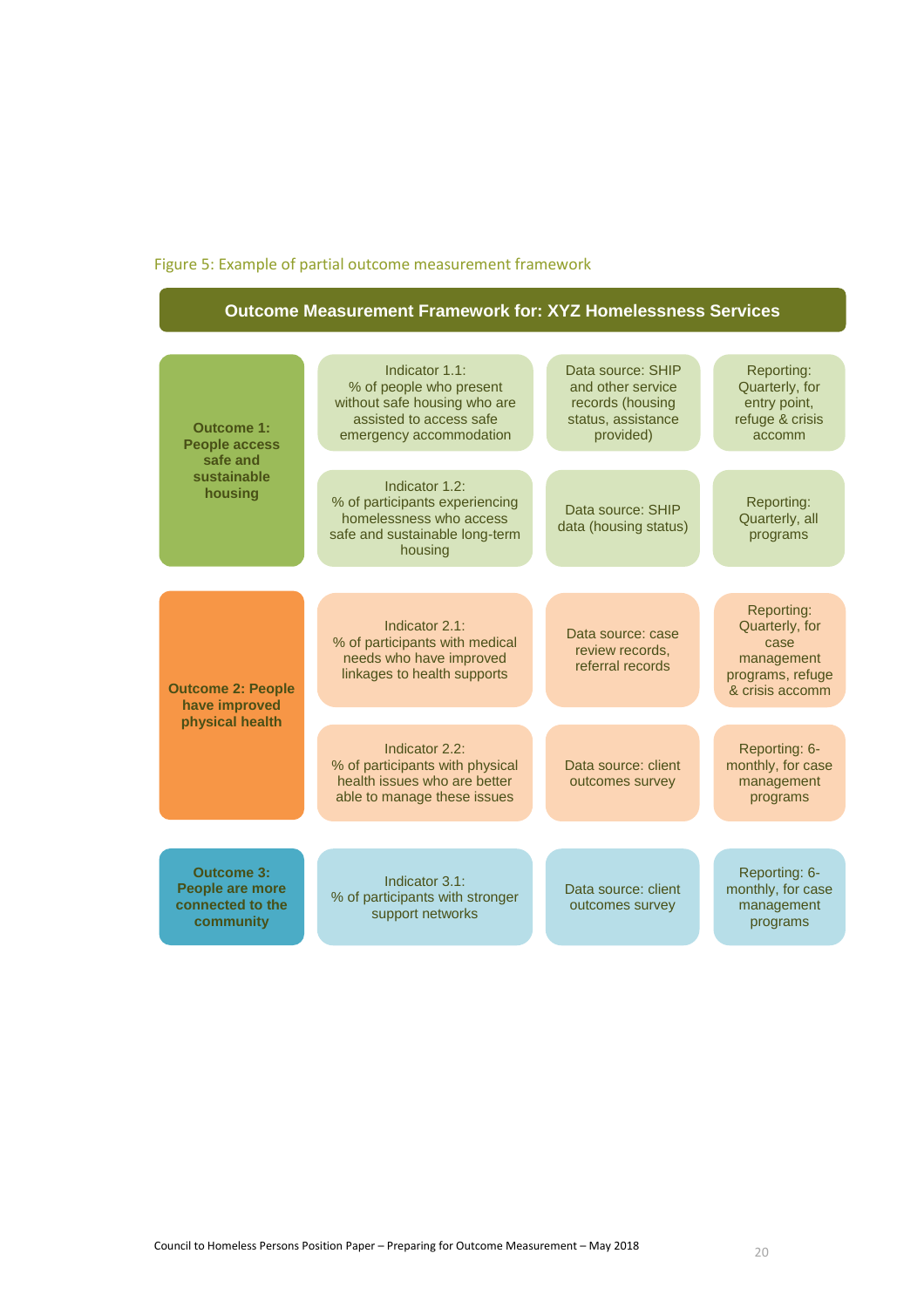Development of an outcome measurement framework is an important step in implementing a systematic approach to outcome measurement. It could form part of a larger Monitoring and Evaluation (M&E) Framework for a program, service or organisation.

The outcome measurement framework provides guidance about what will be measured, but does not detail the steps required to implement outcome measurement. To embed outcome measurement in practice, organisations will need strong leadership, resourcing, and clear implementation plans for the contexts in which the framework is to be used. In addition to practical steps such as development of data collection tools, these plans should consider capacity building and organisational change requirements such as training and coaching of team leaders and staff, technical support, development of data reporting systems, accountability and incentive systems, and time for teams to reflect on results. These strategies are key to effective implementation and to improving data quality.

# **Reporting and using outcome information at different levels**

Outcome information can be captured, reported on and used at different levels, ranging from the level of individual program participants through to entire service systems and populations.<sup>17</sup>

From a technical perspective, three main levels need to be considered: *participant*, *program* and *population*[. Figure 6](#page-21-0) below shows how these levels are connected. Funders tend to focus on the population and program levels, while service providers usually focus on the participant and program levels.<sup>18</sup>

The program level can include a number of different levels of aggregation, for example team, catchment or agency level aggregation of data. Aggregating and synthesising outcome data across an organisation providing multiple programs adds complexity, but does not fundamentally alter the three main levels shown here.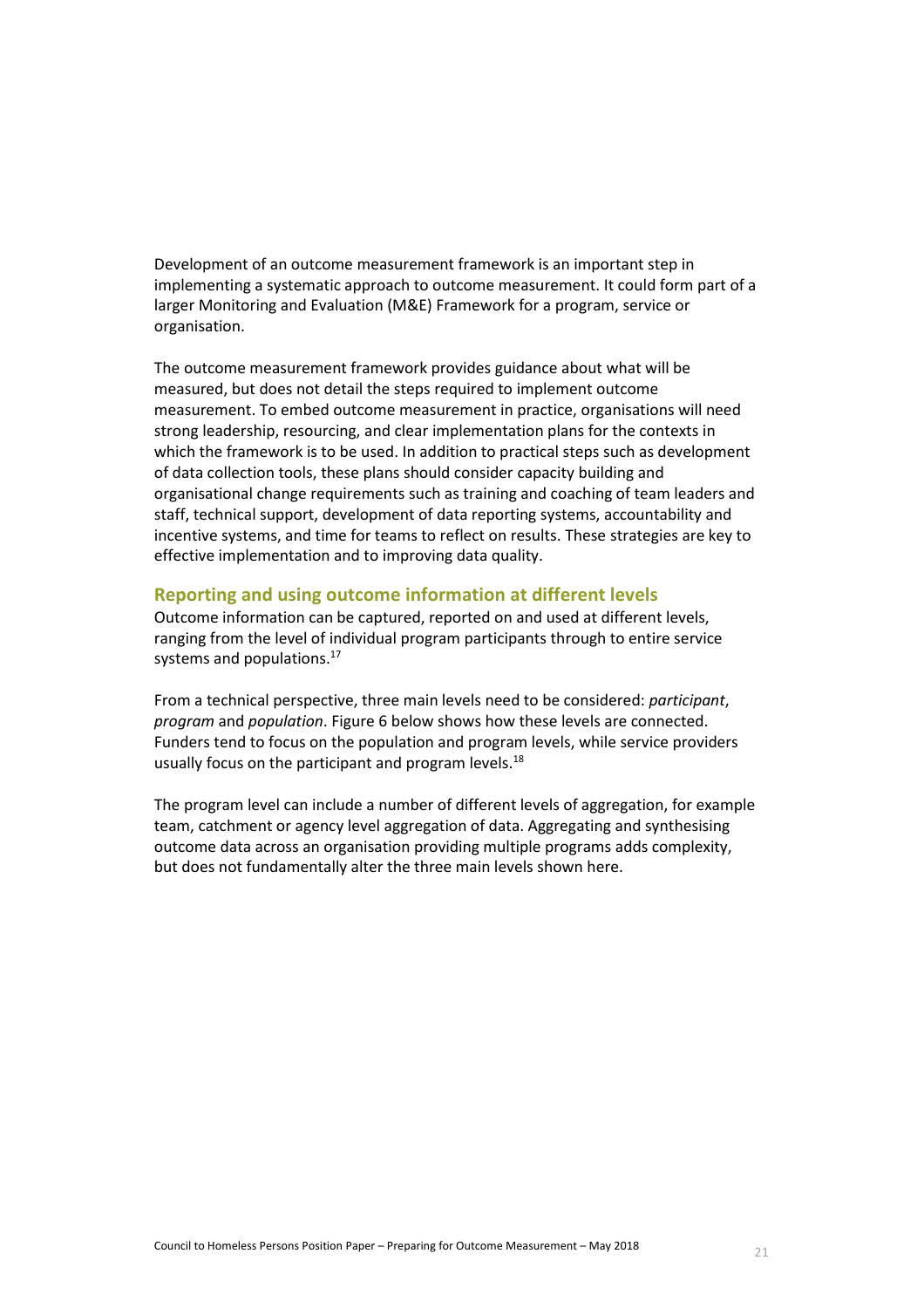#### <span id="page-21-0"></span>Figure 6: Three key levels of outcomes and measures



Council to Homeless Persons Position Paper – Preparing for Outcome Measurement – May 2018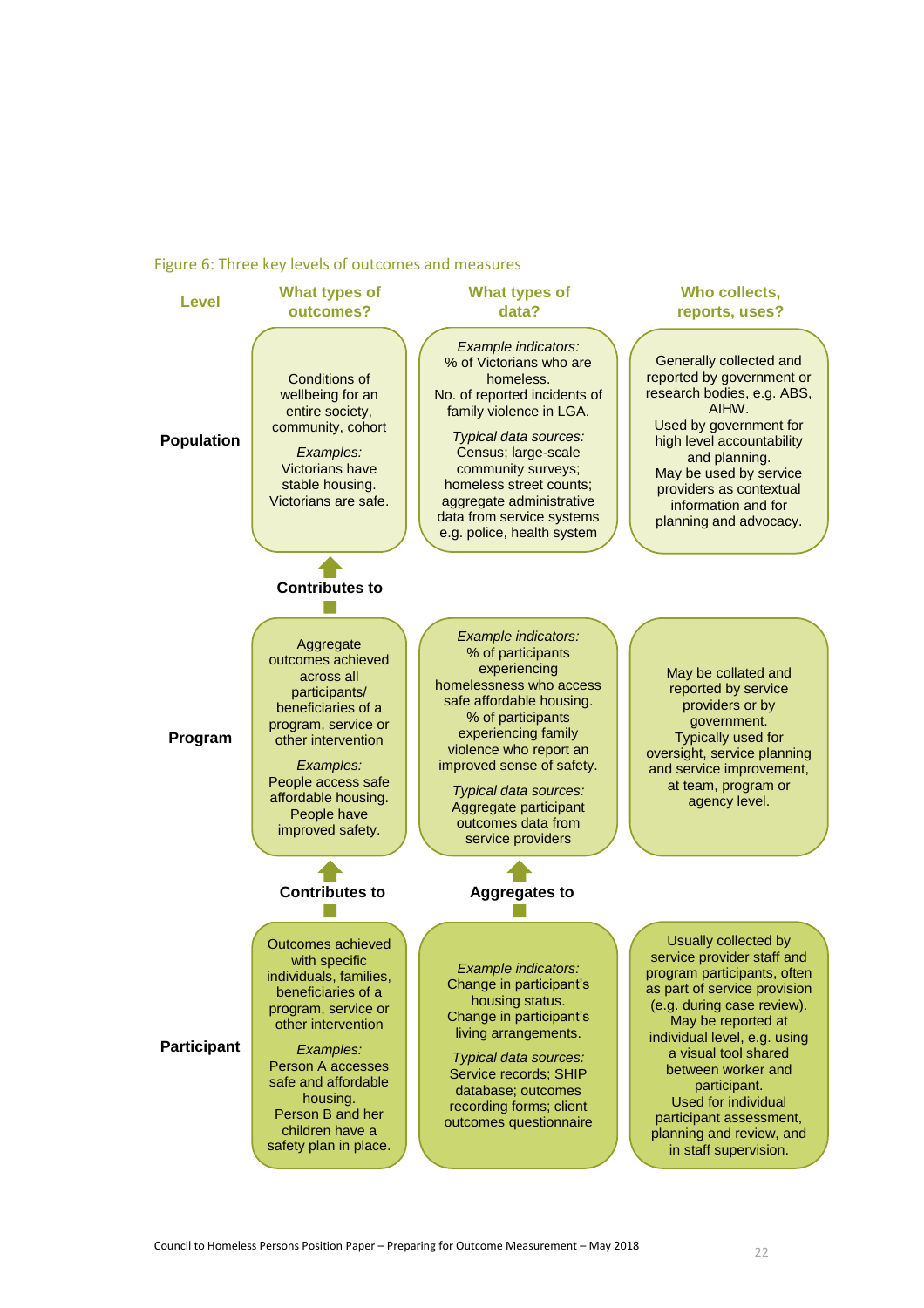# **Process of implementing outcome measurement**

When moving towards outcome measurement, it is essential to start by building the foundations of outcomes thinking. This involves advising stakeholders at all levels about the nature of outcomes as a central focus for service design, practice and evaluation. It involves identifying the participants and other individuals, groups or systems on which programs and services are intended to impact. Who will benefit from or be affected by the work of the program or service? What difference does the program or service intend to make for these people? Once the outcome model has been developed, issues of measurement can be considered.

A preliminary question is whether stakeholders wish to adopt a particular 'branded' performance measurement approach (such as Results-Based Accountability<sup>™</sup>, Balanced Scorecard or Targeting Outcomes of Programs), or instead prefer to work through the general thinking process outlined below to develop their own outcome measurement approach. This is a useful decision to make early, as it has implications for the ways in which frameworks are developed, documented and used. Regardless of what decision is made here, organisations will need to ensure they have the expertise to use their preferred approach. This may require capacity building for those leading the design process as well as those involved in implementing outcome measurement.

In broad terms, implementing outcome measurement involves seven steps. <sup>19</sup> These are outlined in [Figure 7](#page-23-0) below.

When commencing outcome measurement, it can be tempting to jump directly to step 4 (data collection). This can mean that data produced is not well connected to the outcomes that the intervention is trying to achieve. It can also mean that electronic systems for data collation are not well developed, making the analysis and reporting process very time consuming and inefficient. On the other hand, it can be easy to become bogged down in steps 1 and 2 (the conceptual stage of developing an outcome model and a measurement framework) without proceeding to practical implementation. Each of the seven steps is therefore important in developing an effective and sustainable approach to outcome measurement.

Stakeholder involvement will be important in each step to ensure that outcome measurement is relevant, practical and useful.

Designing and implementing outcome measurement can involve working through some complex questions and dealing with a range of challenges (see Section 5). Many organisations find that it can take three to five years to work through this process, make adjustments and implement a sustainable and effective outcome measurement system.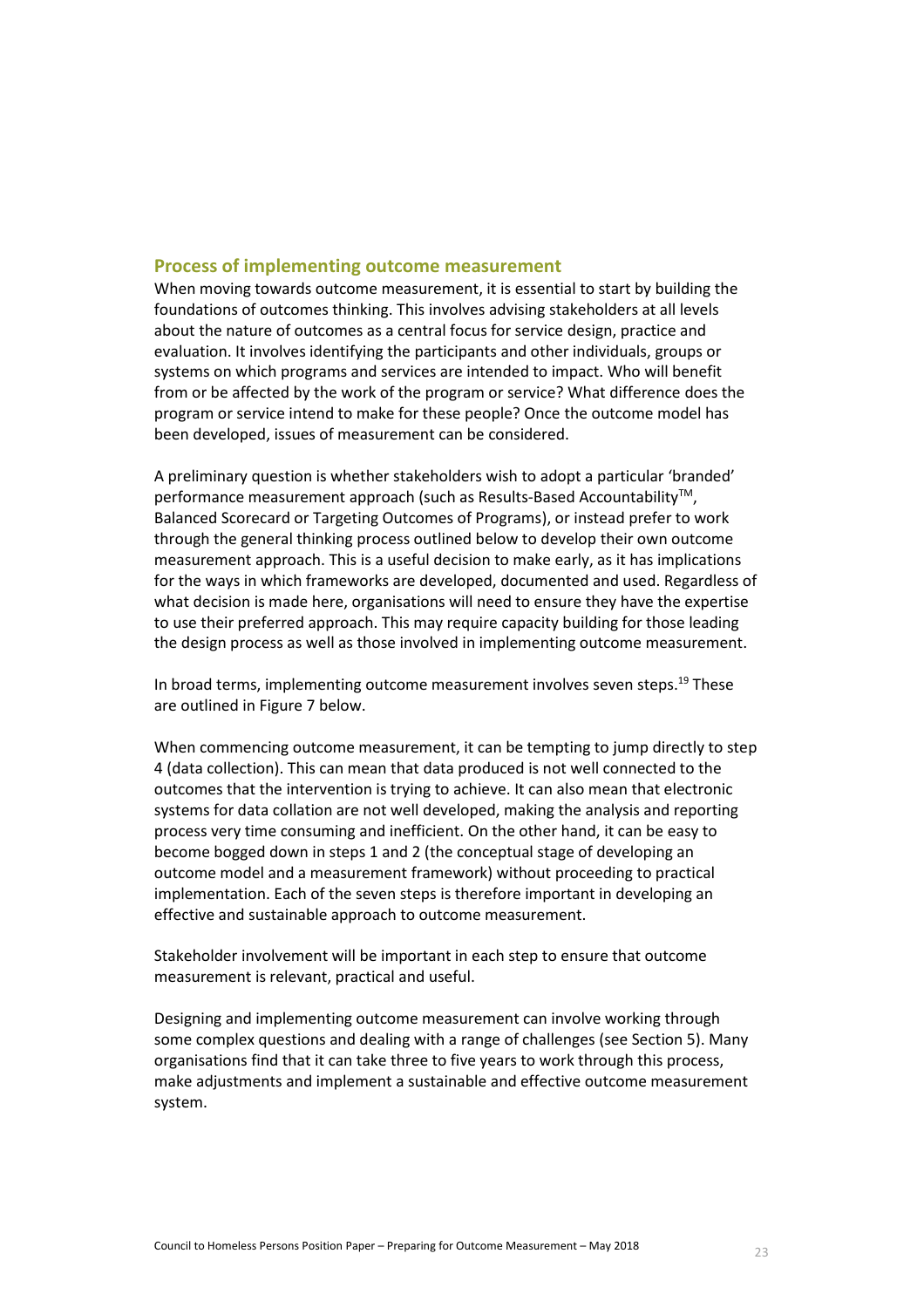#### <span id="page-23-0"></span>Figure 7: Key steps in implementing outcome measurement

#### **1. Outcome model**

Develop an outcome model by identifying: what program, service or other activity is in scope; who it is intended to benefit or affect; and which outcomes are important. Developing a program logic/theory of change may assist with this.

**2. Measurement framework**

Determine which outcomes will be measured, and the indicators, data collection tools and processes which will allow monitoring of these outcomes. These can be described in an outcome measurement framework.

#### **3. Tools and processes**

Prepare and pilot the systems, tools and processes which will be used for data collection, data collation and analysis. This may involve development or customisation of data collection forms and electronic tools such as online surveys, databases, spreadsheets or mobile apps. It will usually involve providing instructions and training for those involved in data collection.

#### **4. Data collection**

Collect the outcome data. It is usually important to monitor the extent and quality of data collection so that any process issues affecting data quality can be addressed.

#### **5. Analyse and report**

Analyse and report on the results. Depending on the sophistication of the tools available, this step may be quite automated, or may require manual analysis. Technical expertise will be helpful in ensuring that statistical analyses are valid and that the conclusions are sound. Stakeholder input may be important in interpreting the data.

#### **6. Use the findings**

Communicate and use the findings in service planning, service improvement and advocacy. Circulation of reports will usually be part of this step, however effective use of findings will involve discussions with relevant stakeholders, e.g. service delivery teams, managers, Board, and generation of action plans where appropriate. Findings may provide a useful input to organisational or service planning. This step may also generate further questions which could be explored through additional research or evaluation.

#### **7. Review and refine**

Review the outcome measurement system and improve it so that it can become more efficient and effective.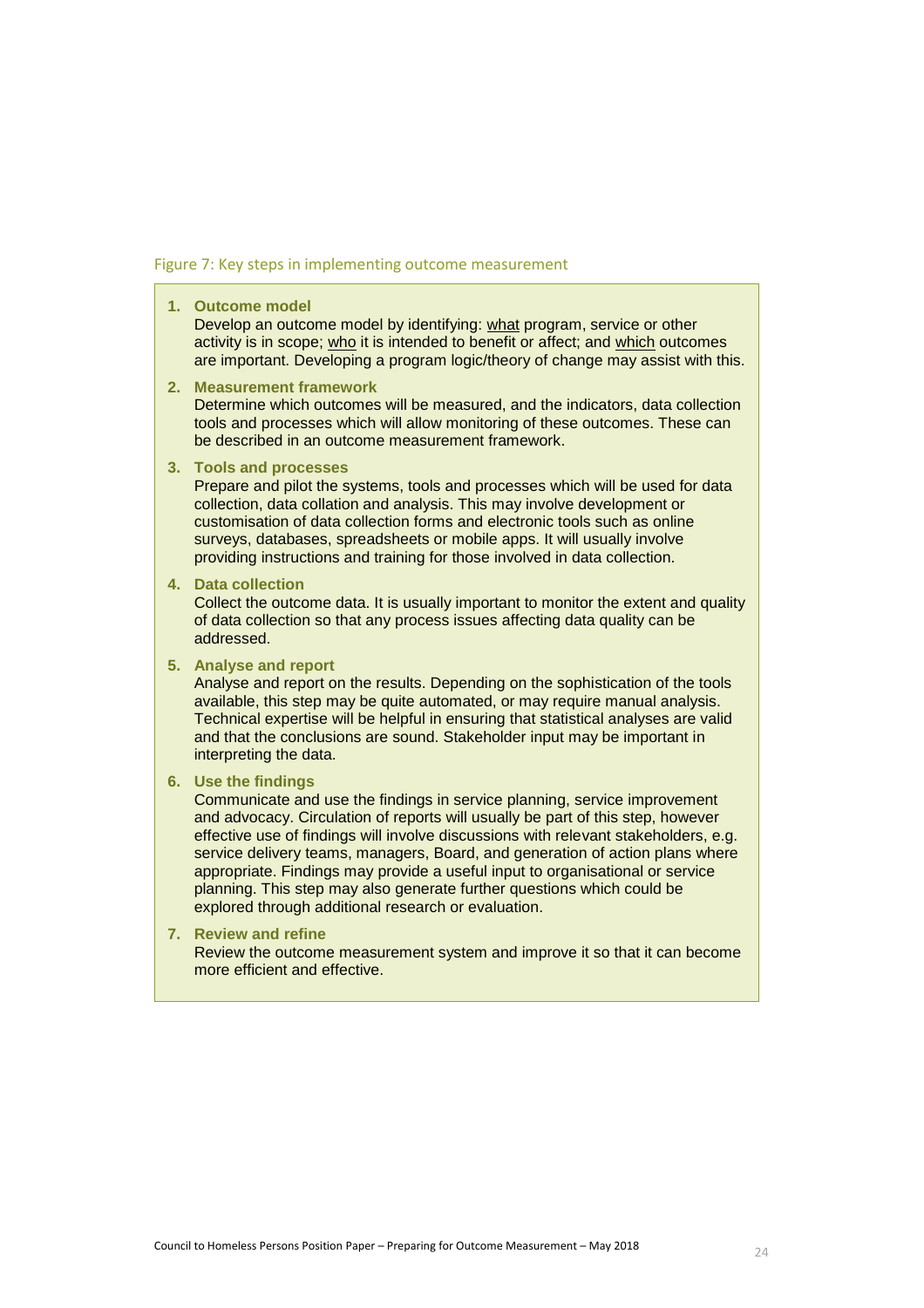# $\boldsymbol{\varDelta}$ What is outcome-based funding?

Outcome-based funding arrangements are those in which all or part of the payment to a service provider for services delivered depends on the provider achieving outcomes specified by the commissioning/funding organisation. Outcome-based funding is also known by various other terms, including 'Payment by Results'.<sup>20</sup>

Although not yet a common funding mechanism for specialist homelessness services in Australia, outcome-based funding has been used in other sectors, notably Commonwealth-funded employment programs. <sup>21</sup> It has also been used internationally to fund a range of programs in sectors ranging from family services to corrections and international development. $22$  Outcome-based funding has the potential to offer service providers increased latitude to choose interventions to achieve the desired outcomes, but it also presents risks.

There are a variety of approaches to outcome-based funding. Some schemes provide payments based on outcomes for individual program participants, while others provide payments for achieving specified targets or performance levels across cohorts. Outcome-based funding schemes often involve additional non-outcome-based payment components, such as a per-participant base payment, or payments for delivery of certain specific units of service.

Although it is easy to confuse outcome-based funding with outcome measurement, they are separate processes and can occur independently of each other. Outcomebased funding does depend on some form of outcome reporting, however this may not necessarily involve rigorous outcome measurement. Conversely, outcome measurement can be implemented for a range of reasons, such as service improvement and advocacy, and may have no connection with funding arrangements. Introducing outcome measurement therefore is not necessarily a step towards outcome-based funding.

Outcome measurement carries a range of risks as well as potential benefits (cf. Section 5). Outcome-based funding increases the likelihood of occurrence of several of these risks, including the risk of 'soft targeting' of services, and the risk of inflated reporting of program performance.

#### **Social impact investments**

Social impact investment strategies are one variant of outcome-based funding approaches. These strategies occupy a middle ground between grant funding and commercial investment, and can involve a range of financing strategies including debt, equity and social impact bonds. Returns on investment in these schemes depend on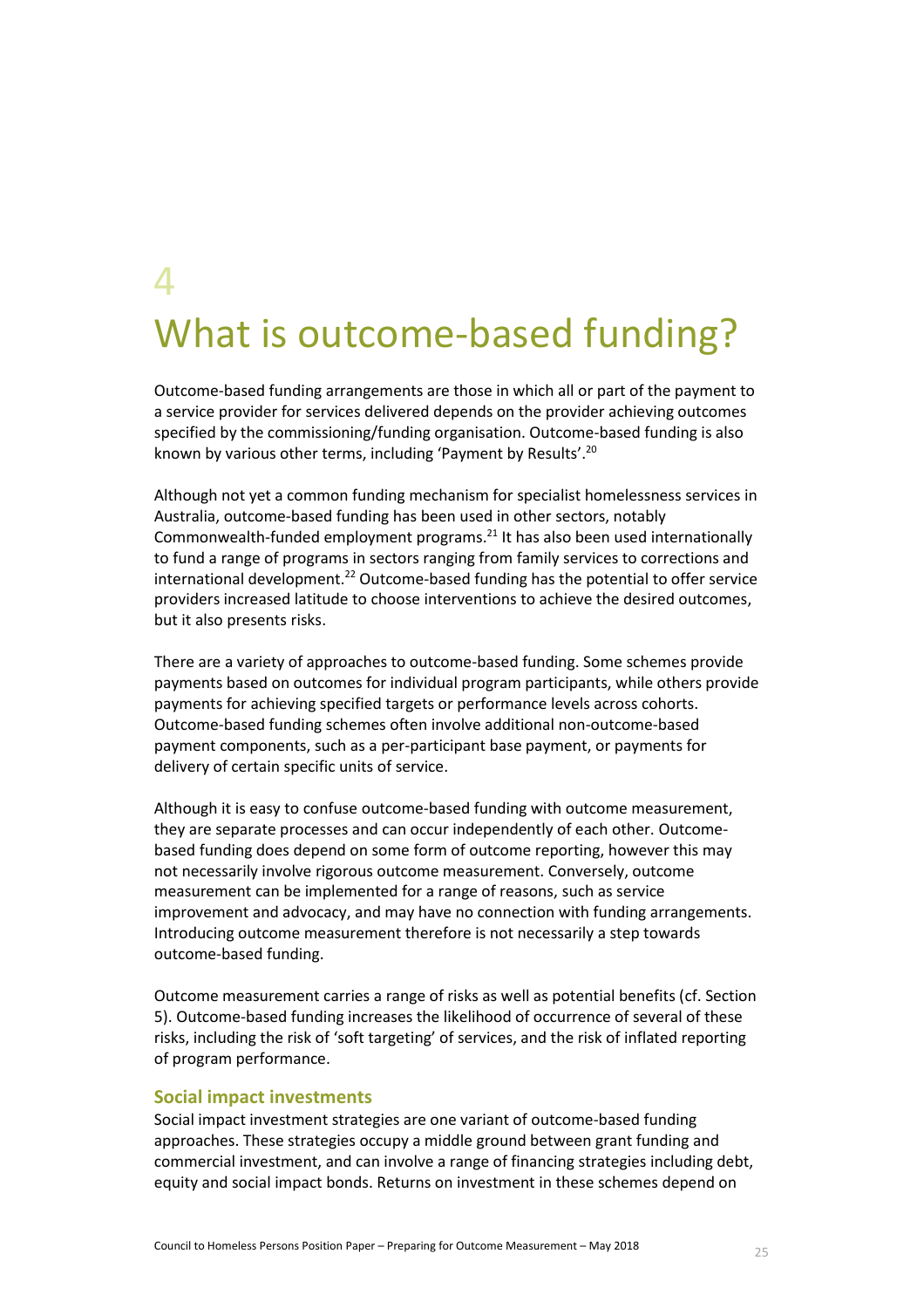the extent to which the intended social impact outcomes of the initiatives occur.<sup>23</sup> Social impact investment schemes have been used in the United States and United Kingdom and in a number of Australian jurisdictions.

A social impact investment scheme is currently being piloted in Victoria. Two Social Impact Bonds are being jointly developed between government and service providers, each with a housing and homelessness focus.<sup>24</sup> These initiatives complement rather than replace other funded services, and as such do not have direct implications for outcome measurement in other homelessness programs. However, they have the potential to establish outcome measurement frameworks and approaches which might later be used more widely. They are therefore of strong interest as indications of possible future trends in outcome measurement.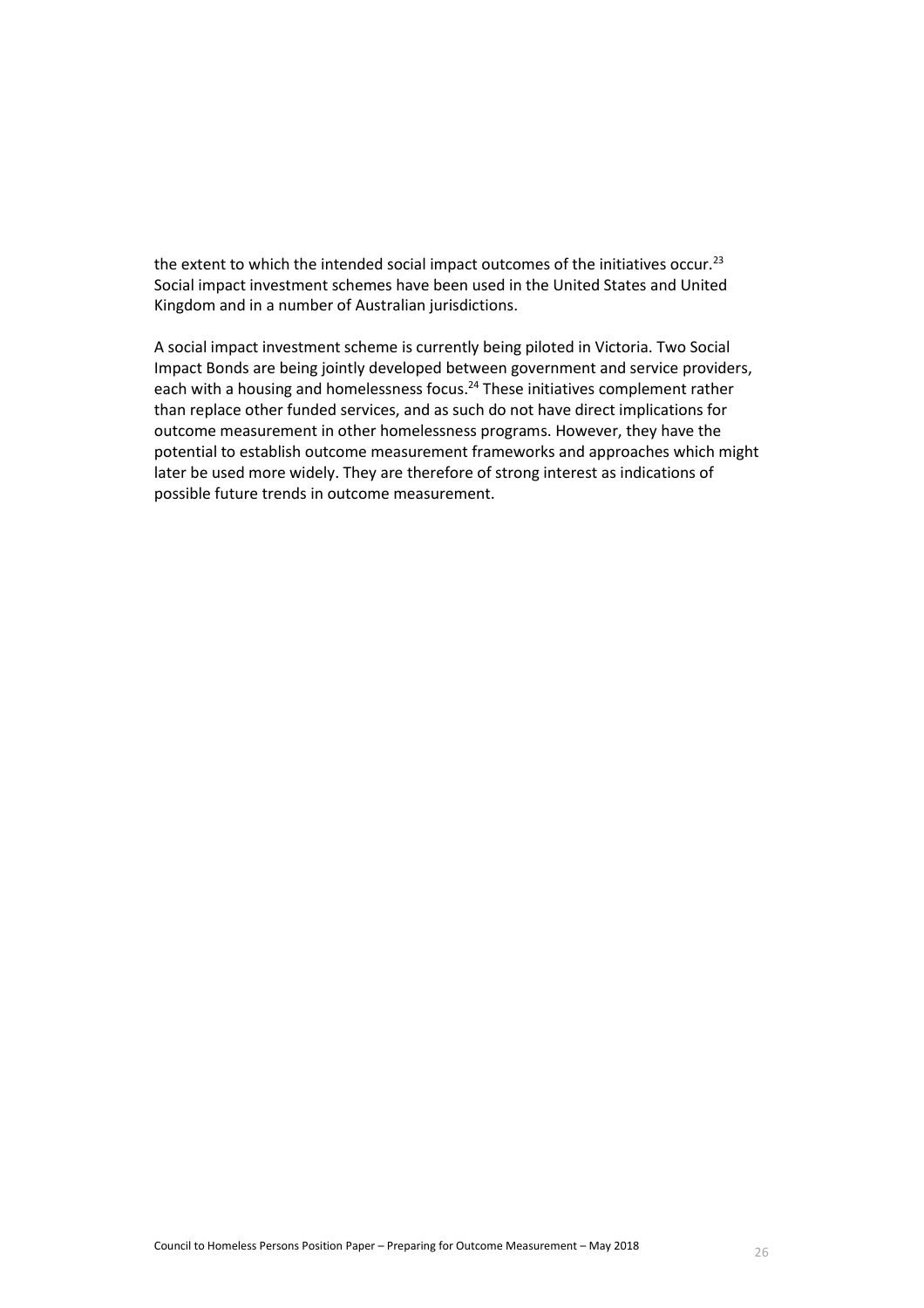# 5

# What are the benefits and challenges of outcome measurement and outcomebased funding?

Outcome measurement offers a range of potential benefits, but also presents a range of challenges and risks. It is important to be aware of both sides of the equation in order to make an informed choice about whether and how to engage in outcome measurement.

# **Benefits and challenges of outcome-based approaches and outcome measurement**

As with any approach to program delivery and management, outcome-based approaches and outcome measurement have enthusiastic supporters and strong claims as to their importance and effectiveness. While some of these benefits are visible in the practical experience of organisations engaging in outcome measurement, others are more elusive or may require more resourcing and capability in order to be realised.

While outcome measurement can provide valuable information, it can also be resource-intensive and in certain contexts can lead to negative consequences for the ways in which services operate. The experience of organisations engaged in outcome measurement suggests that it is often relatively easy to reach consensus on an outcome model, but it can be more difficult to design and implement a useful and practical measurement framework.

[Table 2](#page-27-0) below summarises some of the potential benefits of outcome-based approaches and outcome measurement,<sup>25</sup> while [Table 3](#page-29-0) notes some of their risks and challenges.26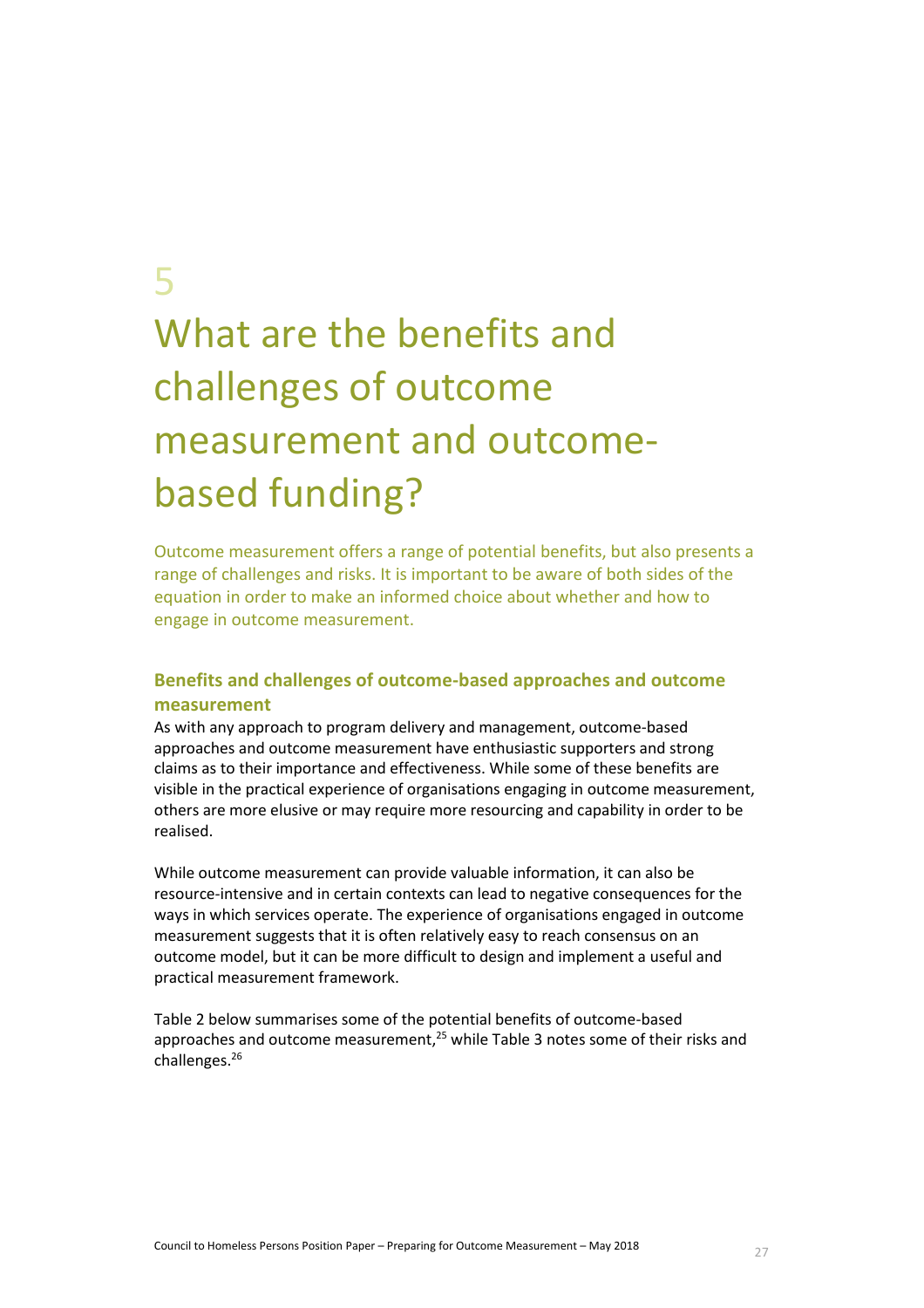| <b>Benefit</b>                                           | <b>Description</b>                                                                                                                                                                                                                                                                                                                                                       | <b>Comments</b>                                                                                                                                                                                                                                                                                                                                                                                                                            |
|----------------------------------------------------------|--------------------------------------------------------------------------------------------------------------------------------------------------------------------------------------------------------------------------------------------------------------------------------------------------------------------------------------------------------------------------|--------------------------------------------------------------------------------------------------------------------------------------------------------------------------------------------------------------------------------------------------------------------------------------------------------------------------------------------------------------------------------------------------------------------------------------------|
| <b>Alignment</b>                                         | The process of identifying and<br>agreeing on key outcomes can<br>build shared understanding and<br>alignment among stakeholders.                                                                                                                                                                                                                                        | This benefit stems from development of<br>an outcome model, which is an<br>essential part of an outcome-based<br>approach and may be further reinforced<br>by outcome measurement.                                                                                                                                                                                                                                                         |
| <b>Outcome focus</b><br>for service<br>providers         | Identification, measurement and<br>reporting of outcomes at<br>participant and program levels<br>drives a focus for staff on<br>outcomes rather than<br>throughput. "What gets<br>measured gets done".                                                                                                                                                                   | This benefit is reported by<br>organisations using outcome<br>measurement. It can take some time<br>for this cultural change to occur. To<br>achieve this, the outcome data needs<br>to be meaningful and easily usable by<br>staff in their work context.                                                                                                                                                                                 |
| <b>Outcome focus</b><br>for funders                      | An emphasis on outcomes can<br>move conversations with funders<br>towards service models that<br>prioritise participant outcomes<br>over service throughput. For<br>programs where a primary focus<br>on throughput is unhelpful, this<br>can benefit people experiencing<br>or at risk of homelessness, with<br>flow-on effects on targets and<br>compliance reporting. | There is evidence of increased appetite<br>within government for outcome-focused<br>conversations, however shifting<br>prevailing debates about what counts<br>as successful service delivery remains<br>an ongoing task influenced by many<br>parts of government and many drivers,<br>including economic drivers. There are<br>pressures to measure service volume<br>to maintain accountability for<br>appropriate use of public funds. |
| <b>Improved</b><br>assessment,<br>planning and<br>review | Outcome measurement tools<br>that integrate well with practice<br>support deeper engagement<br>between workers and<br>participants regarding goals,<br>needs and issues. This also<br>enables deeper reflection by<br>participants on their journey and<br>progress.                                                                                                     | This benefit is often reported by<br>organisations using tools such as the<br>Outcomes Star™ which are designed to<br>be used collaboratively between worker<br>and participant.                                                                                                                                                                                                                                                           |
| Improved<br>morale                                       | Outcome measurement provides<br>a way to recognise and<br>celebrate successes. This can<br>be positive for staff and<br>participants and can support<br>resilience and optimism.                                                                                                                                                                                         | Agencies using outcome measurement<br>report this occurring at individual<br>participant level. At program level,<br>outcome measurement may show<br>patterns of positive outcomes, or may<br>show mixed or overall negative trends,<br>so may not necessarily boost morale                                                                                                                                                                |
| <b>Evidence for</b><br>funding and<br>advocacy           | Positive outcome measurement<br>findings can be useful in building<br>a case for refunding or extension<br>of programs and services, as<br>well as in general<br>communication and marketing of<br>the value of the work of a<br>program, agency or sector.<br>Evidence of outcomes is an<br>important contributor to cost-<br>effectiveness and cost-benefit            | This benefit has been reported by a<br>number of agencies who have used<br>outcome measurement in pilot<br>programs. The more rigorous and<br>credible the evidence of outcomes, the<br>stronger the case. However, even with<br>strong evidence, there is no guarantee<br>that advocacy will be successful.<br>Outcome measurement data collected<br>by service providers will generally need<br>to be supplemented with additional       |

# <span id="page-27-0"></span>Table 2: Potential benefits of outcome-based approaches and outcome measurement

analysis, which can demonstrate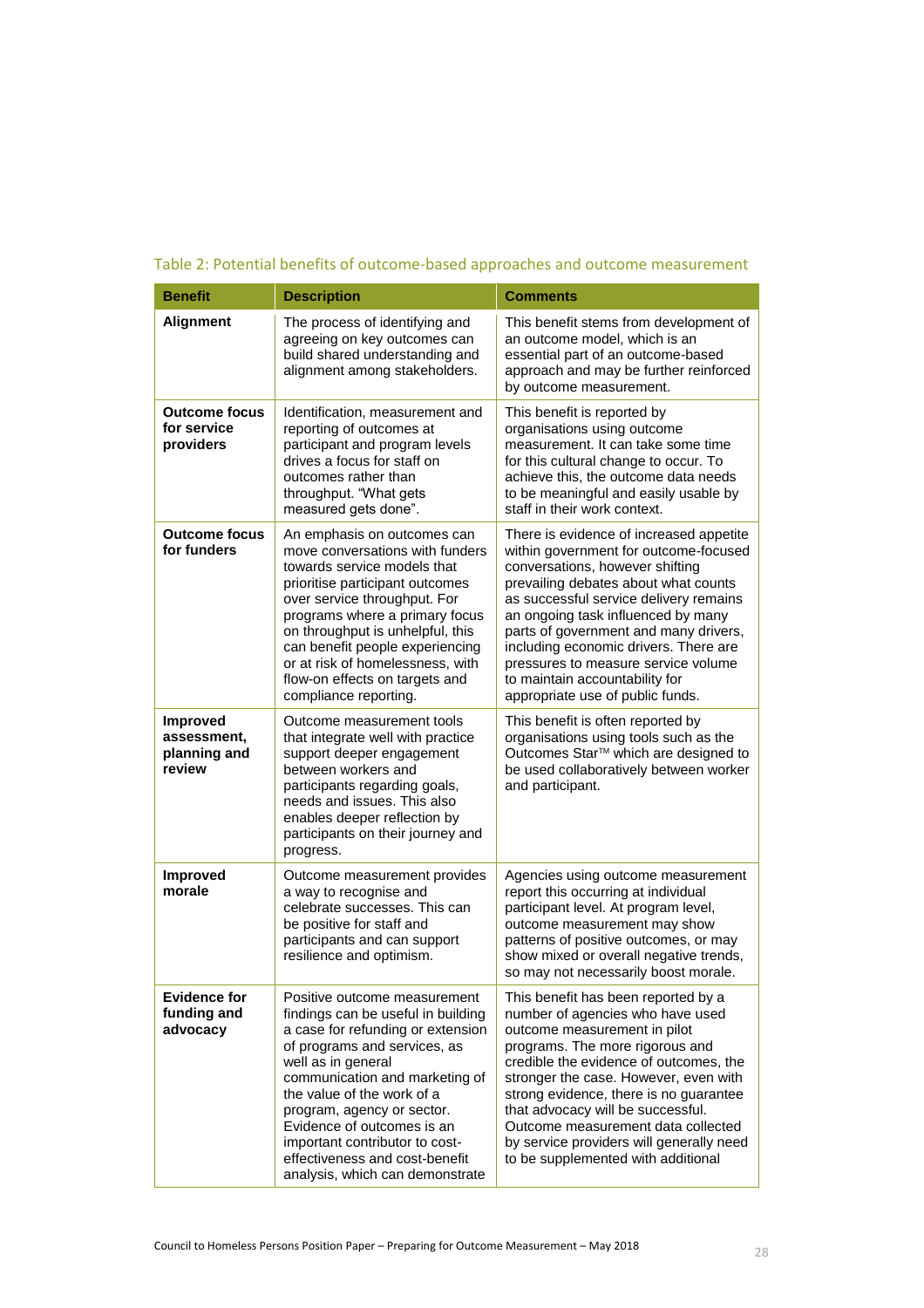| <b>Benefit</b>                                                       | <b>Description</b>                                                                                                                                                                                                                                                                                                                                                                                                                                                                      | <b>Comments</b>                                                                                                                                                                                                                                                                                                                                                                                                                                                                                                                                                                                                                                                                            |
|----------------------------------------------------------------------|-----------------------------------------------------------------------------------------------------------------------------------------------------------------------------------------------------------------------------------------------------------------------------------------------------------------------------------------------------------------------------------------------------------------------------------------------------------------------------------------|--------------------------------------------------------------------------------------------------------------------------------------------------------------------------------------------------------------------------------------------------------------------------------------------------------------------------------------------------------------------------------------------------------------------------------------------------------------------------------------------------------------------------------------------------------------------------------------------------------------------------------------------------------------------------------------------|
|                                                                      | the value of investing in<br>programs and services.<br>Evidence of restricted ability to<br>achieve outcomes can also<br>potentially be useful in<br>advocacy, to demonstrate the<br>absence of resourcing or other<br>enablers for program success.                                                                                                                                                                                                                                    | data and analysis in order to support<br>credible cost-effectiveness findings.                                                                                                                                                                                                                                                                                                                                                                                                                                                                                                                                                                                                             |
| Service design<br>and<br>improvement;<br>best use of<br>public funds | Outcome measurement findings<br>(positive or negative) allow<br>funders and service providers to<br>assess whether programs and<br>services are achieving their<br>objectives, and if not, to improve<br>them. Outcome measurement<br>also provides a tool through<br>which to monitor the effects of<br>changes to service design. It's<br>possible for programs to be<br>ineffective or actively harmful;<br>outcome measurement provides<br>a way to detect if this is<br>occurring. | While outcome measurement can in<br>theory support service improvement<br>efforts, outcome measurement by itself<br>may not provide sufficient information<br>to enable this to occur. It can be difficult<br>to translate outcome measurement<br>findings into actionable intelligence that<br>can guide change. In-depth evaluation<br>is often required in order to properly<br>understand how and why a program is<br>working (or not), as a basis for<br>adjusting service design. Outcome<br>measurement results can, however,<br>identify potential areas for improvement<br>and provide motivation to keep<br>investigating these.                                                 |
| <b>Benchmarking</b>                                                  | Outcome measurement findings<br>can allow comparison between<br>similar programs, enabling<br>stakeholders to identify more<br>effective models and to emulate<br>or learn from their success.                                                                                                                                                                                                                                                                                          | It is rare that outcome measurement by<br>itself enables rigorous benchmarking of<br>program performance. There are many<br>variables which affect outcome data -<br>including data recording practices,<br>differences in participant cohorts, local<br>service system contexts, and more. It is<br>difficult to adequately control for these<br>factors in ways that enable outcome<br>measurement to provide a valid<br>comparison across services. Evaluation<br>is usually required to unpack these<br>factors. Benchmarking potentially also<br>exacerbates some of the risks<br>associated with outcome<br>measurement, including the risk of<br>inflated reporting of performance. |
| Knowledge<br>building                                                | Outcome measurement<br>contributes to the pool of<br>information available in relation<br>to evidence based programs and<br>services, and can contribute to<br>cross-sector learning.                                                                                                                                                                                                                                                                                                   | There is some evidence of this<br>occurring through individual service<br>providers sharing learnings from their<br>outcome measurement efforts. To<br>make a major contribution to a sector<br>evidence base, outcome measurement<br>would likely need to be consistent<br>across multiple services, or<br>incorporated within broader evaluation<br>processes.                                                                                                                                                                                                                                                                                                                           |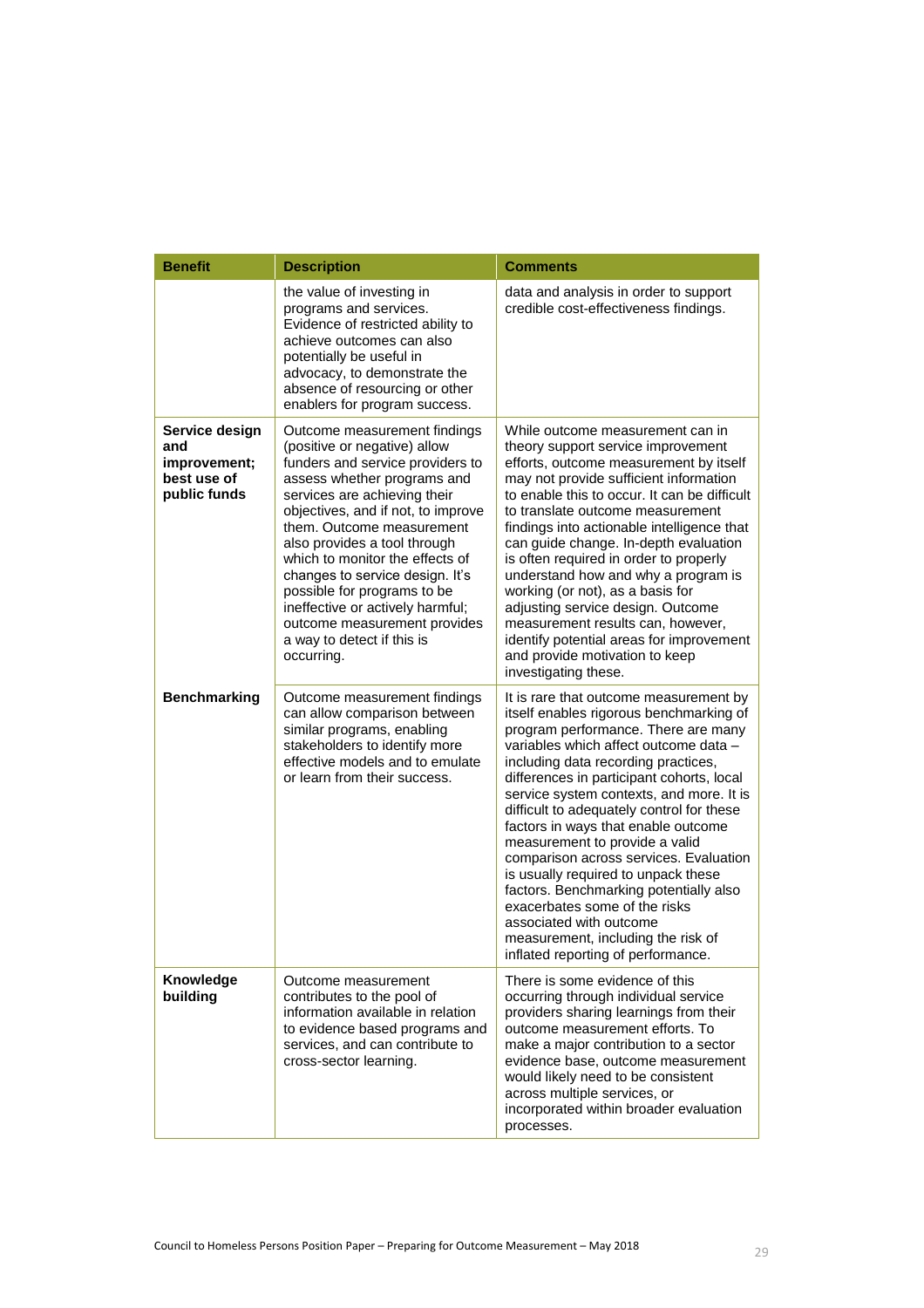<span id="page-29-0"></span>

| Table 3: Risks and challenges of outcome measurement |  |
|------------------------------------------------------|--|
|------------------------------------------------------|--|

| <b>Challenge</b>                                      | <b>Description</b>                                                                                                                                                                                                                                                                                                                                                                                                                                                                                                                                                                                                                                                                                                                                          | <b>Comments</b>                                                                                                                                                                                                                                                                                                                                                                                                                                                                                      |
|-------------------------------------------------------|-------------------------------------------------------------------------------------------------------------------------------------------------------------------------------------------------------------------------------------------------------------------------------------------------------------------------------------------------------------------------------------------------------------------------------------------------------------------------------------------------------------------------------------------------------------------------------------------------------------------------------------------------------------------------------------------------------------------------------------------------------------|------------------------------------------------------------------------------------------------------------------------------------------------------------------------------------------------------------------------------------------------------------------------------------------------------------------------------------------------------------------------------------------------------------------------------------------------------------------------------------------------------|
| <b>Differing</b><br>agendas                           | There are a range of reasons why<br>stakeholders pursue outcome<br>measurement, including accountability,<br>service improvement and knowledge<br>generation. <sup>27</sup> Multiple agendas can<br>arise within and across organisations,<br>leading to conflict about the preferred<br>focus and approach for outcome<br>measurement.                                                                                                                                                                                                                                                                                                                                                                                                                     | When introducing outcome<br>measurement, particularly if<br>multiple partners are involved, it<br>can be useful to openly discuss<br>and develop a clear position on<br>the primary purposes for which<br>outcome measurement will be<br>undertaken.                                                                                                                                                                                                                                                 |
| <b>Resourcing</b>                                     | Outcome measurement can be a<br>resource intensive process. Staff time is<br>required to develop the measurement<br>framework and tools; to collect data;<br>and to analyse and report on the data.<br>Outcome measurement often requires<br>investment in data systems. There is a<br>risk that funders or service providers<br>will underestimate the costs involved.<br>will over-invest in outcome<br>measurement relative to the value of<br>information produced, or that<br>resourcing will not be sustained over<br>time, leading to outcome measurement<br>initiatives being discontinued. There is<br>also a risk that outcome measurement<br>processes will be rolled out without<br>appropriate IT solutions in place.                          | There are potentially ways to<br>reduce the resource burden of<br>outcome measurement.<br>Adopting ready-made tools<br>substantially reduces<br>development time, but may<br>mean that the outcome<br>measurement system is less<br>tailored to the needs of the<br>program or organisation.<br>Developing sector-wide<br>frameworks, tools and data<br>systems requires significant<br>initial investment but shares this<br>investment across many<br>agencies and potentially with<br>government. |
| Imposition on<br>staff and<br>program<br>participants | Many outcome measurement<br>approaches require involvement of staff<br>in collecting data. Where staff are<br>working under pressure, especially in<br>programs where there is already a<br>significant data burden, this can create<br>stress and can conflict with other<br>service delivery demands. It may<br>therefore be resisted or not prioritised<br>by staff. This can reduce the quantity<br>and quality of outcome data collected.<br>Outcome measurement may also<br>require significant input from<br>participants (for example, through<br>engaging in outcome conversations or<br>completing questionnaires). Depending<br>on how this occurs, it can impact<br>negatively on participant experience.<br>There is a risk of over-surveying. | Care is needed to ensure that:<br>Only data that is of<br>importance is collected<br>Data collected is used, and<br>the findings shared with staff<br>and participants through<br>good routine reports and<br>discussion processes<br>Staff are adequately<br>$\bullet$<br>resourced for additional data<br>collection demands<br>Data collection processes<br>$\bullet$<br>minimise imposition on<br>program participants.                                                                          |
| Poor fit with<br>organisational<br>culture            | Some service provider organisations<br>have yet to develop a culture that<br>values monitoring and evaluation, or<br>data more generally. Some sector staff<br>or managers may see analysing service<br>performance as a waste of time, and                                                                                                                                                                                                                                                                                                                                                                                                                                                                                                                 | Outcome measurement will be<br>most effective when used within<br>a context which values data and<br>makes time for reflection.<br>Organisations may need an<br>integrated strategy to develop an                                                                                                                                                                                                                                                                                                    |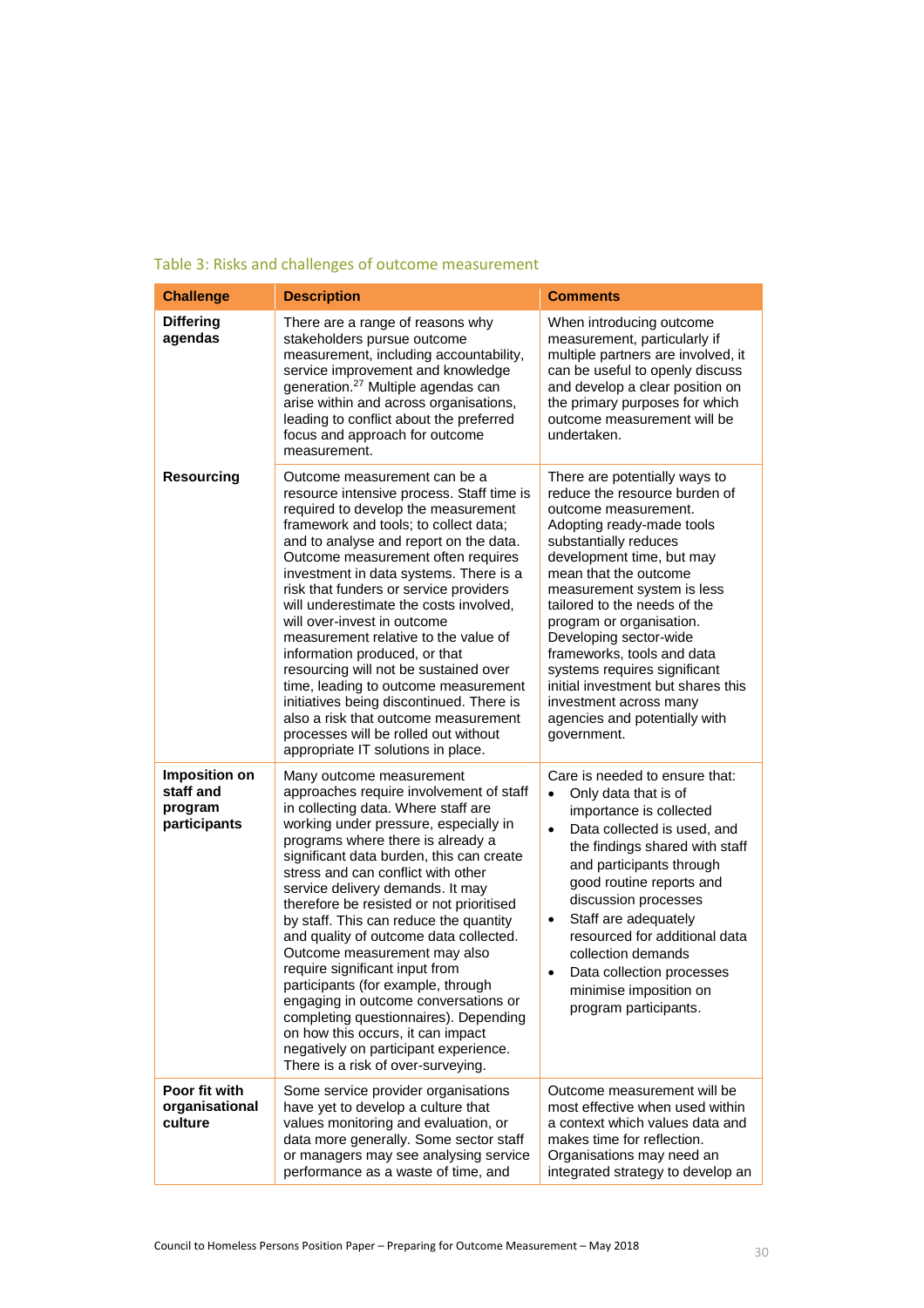| <b>Challenge</b>                                                         | <b>Description</b>                                                                                                                                                                                                                                                                                                                                                                                                                                                                                                                                                                                                                                                                                                                                                                                            | <b>Comments</b>                                                                                                                                                                                                                                                                                                                                                                                                                                                                                                                                                     |
|--------------------------------------------------------------------------|---------------------------------------------------------------------------------------------------------------------------------------------------------------------------------------------------------------------------------------------------------------------------------------------------------------------------------------------------------------------------------------------------------------------------------------------------------------------------------------------------------------------------------------------------------------------------------------------------------------------------------------------------------------------------------------------------------------------------------------------------------------------------------------------------------------|---------------------------------------------------------------------------------------------------------------------------------------------------------------------------------------------------------------------------------------------------------------------------------------------------------------------------------------------------------------------------------------------------------------------------------------------------------------------------------------------------------------------------------------------------------------------|
|                                                                          | may question whether outcomes can<br>meaningfully be measured. Some<br>organisations are yet to develop a<br>culture that provides permission to "fail<br>and learn from it," and some staff may<br>feel threatened by the outcome<br>measurement process. Some staff in<br>high volume and/or crisis-driven service<br>environments may require additional<br>support to find time to reflect on and<br>make meaning out of outcome data. It<br>may be challenging to introduce<br>outcome measurement and to use it<br>well in these contexts.                                                                                                                                                                                                                                                              | overall culture of reflection and<br>evaluation, which includes and<br>supports outcome measurement.                                                                                                                                                                                                                                                                                                                                                                                                                                                                |
| <b>Negative</b><br>results or lack<br>of significant<br>results          | Outcome measurement will at times<br>identify program outcomes that are less<br>positive than expected. There may be<br>negative outcomes, mixed outcomes, or<br>the absence of statistically significant<br>patterns of outcomes. It may be difficult<br>to gather data on more significant or<br>longer-term outcomes. This can be<br>deflating for staff and disillusioning for<br>those who have invested time and<br>resources in building outcome<br>monitoring systems, potentially leading<br>to discontinuation of the outcome<br>measurement process.                                                                                                                                                                                                                                               | It is important to approach<br>outcome measurement with<br>realistic expectations about the<br>type of information it will<br>produce, and to accompany<br>outcome measurement with<br>evaluation and other sources of<br>evidence that can provide a fuller<br>picture of outcomes achieved.<br>Outcome findings should be<br>communicated strategically and<br>sensitively.                                                                                                                                                                                       |
| <b>Unreliable</b><br>data, invalid<br>findings,<br>inflated<br>reporting | Outcome data that is incomplete or<br>inconsistently recorded will lead to<br>findings that are unreliable or invalid.<br>Inter-rater reliability can be a major<br>challenge in a diverse sector where<br>data collection is undertaken by large<br>numbers of frontline staff. Further, if<br>those collecting the data feel that their<br>personal performance (or that of their<br>team or organisation) is being<br>assessed, this creates strong incentives<br>for 'inflated reporting' - overstating the<br>outcomes achieved. This has been<br>observed even in organisations with a<br>strong social purpose and a general<br>commitment to learning and<br>transparency. This can severely<br>undermine the usefulness of outcome<br>measurement as a tool for learning and<br>service improvement. | Improving data quality takes<br>consistent effort over time, and is<br>likely to be most successful<br>where the data is regularly and<br>actively used. Guidance and<br>training for data collectors is<br>important. It is impossible to<br>entirely eliminate the risk of<br>inflated reporting, but there are<br>various strategies for reducing it,<br>including use of non-staff rated<br>data collection tools,<br>triangulation of data sources,<br>auditing, and avoiding linking<br>outcome measurement to<br>personal or team performance<br>assessment. |
| <b>Barriers to data</b><br>sharing                                       | A range of barriers can limit the sharing<br>of outcome information and findings,<br>ranging from privacy legislation to the<br>limitations of data systems,<br>organisational and sector cultures, and<br>potential reputational risks of disclosing                                                                                                                                                                                                                                                                                                                                                                                                                                                                                                                                                         | Current reforms of the family<br>violence service system in<br>Victoria include the development<br>of approaches for more<br>extensive information sharing in<br>appropriate circumstances. This                                                                                                                                                                                                                                                                                                                                                                    |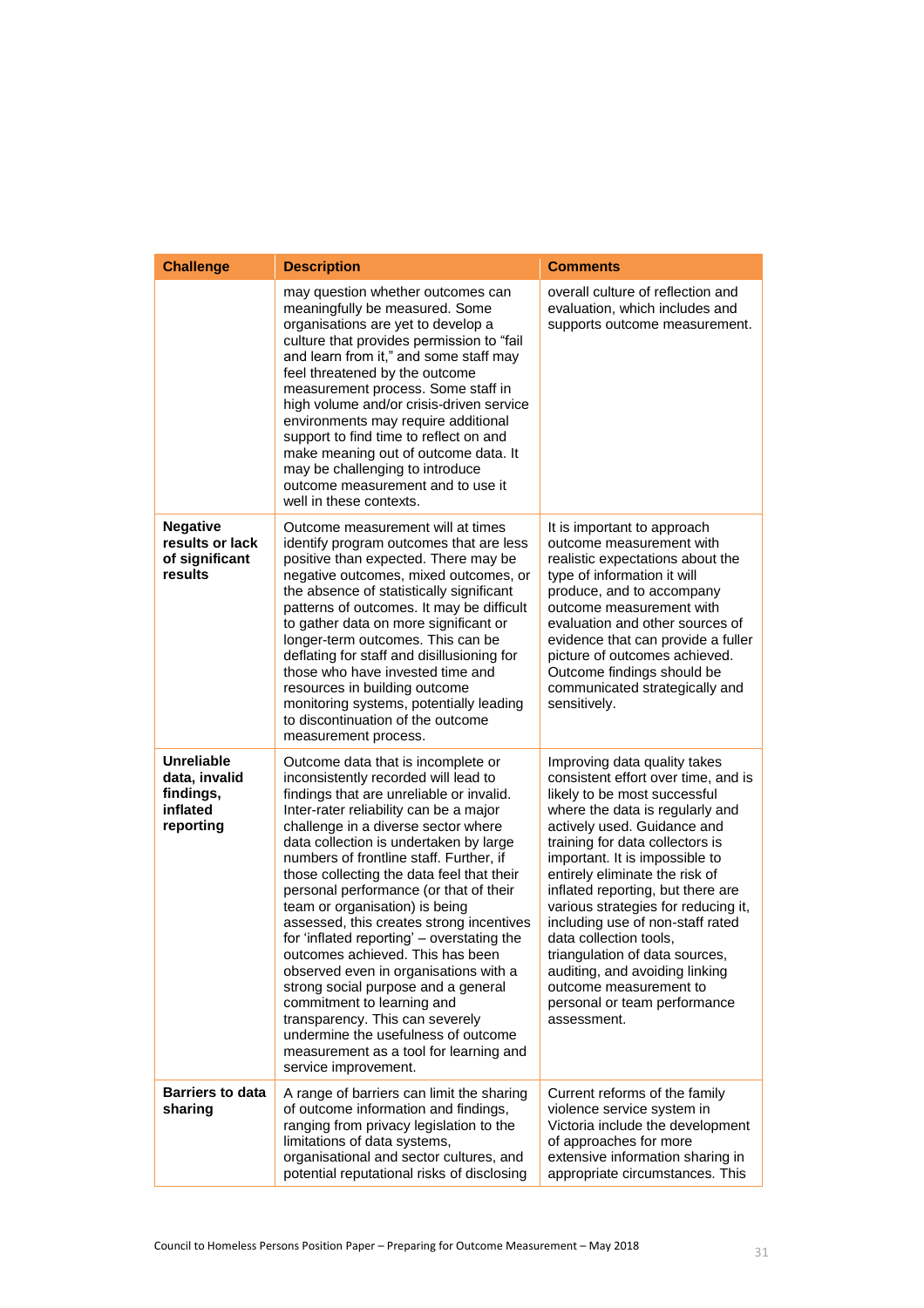| <b>Challenge</b>                                               | <b>Description</b>                                                                                                                                                                                                                                                                                                                                                                                                                                                                                                                                                                                                                                                                                                                                                          | <b>Comments</b>                                                                                                                                                                                                                                                                                                                                                                                                                                                                                                                          |
|----------------------------------------------------------------|-----------------------------------------------------------------------------------------------------------------------------------------------------------------------------------------------------------------------------------------------------------------------------------------------------------------------------------------------------------------------------------------------------------------------------------------------------------------------------------------------------------------------------------------------------------------------------------------------------------------------------------------------------------------------------------------------------------------------------------------------------------------------------|------------------------------------------------------------------------------------------------------------------------------------------------------------------------------------------------------------------------------------------------------------------------------------------------------------------------------------------------------------------------------------------------------------------------------------------------------------------------------------------------------------------------------------------|
|                                                                | data that reflects on service quality.<br>These issues can restrict the ability of<br>service providers to work together to<br>track participants' journeys and<br>outcomes across teams and agencies.                                                                                                                                                                                                                                                                                                                                                                                                                                                                                                                                                                      | may hold implications for the<br>specialist homelessness service<br>sector. Anonymous<br>benchmarking of outcome<br>findings across agencies can<br>help to manage reputational<br>risks.                                                                                                                                                                                                                                                                                                                                                |
| <b>Complexity of</b><br>service system                         | The specialist homelessness service<br>system involves a diverse range of<br>program types, from prevention to<br>recovery and from brief crisis<br>intervention to long-term support. Other<br>service systems (e.g. Out of Home<br>Care, Justice, Health and Mental<br>Health, AOD) also interface with the<br>specialist homelessness service sector<br>and play a role with people both on the<br>way into homelessness, and on the way<br>out. While these programs may work<br>towards related long-term goals, the<br>applicable short- and medium-term<br>outcomes may differ widely from<br>program to program. Developing<br>outcome models and outcome<br>measurement frameworks that are fit<br>for purpose across this range of<br>programs is a complex task. | Outcome measurement<br>frameworks designed to operate<br>at agency or sector level need to<br>combine high level shared<br>outcomes, which are broad<br>enough to span multiple diverse<br>programs, with more specific<br>outcomes and indicators that<br>capture the focus of individual<br>programs. Care is needed to<br>ensure that programs are only<br>measured against outcomes<br>which they could reasonably be<br>expected to achieve.                                                                                        |
| <b>Reduction of</b><br>sector diversity                        | Overly simplistic outcome models may<br>create pressure to move towards 'one<br>size fits all' service design, prioritising a<br>small set of generic outcomes but<br>failing to recognise the value of other<br>outcomes to which unique service<br>models contribute. For example, an<br>outcome model focused on individual<br>tenancy outcomes might not capture<br>the value of the work done by an<br>Aboriginal service provider organisation<br>in cultural and community connection.<br>There is a risk that smaller providers<br>and those with localised service<br>approaches may struggle to retain their<br>place in the sector when measured<br>against generic outcome frameworks.                                                                          | Outcome models need to be<br>designed and implemented in<br>ways that recognise diversity of<br>outcomes and approaches. Care<br>should be taken to build a rich<br>picture of service outcomes<br>through evaluation, rather than<br>relying only on outcome<br>monitoring as evidence of<br>effectiveness. Capacity building<br>will be needed to ensure that<br>organisations are able to<br>effectively participate in outcome<br>measurement processes and<br>have a fair opportunity to<br>demonstrate the value of their<br>work. |
| <b>Complexity of</b><br>needs and<br>issues; soft<br>targeting | In setting outcome targets and<br>assessing outcome performance, it is<br>important to consider the level of<br>difficulty involved in achieving<br>outcomes. This is influenced by a range<br>of factors including the level of<br>complexity of the issues and needs of<br>program participants. This creates<br>challenges in benchmarking outcome<br>performance across teams, sites and                                                                                                                                                                                                                                                                                                                                                                                | It is important that outcome<br>benchmarking takes into account<br>not just outcomes achieved, but<br>levels of complexity and need as<br>well as contextual factors. This<br>increases the technical difficulty<br>of producing valid outcome<br>findings, and the level of<br>resourcing required to collect<br>and use the data. It's possible                                                                                                                                                                                        |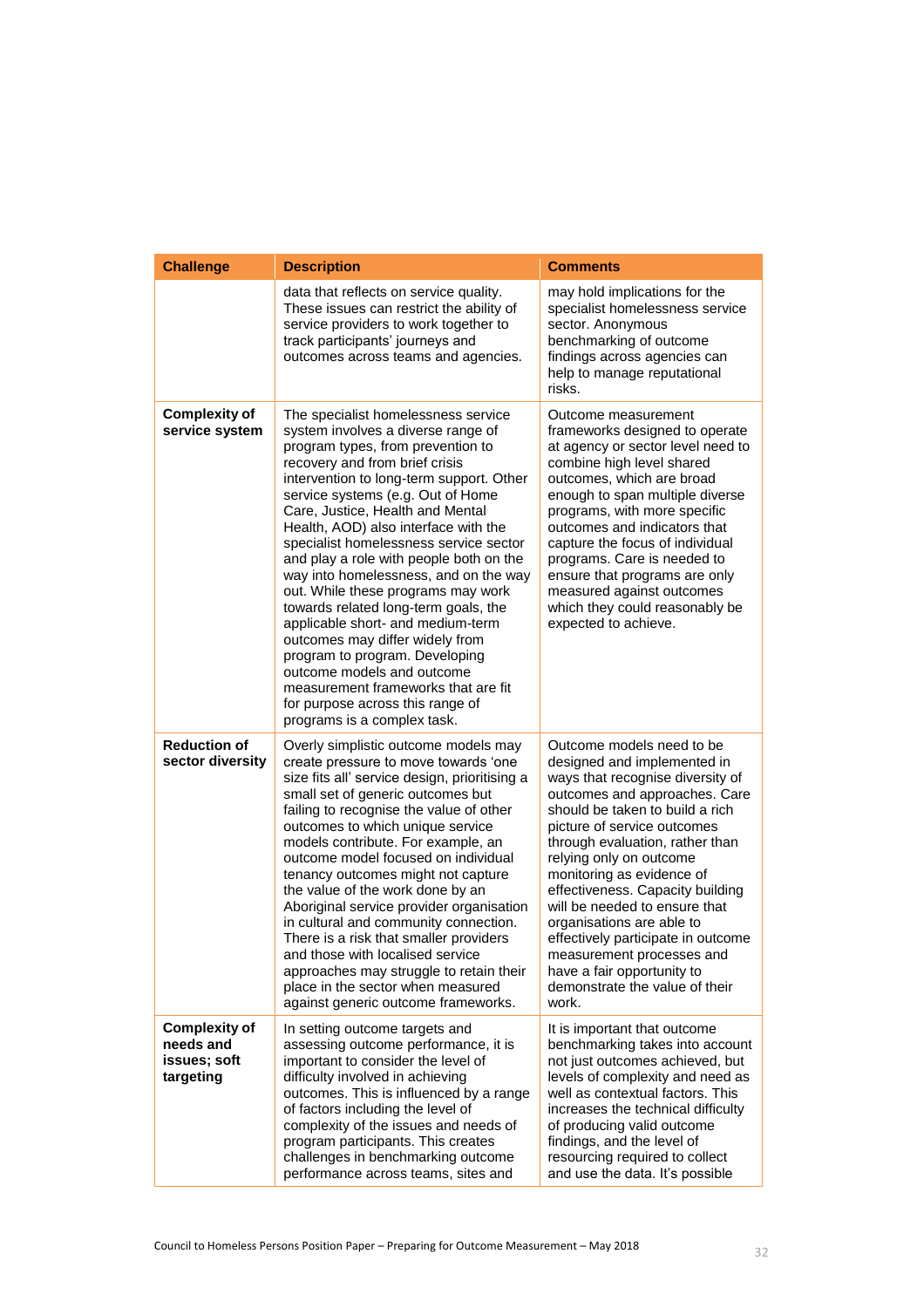| <b>Challenge</b>                                                                         | <b>Description</b>                                                                                                                                                                                                                                                                                                                                                                                                                                                                                                                                                                                                                                                                                                                                                                                                                                                  | <b>Comments</b>                                                                                                                                                                                                                                                                                                                                                                                                                                                                          |
|------------------------------------------------------------------------------------------|---------------------------------------------------------------------------------------------------------------------------------------------------------------------------------------------------------------------------------------------------------------------------------------------------------------------------------------------------------------------------------------------------------------------------------------------------------------------------------------------------------------------------------------------------------------------------------------------------------------------------------------------------------------------------------------------------------------------------------------------------------------------------------------------------------------------------------------------------------------------|------------------------------------------------------------------------------------------------------------------------------------------------------------------------------------------------------------------------------------------------------------------------------------------------------------------------------------------------------------------------------------------------------------------------------------------------------------------------------------------|
|                                                                                          | programs, even where the intended<br>outcomes are identical. If high outcome<br>performance is rewarded without<br>considering level of difficulty, this can<br>create strong incentives for 'soft<br>targeting' - services selecting<br>participants who are easier to work with<br>and who they know are more likely to<br>achieve positive outcomes. This can<br>have negative effects on service<br>availability for those most in need.                                                                                                                                                                                                                                                                                                                                                                                                                        | that some data on complexity<br>and need may already be<br>available from other sources (for<br>example, assessment records).<br>This issue is less of a challenge<br>when outcome measurement is<br>focused on a single service and<br>does not involve comparison.                                                                                                                                                                                                                     |
| <b>Negative</b><br>effects on<br>service models<br>and service<br>delivery<br>approaches | When outcome measurement narrowly<br>focuses on certain outcomes to the<br>exclusion of other considerations, this<br>can at times lead to detrimental effects<br>on service provision. For example, an<br>outcome measurement framework that<br>emphasised the achievement of private<br>rental tenancy commencements might<br>lead to program participants being<br>pushed into the private rental market,<br>even where this is unlikely to be<br>affordable or sustainable for them. A<br>focus on short-term outcomes or<br>specific indicators can therefore<br>sometimes undermine relational.<br>holistic person-centred practice that is<br>necessary for the achievement of<br>sustainable long-term outcomes. <sup>28</sup> This<br>risk is likely to be higher when outcome<br>measurement is imposed from outside<br>the service delivery environment. | Outcome measurement should<br>not be undertaken in isolation,<br>but as part of a suite of<br>evaluative and quality<br>improvement processes.<br>Selecting a balanced set of<br>indicators across a range of<br>outcomes, processes and<br>aspects of service quality can<br>help to mitigate the risk of<br>service distortion. In-depth<br>evaluation can assist in detecting<br>situations where outcome<br>measurement is creating<br>perverse incentives that degrade<br>practice. |
| Over-reliance<br>on outcome<br>monitoring<br>data as a<br>measure of<br>value            | Outcome measurement can provide<br>useful information about the operation<br>of programs and services, but it is<br>limited in scope and explanatory power.<br>Over-reliance on this data as a<br>measure of the performance of services<br>or organisations can lead to decision-<br>making that ignores other important<br>aspects of merit and value.                                                                                                                                                                                                                                                                                                                                                                                                                                                                                                            | When using outcome monitoring<br>data, it is important to remain<br>aware of its limitations, and to<br>ensure that decision-making<br>about programs and services<br>also draws on other data<br>including output and quality<br>indicators and evaluation<br>findings.                                                                                                                                                                                                                 |

The existence of these challenges is not a reason to dismiss outcome measurement outright, but it does indicate the need for a careful consideration of risks and benefits, and an informed decision about how outcome measurement is resourced, designed and used. Building a more sophisticated understanding of outcome measurement among service providers and government stakeholders will assist in both recognising the challenges and developing strategies to navigate them.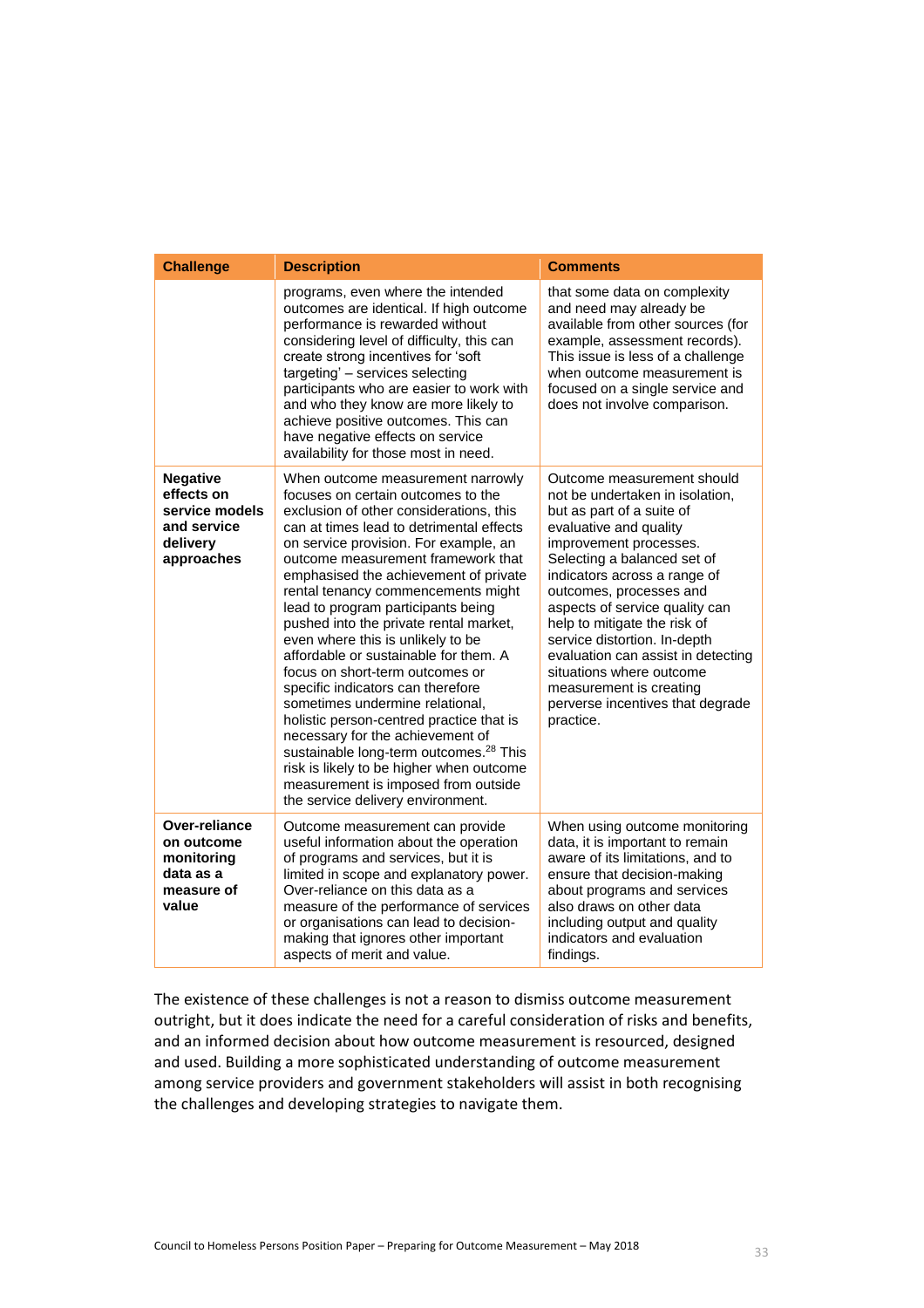# **Risks of outcome-based funding**

Outcome-based funding can exacerbate some of the underlying risks of outcome measurement. Where resource allocation is linked to outcome performance, this significantly increases the incentives for soft-targeting and for inflated reporting of outcome data.<sup>29</sup> Outcome-based funding systems are usually designed by funders, raising the risk for the sector that the outcomes targeted may not align well with the sector's understanding of the nature of the problem and/or of the solutions that will lead to lasting and ethical change. Outcome-based funding therefore has potential to become a lever for imposition of economic approaches, values and service frameworks that may be at odds with the sector's philosophical base and/or practical experience of 'what works' to meet participants' needs.

Finally, in the specialist homelessness sector context, there is a real risk that outcomebased funding may set unrealistic expectations for the outcomes than can be achieved. Long-term, safe and sustainable housing outcomes are highly contingent on factors outside of the sector's control, including the operation of the housing market and a range of government policy which influences the availability of affordable housing. In this context, it is unreasonable to hold service providers accountable for achievement of long-term housing outcomes. However, if outcome-based funding focuses on shortterm outcomes, this may reinforce a service system emphasis on managing rather than ending homelessness.

Outcome-based funding is not suited to all contexts.<sup>30</sup> The sector needs to be prepared to critically examine outcome-based funding proposals, and to argue the case against outcome-based funding where that approach is not appropriate.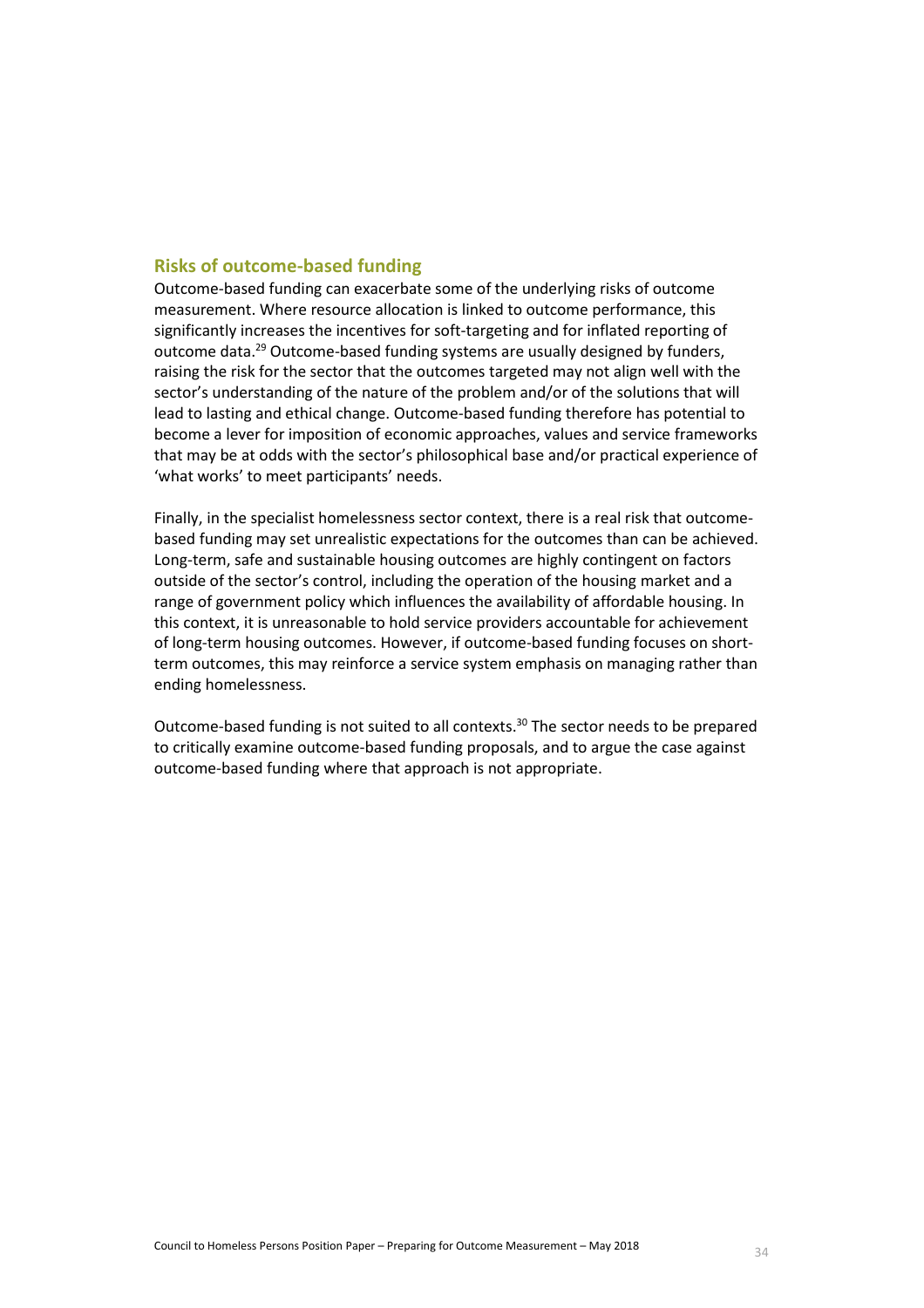6

# What is the current status of outcome measurement in the specialist homelessness service sector?

There is currently not a consistent, widely accepted framework or approach for outcome measurement in the specialist homelessness service sector, neither within Victoria, nor nationally.

# **High level leadership from funders**

Direction from the federal and Victorian governments on outcome measurement in the sector has been limited. The National Partnership Agreement on Homelessness $31$ notes some very broad outcomes and indicators. These are primarily at population level, and measurement of these is not readily operationalised at provider level. A new National Housing and Homelessness Agreement is under development. It is possible that it may include increased performance reporting requirements, however further details are not yet publicly available.<sup>32</sup>

In Victoria, work is underway on a whole-of-government outcome-based management approach, which is being driven across the Victorian Government by the Public Sector Reform and Performance branch of the Department of Premier and Cabinet. This approach envisages that outcome frameworks will be progressively developed and embedded over time in funding, accountability and performance systems.<sup>33</sup>

The Victorian Department of Health and Human Services (DHHS) Strategic Plan 2016 includes an outcome framework and set of key intended results. A number of these are relevant to provision of specialist homelessness services, notably 'Victorians have suitable and stable housing' and 'Victorians live free from violence and abuse'.<sup>34</sup> These are articulated in more detail in Victoria's Public Health and Wellbeing Outcomes Framework, which adds population measures.<sup>35</sup> Other government departments in Victoria and nationally are also introducing outcome frameworks, as discussed in Section 7.<sup>36</sup>

The outcome statements and indicators embedded in these documents are pitched at the population level, and do not provide guidance for measurement of these or related outcomes at program or service level. DHHS' internal Outcomes, Performance and Risk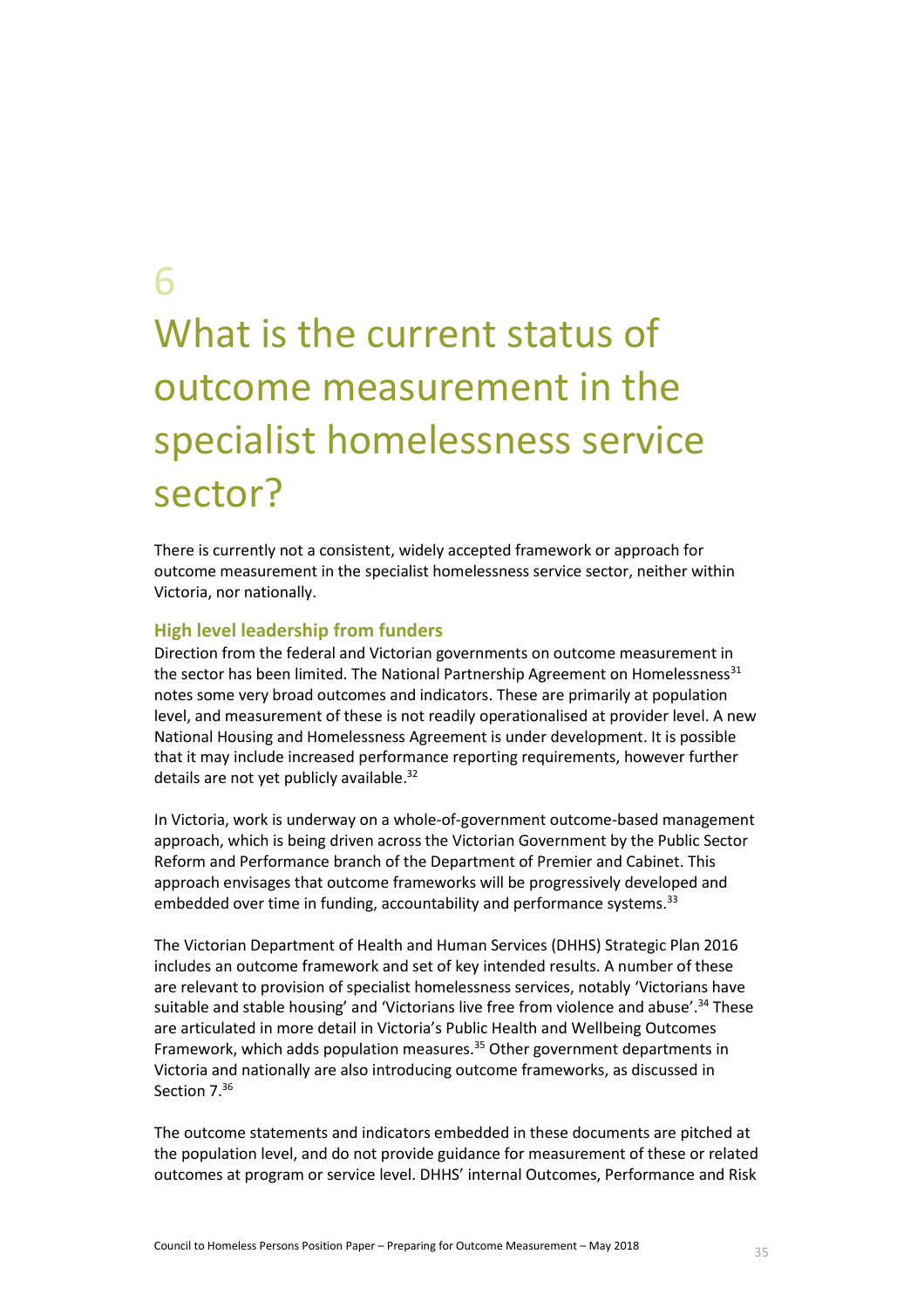unit is developing a workplan for the embedding of outcome measurement on a sector-by-sector basis, with pilots in some sectors planned to commence in 2018. Work in the Child and Family services sector is already well underway. Potential timing for a DHHS focus on outcome measurement in the specialist homelessness service sector is not yet known.<sup>37</sup>

In 2011, the Victorian Department of Human Services (now DHHS) provided encouragement to a number of specialist homelessness service providers to commence pilots of the Outcomes Star<sup>™</sup> family of tools for outcome measurement. The Outcomes Star™ was also adopted in other work of DHHS at the time, for example as part of the Services Connect support model.<sup>38</sup> The Outcomes Star™ appears to have had less emphasis from the Department recently.

# **National studies**

Several Australian studies have explored measurement of specialist homelessness service system outcomes at national level. Early research by Baulderstone and Talbot<sup>39</sup> tested the applicability of outcome measurement tools across a range of Supported Accommodation Assistance Program (SAAP) services types. The study concluded that outcome measurement was possible with sufficient commitment, training and support, appropriate information systems, and integration with case management processes. However, the study noted that no one outcome tool was suitable for all service types. The authors concluded that this would prevent the implementation of a consistent national outcome data collection approach. However, subsequent experience suggests that more sophisticated outcome measurement frameworks may be able to deal with this challenge through more nuanced sets of indicators that are applied to program types where relevant.

The *What Makes a Difference* study,<sup>40</sup> led by the Australian Housing and Urban Research Institute (AHURI) in 2010-11, set out to develop a consistent national framework for measurement of specialist homelessness service outcomes. The study proposed two main participant outcomes (housing secured and housing sustained), and an accompanying set of system outcomes (housing work, case management, specialist health support, increased specialist support, increased housing supply, homelessness prevention, economic and social participation, and complex health management), which are argued to be necessary to enable the achievement of the participant outcomes. [Figure 8](#page-36-0) summarises this outcome model.<sup>41</sup> The study also suggested possible indicators associated with these outcomes.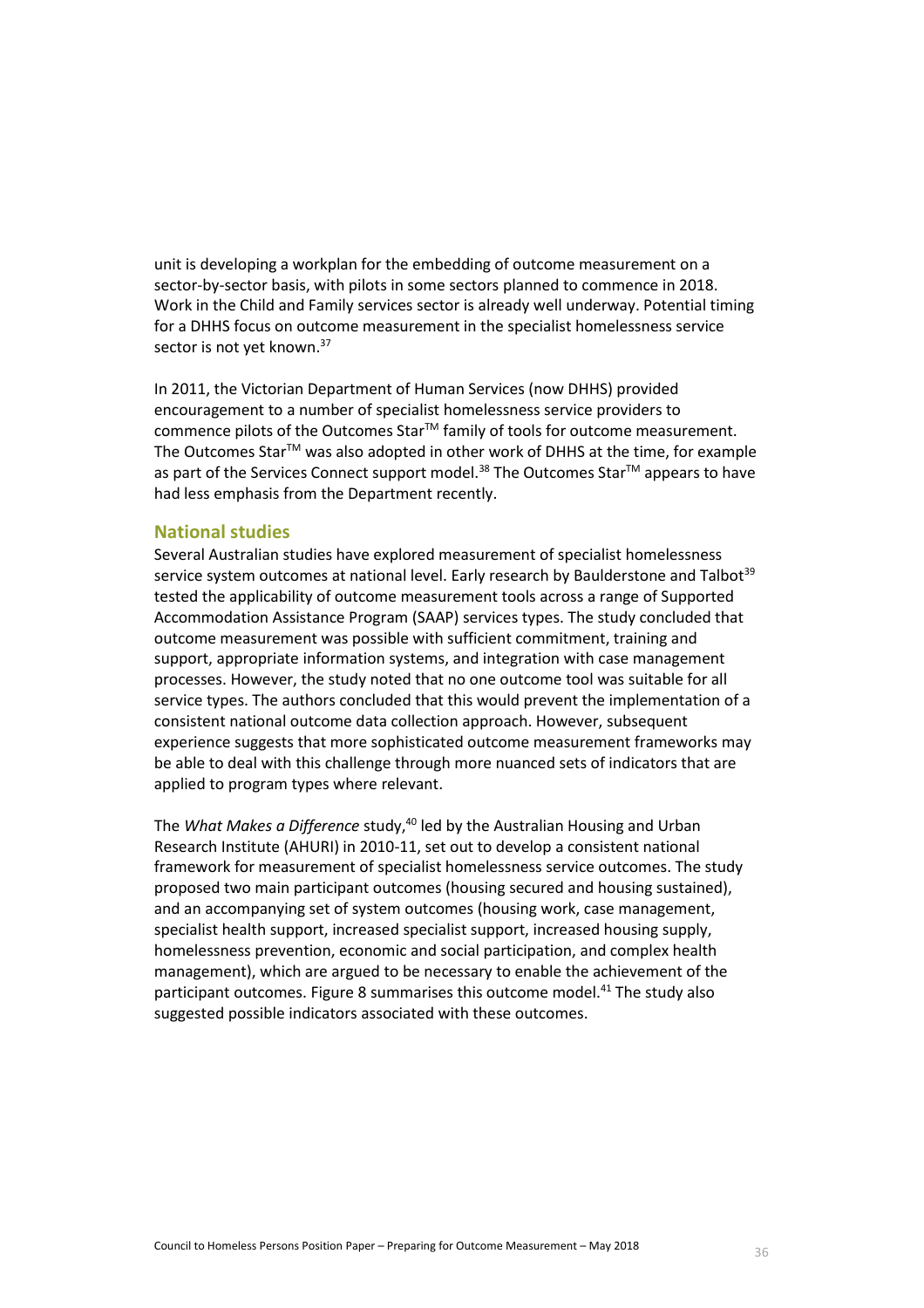

Figure 8: 'What Makes a Difference' client outcome model diagram

The *What Makes a Difference* framework has gained little traction to date as a basis for specialist homelessness service sector outcome measurement. There may be a range of reasons for this, including a lack of political imperative (to date) for adoption of an overarching framework, the complexity of the report, the limited range of participant outcomes captured by the framework, and the absence of a readily implementable data collection tool to operationalise it. Despite these challenges, the framework remains a useful reference point.

In New South Wales, the Centre for Social Impact in collaboration with Homelessness NSW is currently conducting a project titled *Developing Shared Outcomes for the Housing and Homelessness Sectors*. <sup>42</sup> The project aims to identify key outcomes for homelessness services, together with relevant indicators, and to synthesise findings into a shared outcome framework. Consultation has been undertaken with many specialist homelessness service providers and other agencies working with people with lived experience of homelessness. Once complete the outcome framework may provide a useful resource for consideration by the specialist homelessness service sector in Victoria.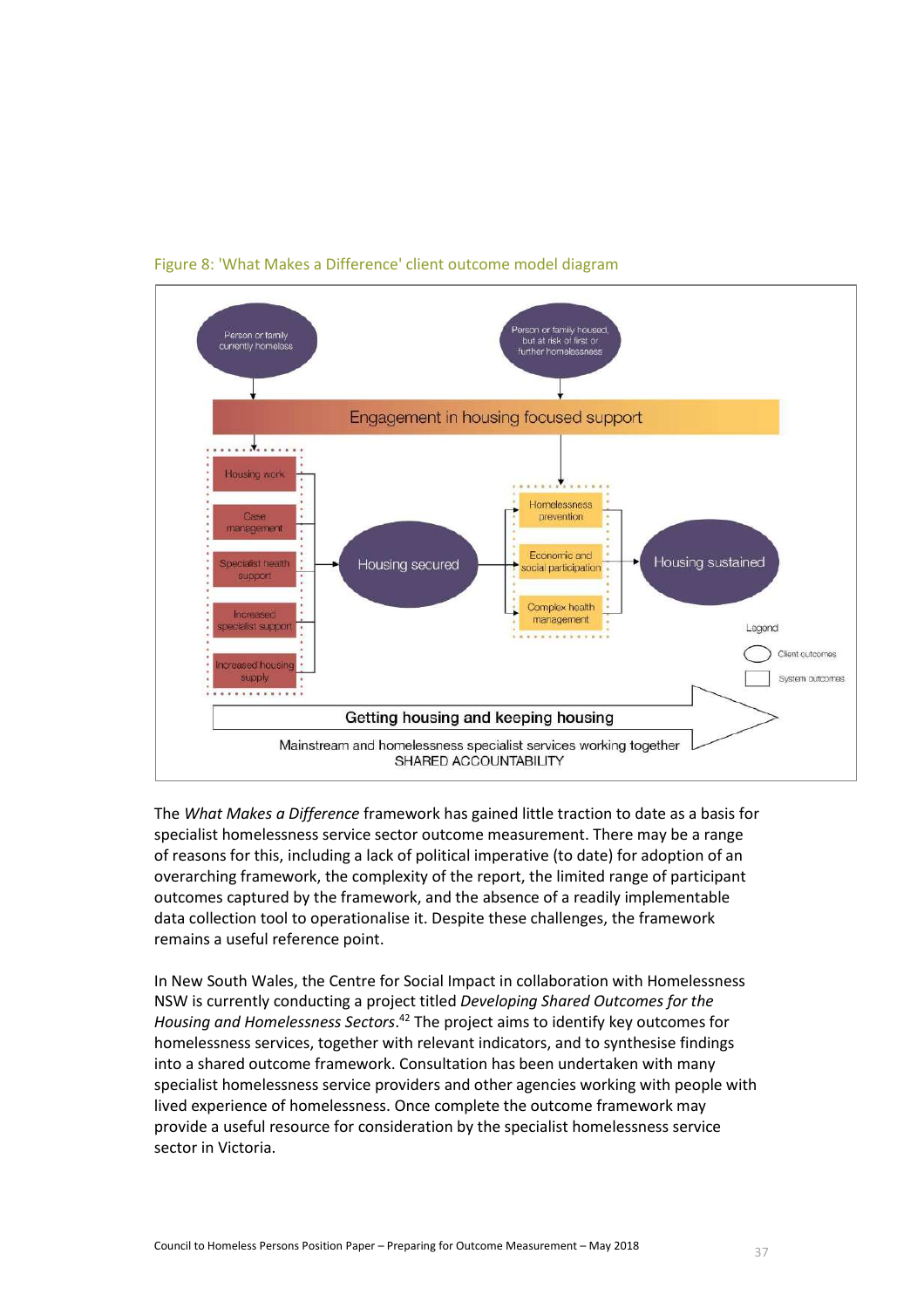#### **Providers piloting various approaches**

In the absence of a mandated approach from government, specialist homelessness service providers in Victoria (and elsewhere in Australia) have introduced various approaches to outcome measurement. These have included broad approaches (e.g. Results Based Accountability<sup>™,43</sup> Social Return on Investment<sup>44</sup>), as well as use of ready-made tools (e.g. Outcomes Star<sup>™,45</sup> or standardised scales such as the K6 scale for psychological distress $46$ ), and bespoke sets of indicators and data collection tools oriented around service models. There have also been multiple in-depth evaluations of housing and homelessness programs and initiatives, which have undertaken rigorous analysis of participant outcomes.<sup>47</sup> Although these outcome evaluation approaches are too resource intensive for use in ongoing monitoring, they provide useful pointers to the types of outcomes that can be measured.

The four mini case studies below provide examples of different approaches that have been used by Victorian specialist homelessness service providers over the past few years. Each has its strengths and challenges, and they are not the only good examples of outcome measurement currently being utilised in the sector. They are presented here not as models to be followed, but as examples to illustrate the diversity in the sector's current approaches to outcome measurement.<sup>48</sup> Other Victorian providers also have their own approaches to outcome measurement and have valuable experience to share on this topic.

#### **Case study 1: Beyond Housing**

Beyond Housing use the Outcomes Star™ across selected programs including Sustaining Tenancies at Risk, Tenancy Plus, A Place To Call Home, and Indigenous Tenancies at Risk (ITAR). While most of these programs use the Homelessness Star, Beyond Housing found this not to be the best cultural fit for ITAR, and instead use an indigenous-specific star for that program. The Star tool is used at least twice (a few weeks into the support period, and again near the end of service), in a conversation format between worker and program participant. Data is entered to a spreadsheet which produces statistical reports on changes per participant, and across programs.

Beyond Housing also collects data on certain Key Performance Indicators (KPIs) such as tenancies sustained, for inclusion in its Annual Report, and undertakes 3 and 6-month post-exit follow-up phone interviews with some participants. These follow-up interviews are generally conducted by Team Leaders and focus on tenancy and personal stability.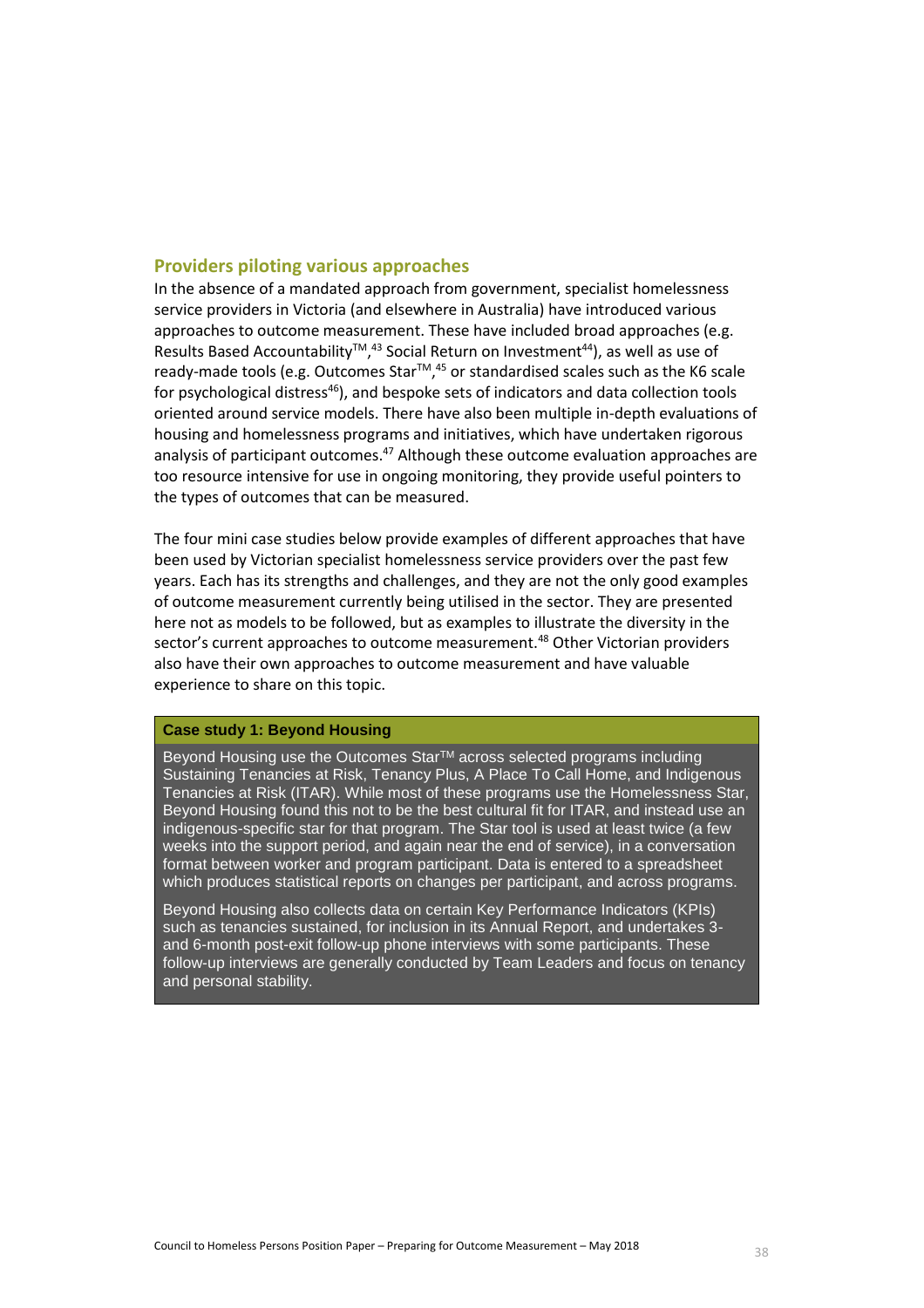#### **Case study 2: Sacred Heart Mission**

Sacred Heart Mission have developed their own outcome measurement framework which is structured around five high-level outcomes: sustained housing, improved health and wellbeing, improved independence, social inclusion/participation, and economic participation. Each outcome has 4 to 5 associated indicators which help to measure key aspects of the outcome.

Data is gathered using questionnaires which are completed in the context of a conversation between program participant and worker. Data is collected at baseline, case review and exit. Data is entered into an online survey system and downloaded for analysis into an outcomes system which runs on Excel. The system automatically produces individual participant and aggregated program reports. The individual reports are in a visual format which are shared with participants and integrated into the case management process. The aggregated program reports are used to be able to monitor program effectiveness.

The outcome measurement framework and data collection process was piloted with the Journey to Social Inclusion program, and has now being rolled out to all Sacred Heart Mission programs. Although the intent is to retain a consistent data collection tool across the organisation, some adaptation may be required for certain programs such as Aged Care.

#### **Case study 3: VincentCare**

VincentCare undertook a rigorous outcome measurement process for its Home Connect Hub program, which was funded as a homelessness Innovation Action Project. 120 quantitative indicators were grouped under domains such as housing, health, finance and others. Data collection involved a conversation between case worker and program participant, guided by a specific list of questions aligned with the indicators, and undertaken at baseline (shortly after service commencement) and where possible, at end of support period. Domains were only applied where relevant, e.g. domains regarding children were only used where the participant had children. Outcome data was entered to a custom MS Access database, which automatically generated outcome reports. Although onerous, the data collection provided a solid evidence base which was useful in supporting the refunding of the program.

VincentCare are now in the process of implementing a more streamlined set of 24 outcome indicators linked to their homelessness recovery service model. These indicators are expected to be applicable to all participants and across all VincentCare programs. Associated outcome fields are being incorporated in standard case management data collection tools, and in a new Client Management System which is currently being rolled out. Outcome reporting using the new tools is expected to commence in mid-2018.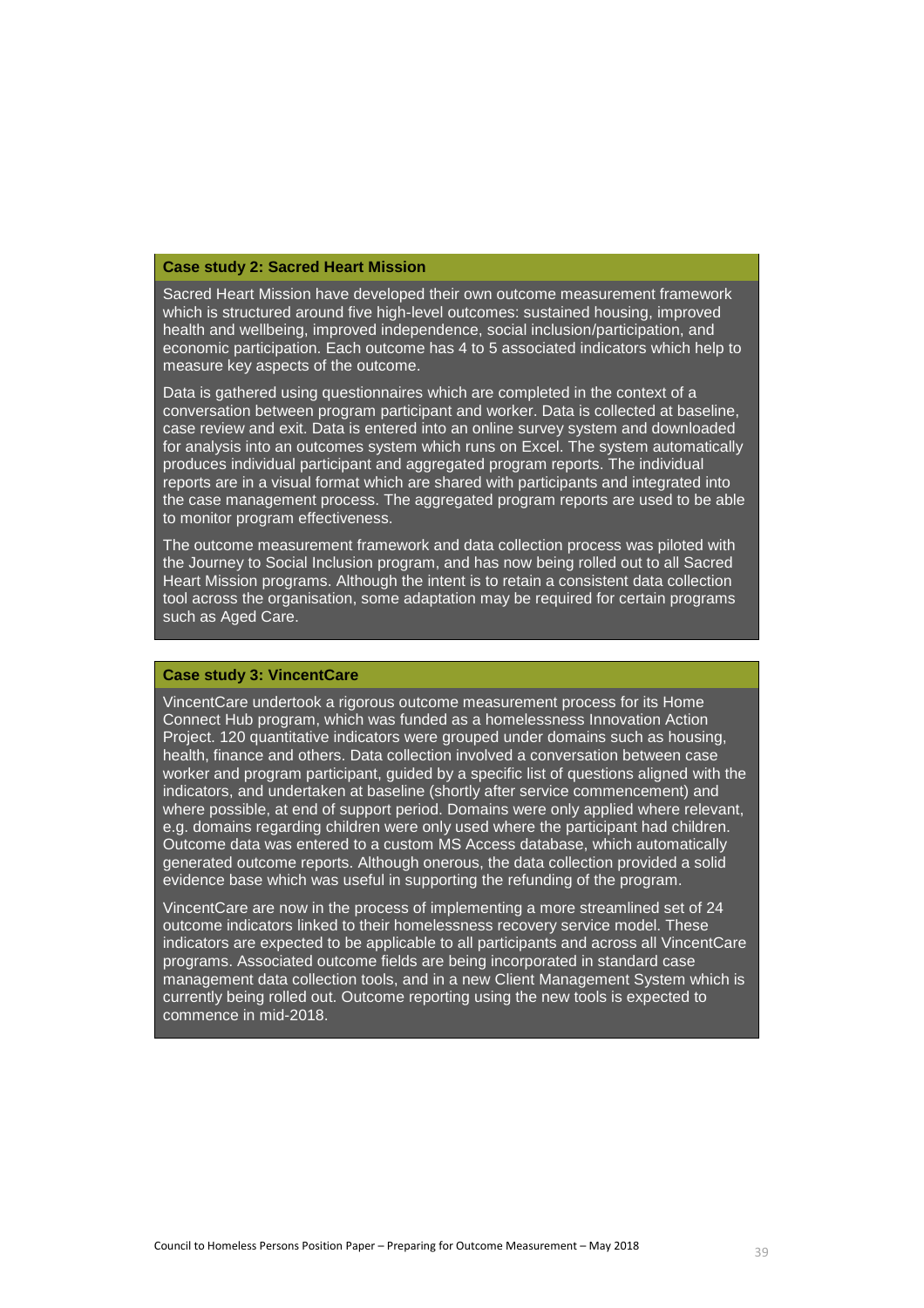#### **Case study 4: Brotherhood of St Laurence**

Over a period of several years, Brotherhood of St Laurence (BSL) developed a Results Based Accountability<sup>TM</sup> (RBA) approach to outcome measurement. This was initially piloted with four programs and then extended to others. Under this approach, each program identified five key outcomes that would be monitored (including at least three that could be measured in the first year of reporting), with associated indicators. Staff were involved in consultations about the outcomes and indicators, with the intention of subsequently involving consumers. Accompanying data collection forms were developed or revised. Outcome data fields were built into BSL's Client Management System where possible, allowing automated outcome reporting. For programs using other data systems, more manual processes were required for data collation and reporting. With practice, the staff leading the outcome measurement initiative evolved a structured eight-week process to design and introduce outcome measurement within a program.

Analysis of outcome data was completed in some cases by program staff, but more often by the Performance and Outcomes Measurement unit. Results were discussed with managers and teams, prompting robust conversations about data quality and the reasons for the outcome findings. The RBA data collection is currently paused while work is undertaken on program logic.

#### **Sector overview**

Research in Western Australia has found that the majority of community service providers see value in measurement of outcomes, and in 2017, around two thirds of surveyed organisations reported that they undertook some form of outcome measurement.<sup>49</sup> There has been no comparable survey of the specialist homelessness service sector in Victoria, so exact numbers of organisations engaged in outcome measurement or using particular approaches are unavailable. However, conversations with sector representatives suggest that:

- Most providers recognise outcomes as an important focus for delivery of services
- Some providers have been developing and piloting outcome measurement approaches over the past five years, and in a few cases, for longer. For most providers engaged in this activity, this is still a 'work in progress'. Frameworks are being developed and revised, data collection systems are being refined and rolled out, and systematic outcome reporting is still in its early stages. Few providers are yet at a point where they can say that they have had a fully functional organisation-wide outcome measurement system operating for an extended period
- Some providers see value in outcome measurement but have not yet implemented systems in this area – often due to lack of resources, competing priorities and/or a lack of clarity about what outcomes and indicators should be measured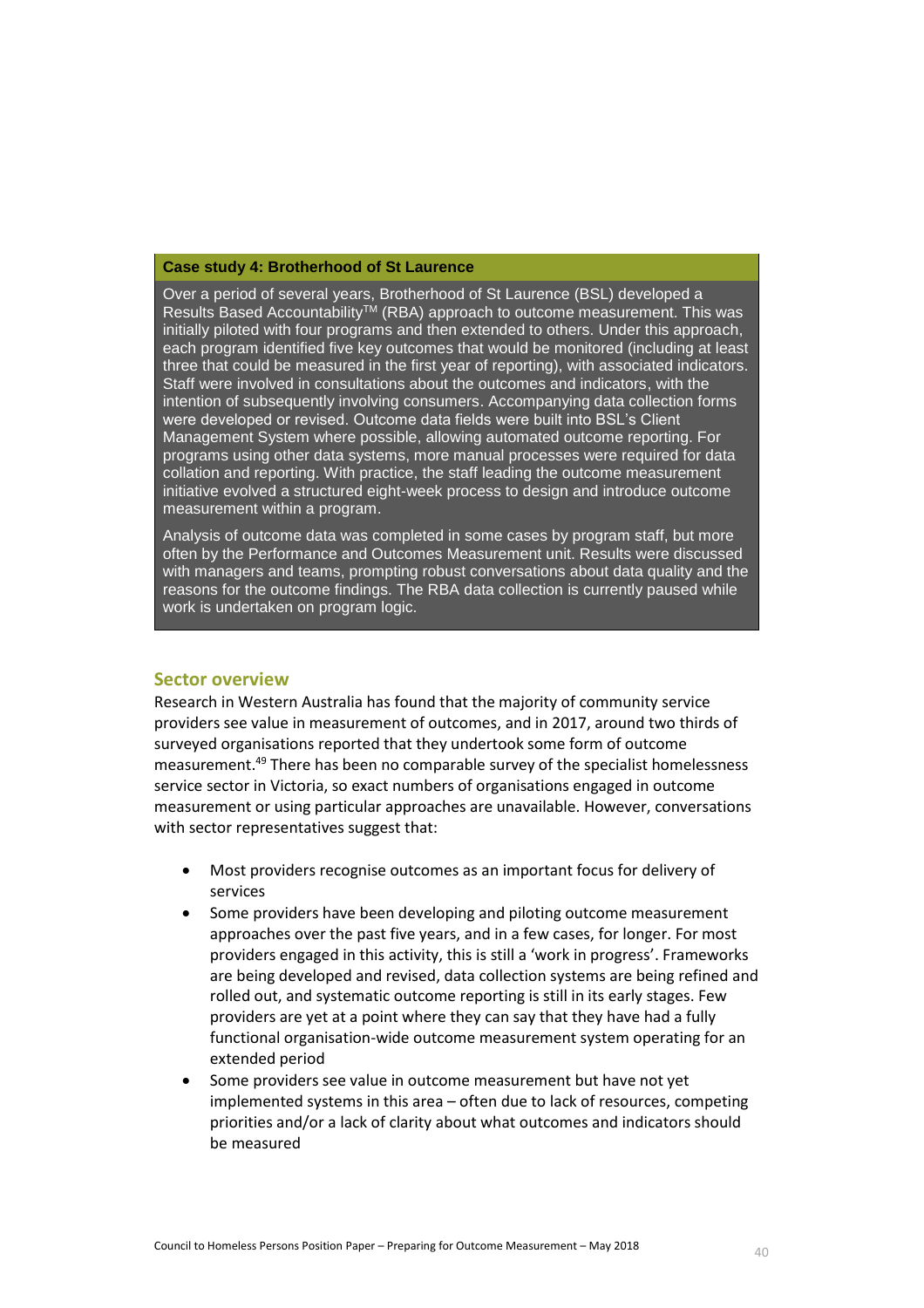Some providers are sceptical of the value of outcome measurement and fearful that it could become a mechanism through which funders might exert additional influence over service design.

In summary, the current approach of the specialist homelessness service sector in Victoria to outcome measurement is characterised by diversity and inconsistency. Many different approaches are being trialled in disconnected ways, without consensus about which outcomes are important to measure across the sector, or about what tools and processes would be effective and practical to use to undertake the task of measurement. While this lack of consistency indicates that the sector is still at an early stage in the evolution of outcome measurement, it has some positive aspects: it has allowed space for creative experimentation with different approaches, and provided a considerable base of learning and experience which will support the sector's future engagement with outcome measurement.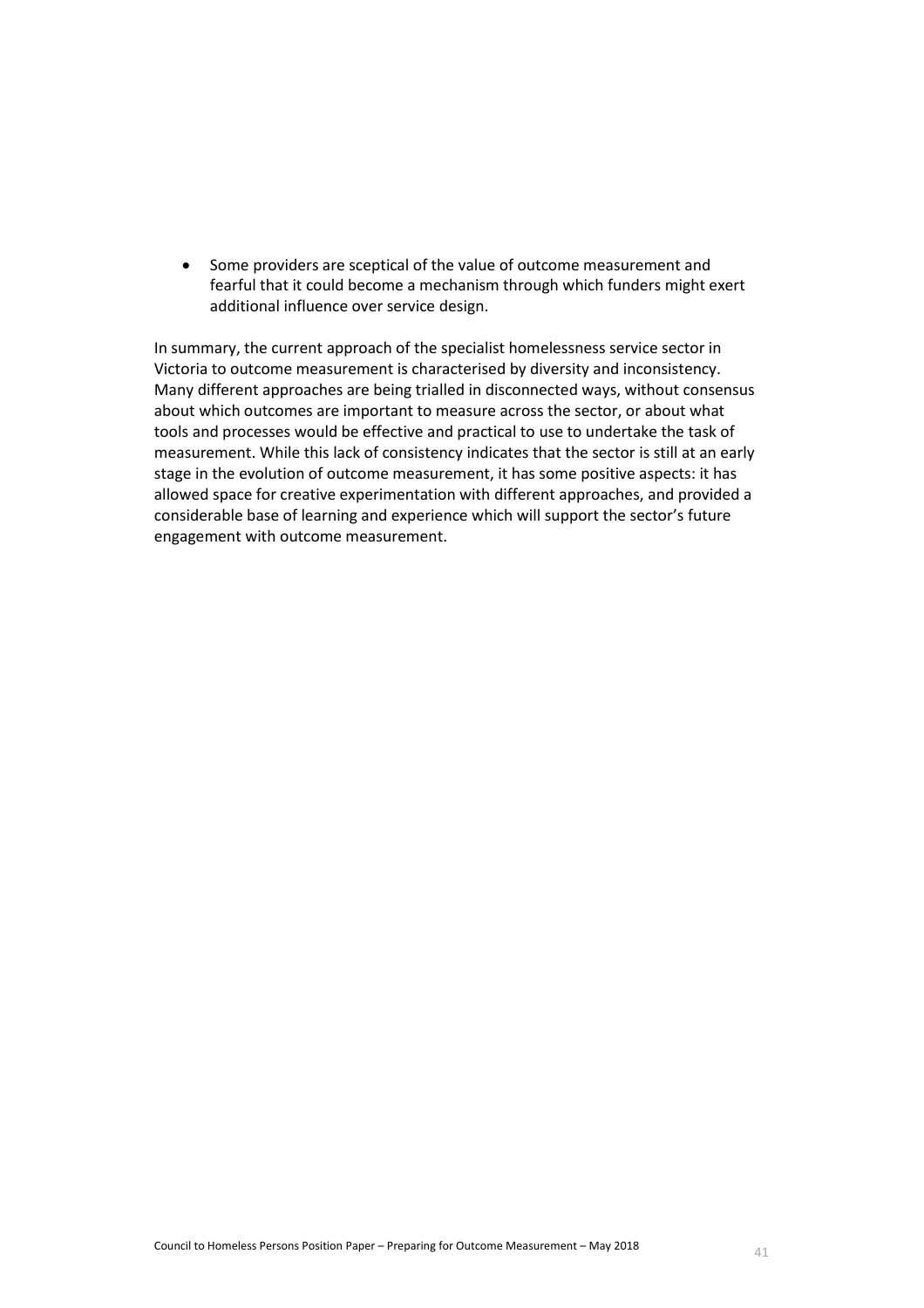# 7 Should the sector pursue a shared approach to outcome measurement?

A range of organisations within the specialist homelessness service sector in Victoria are already pursuing outcome measurement, using a variety of approaches and tools (cf. Section 6). Is there a case for the sector to more systematically develop a collective position around outcome measurement, to build its capacity and to implement more consistent or shared approaches to outcome measurement?

The answer to this depends on two main questions:

- A. Are the benefits offered by outcome measurement sufficiently large, and do they sufficiently outweigh the challenges and the investment required, in order for outcome measurement to be something that the sector as a whole embraces of its own accord?
- B. Are there indications in the strategic (funding and policy) environment that outcome measurement may be introduced by funders – and if so, is there capacity for the sector to influence this process so that the type of outcome measurement introduced is best fit for purpose?

These questions are explored in turn below.

#### **A. Intrinsic value of outcome measurement to the sector**

Outcome measurement offers a range of potential benefits (cf. Section 5). While these are significant, many of these come with caveats in relation to the extent of resourcing required, and the limitations on the level of rigour and insight possible through outcome measurement. Of the potential benefits, the two most widely attested in practice are:<sup>50</sup>

 **Improvements in assessment, planning and review practice** which result from collaborative use of well-designed outcome tools between staff and individual participants, as part of service delivery processes. Although not suited to all contexts, where these tools are used they can make assessment and review more systematic, assist participants to reflect on their experiences and progress, and help to identify goals. These benefits could be achieved through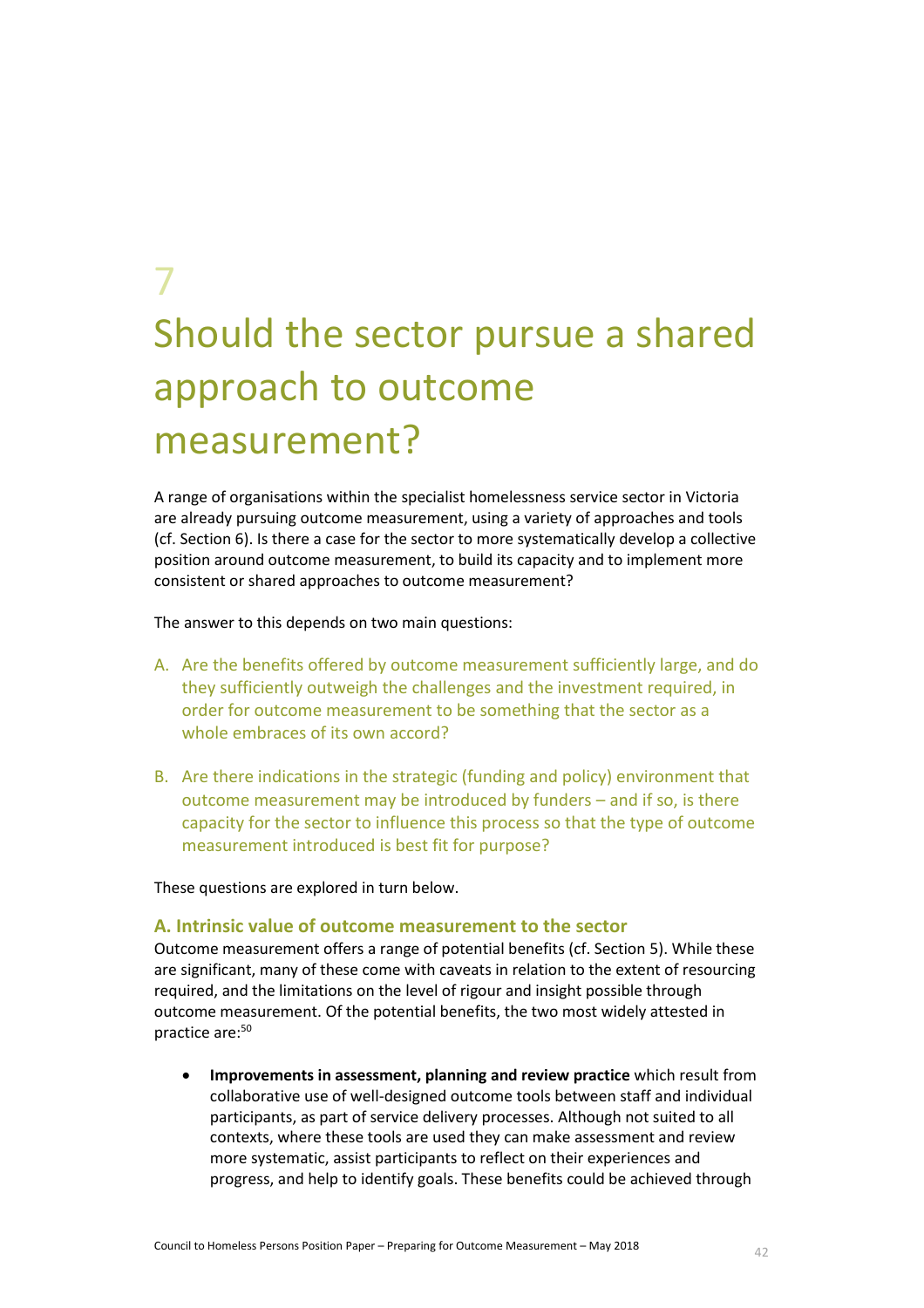more widespread use of tools that are brief, accessible, and cover life areas of importance to program participants, such as the Outcomes Star<sup>TM</sup> family of tools. However, these types of tools are less suited to providing a rigorous evidence base on program outcomes; and the benefits of more systematic assessment, planning and review can be pursued without necessarily requiring the introduction of outcome measurement.

 Development of **evidence which can be used strategically to support funding submissions and advocacy**. More rigorous approaches to outcome measurement will tend to produce more credible evidence, although they also are more resource intensive and tend to involve greater imposition on staff and participants. Currently, in a sector environment where many organisations have limited evidence of the impact of their work, the availability of high quality outcome data can be a significant strategic advantage. If outcome measurement becomes more routine across the sector, this will boost the sector's collective ability to advocate for the value of its work; however, it will also potentially dissipate the level of relative strategic advantage to any particular provider.

Some of the benefits of outcome measurement can be achieved through other processes including reflective practice, evaluation, and development of program theory.

Outcome measurement also presents a range of challenges and risks (cf. Section 5), including: technical challenges in design of robust systems; cultural and process challenges in implementation; and unintended effects on service models. There are strategies available that will potentially mitigate or overcome these challenges, however these take time, and require both resources and expertise. In general, simpler outcome measurement systems which focus on use at the participant level will be less subject to these challenges. However these systems will provide more limited and less credible information at the program level. Where outcome measurement is used to compare performance across teams or agencies, or where it is linked to funding allocation, the challenges will be considerably greater.

Overall, this set of considerations does not indicate a strong case that the sector should attempt to develop and implement a consistent outcome measurement approach for its intrinsic value. In general, evaluations will provide more robust and convincing evidence of service effectiveness, while also providing much stronger understandings of the factors that influence outcomes. Thorough evaluations that demonstrate the level of performance of a program will be resource intensive to implement, but may reduce the need for individual service providers to repeatedly prove the value of the program over time. This may reduce the need for allocation of resources to monitoring. If the primary aim is to assess and improve the effectiveness and quality of services offered to people experiencing homelessness, it may be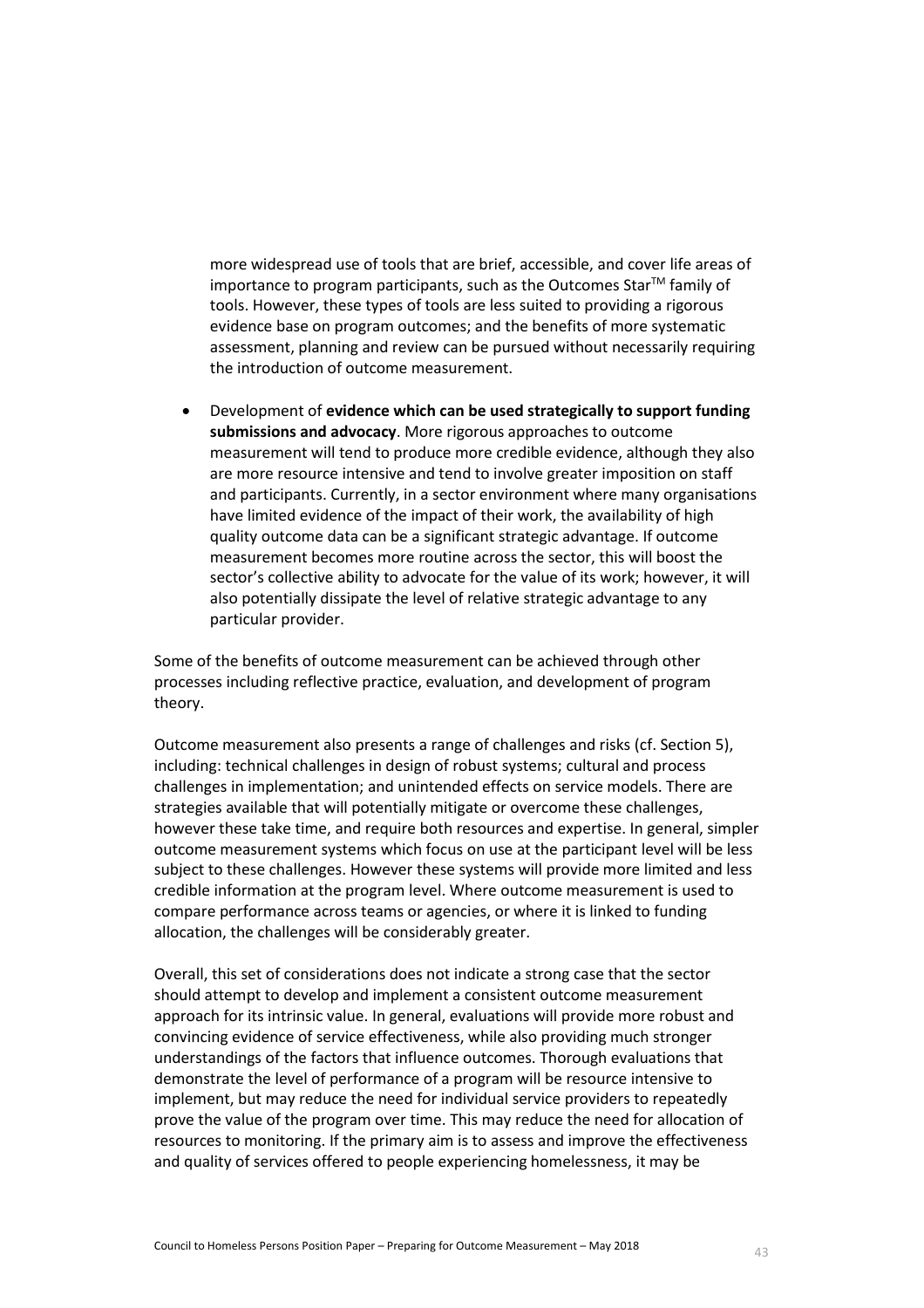preferable for the sector to invest (and to build a case for funders to invest) more heavily in evaluation than in outcome monitoring.

#### **B. Strategic environment and influence**

At a strategic level, the picture is somewhat different. A range of considerations suggest that the specialist homelessness service sector would be wise to prepare itself proactively for outcome measurement.

There are indications that over time, there will be increasing demands from funders for outcome reporting. Over the past two decades, governments in the United Kingdom, United States, New Zealand and other countries have introduced outcome measurement and outcome-based funding frameworks using a variety of methodologies, including Results Based Accountability<sup>™</sup>.

Australian State and Federal government departments are moving to put in place health and wellbeing outcome frameworks. In some cases these are currently highlevel frameworks without reporting implications for service providers; in other cases they have associated reporting requirements. For example:

- In 2014, the Australia Government Department of Social Services (DSS) introduced SCORE (Standard Client/Community Outcomes Reporting) as part of the optional extended data set for performance reporting under DSS  $grants<sup>51</sup>$
- In 2014 the Tasmanian Department of Health and Human Services introduced a Community Sector Outcomes Purchasing Framework, which includes population and program outcomes. Outcome indicators based on this framework are being actively used in service commissioning, including in the specialist homelessness service sector<sup>52</sup>
- In 2016-17 Queensland's Department of Communities, Child Safety and Disability Services has introduced an Outcomes Framework for Out of Home Care services, and a broader outcome reporting framework for Child, Family and Community Services<sup>53</sup>
- In 2017, Western Australia's Department of Health introduced an Outcome Based Management Framework (a Department of Treasury mandatory requirement for all State Government agencies in Western Australia). The framework includes a detailed set of outcome-oriented Key Performance Indicators and targets applicable to WA Health providers $54$
- The Northern Territory government is about to commence a scoping project for the development of a Social Outcomes Framework, which is intended to support the measurement of the difference that social and human services and programs are making to the lives of Territorians.<sup>55</sup>

As noted in Section 6, the Victorian Government is also in the process of introducing a whole-of-government outcome-based management approach. DHHS is actively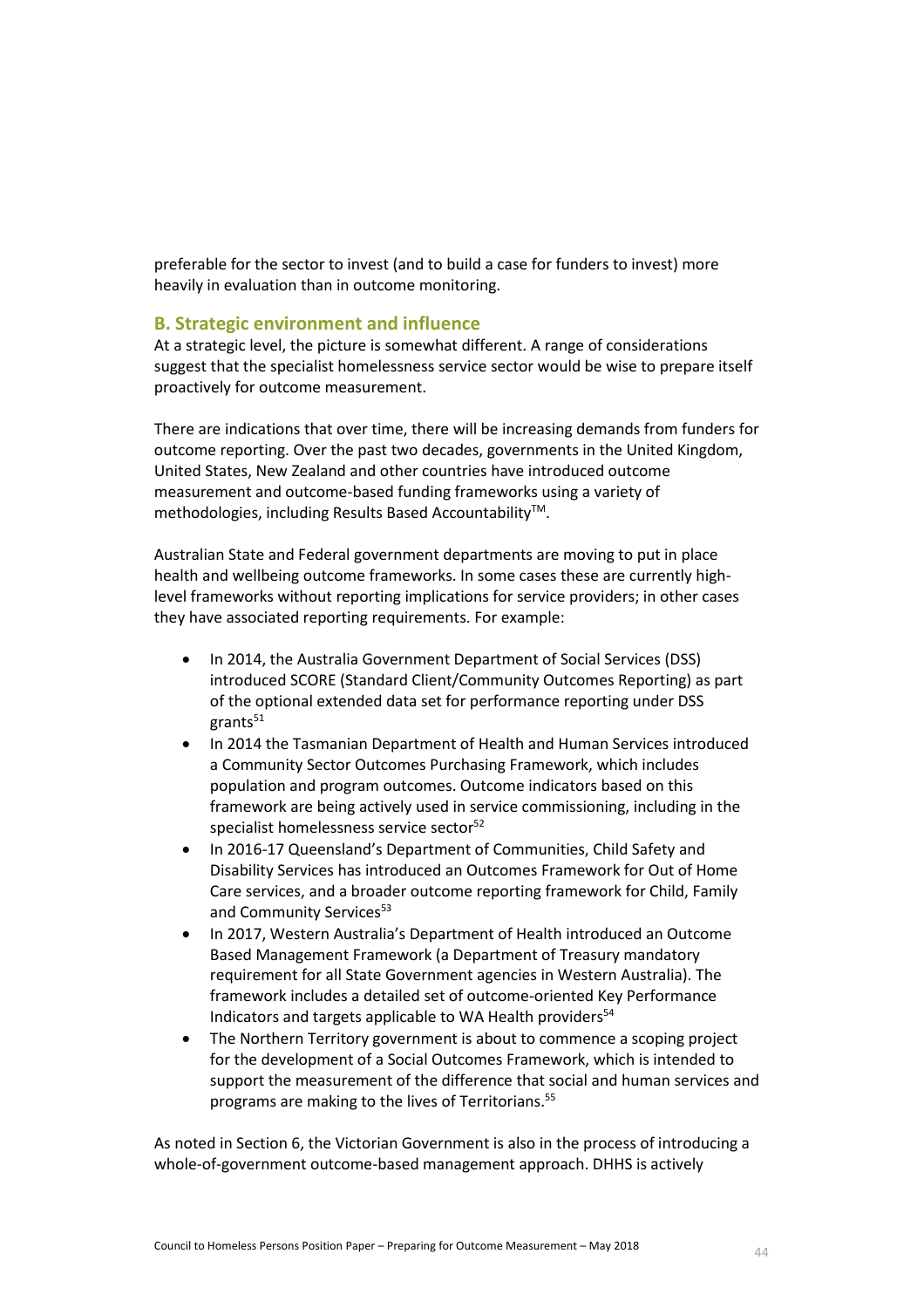working on operationalising the Public Health and Wellbeing Outcomes Framework through more specific outcome measurement approaches on a sector-by-sector basis.

Victoria's ten-year Community Services Industry Plan, currently being developed in partnership between DHHS, Victorian Council of Social Service and other key community sector bodies, includes a focus on strengthening outcomes as one of its ten key priority areas.<sup>56</sup> The consultations conducted by CHP in the development of the four-year specialist homelessness service Industry Transition Plan also identified outcome measurement as a priority focus for our sector in Victoria.

Consistent outcome measurement approaches are established or under development in a number of sectors in Victoria. In the mental health field, outcome measurement expectations have been in place for several decades, centring on a number of standardised psychometric tools.<sup>57</sup> In the child and family services sector, measuring effectiveness and outcomes has been identified as a cross-cutting theme of the Roadmap for Reform Research Agenda 2017-19.<sup>58</sup> In the community health sector, preliminary work has been done on developing a suite of clinical indicators, including outcome indicators, although these are not yet operationalised.<sup>59</sup> The Victorian community legal sector has recently developed a sector-wide outcome measurement framework and accompanying toolkit, and is in the process of developing an implementation and capacity building plan to support its use. $60$ 

The current Victorian Social Impact Bond pilots, both of which involve specialist homelessness service providers, are another indication of government's interest in pursuing outcome-based commissioning arrangements.<sup>61</sup>

None of these developments make it inevitable that funder-driven outcome measurement will be rolled out across the specialist homelessness service sector in Victoria. DHHS has not yet established a clear timeframe for the introduction of outcome reporting requirements within the sector. However, when these observations are considered together, they show a clear trend of government progressing the development of outcome-based approaches for designing, commissioning and managing human services. In this context, it appears more likely than not that some form of outcome measurement, if not outcome-based funding, will become an operational requirement within Victoria's specialist homelessness service sector within the next five years.

This scenario holds a range of risks for the sector, particularly if consultation is limited or tokenistic:

- Providers may be required to report on outcomes and indicators which are not well aligned with their work
- Data collection tools and processes may not be fit for purpose, and may be difficult to use in the context of service delivery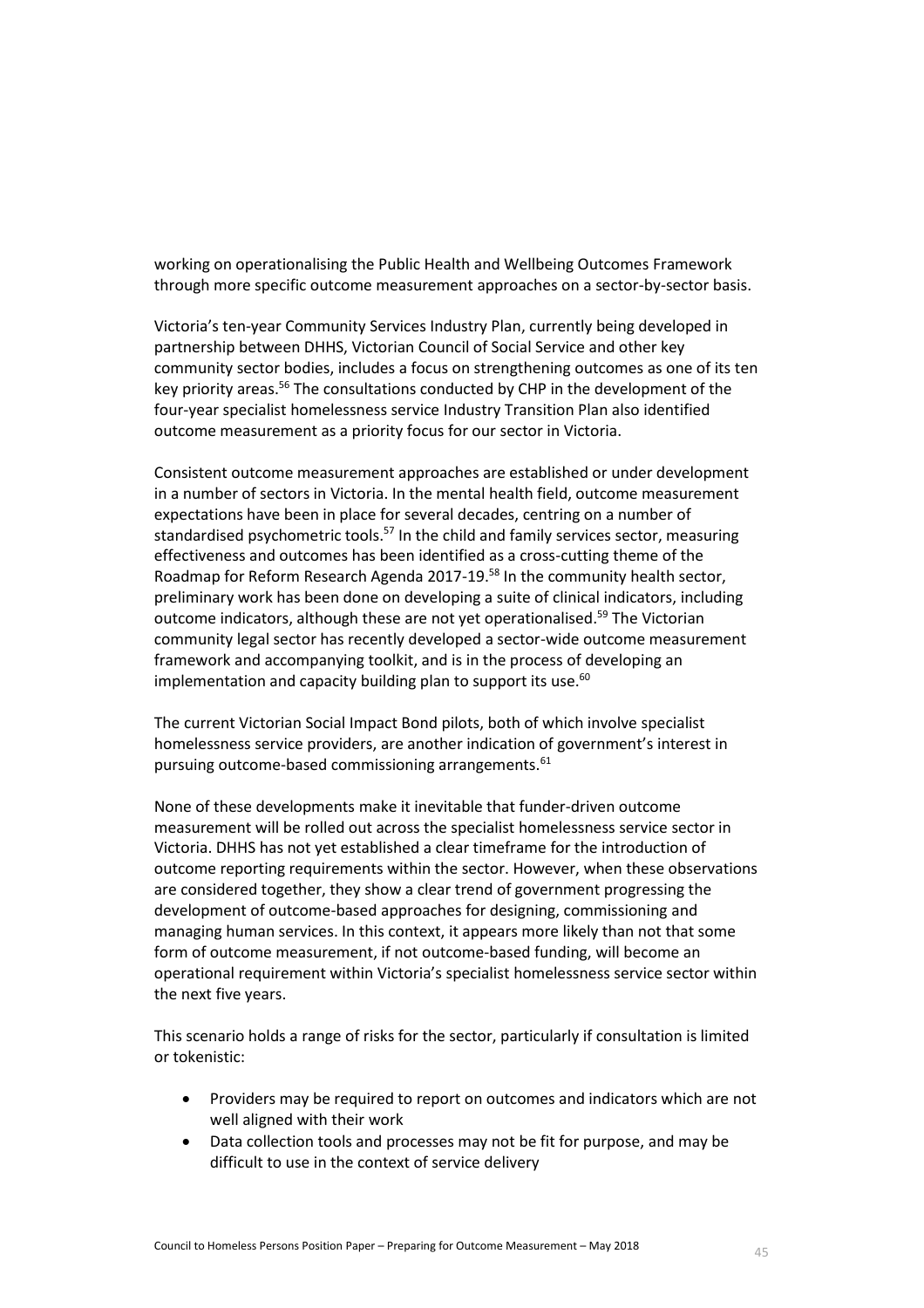- Data collection burden may increase significantly, without any extra resourcing to support the additional tasks involved
- The outcome reporting available to service providers from these systems may be limited or unhelpful
- Outcome data may be used in poorly informed ways to compare programs and agencies, or to reach conclusions about performance based on insufficient evidence.

The sector will be best placed to influence outcome measurement approaches if it has a well thought through collective position about: how outcome measurement can be implemented effectively; the resources that will be required; and the types of reporting that are feasible. Ideally, this should be based on in-depth thinking and consultation about the outcomes that matter to both the sector and to people with lived experience of homelessness. It should also build on learnings from the sector's existing experience of outcome measurement. In the best-case scenario, outcome indicators and data collection approaches that have been developed by the sector and piloted to prove their usefulness may be adopted by funders.

The sector may need to be prepared to mount a sophisticated argument about outcome-based funding, and the contexts in which it is and is not useful.

In the context of this strategic environment, there is a strong case for the specialist homelessness service sector to develop a collective position on outcome measurement. There is a need to develop a position that identifies preferred approaches and frameworks, and proactively leads a conversation with government about the outcome measurement that will meet the needs of people experiencing or at risk of homelessness, service providers and funders.

Even with the best preparation and thinking, there is no guarantee that the sector's preferred approach will be taken up. However, there are recent examples (rough sleepers' initiatives, Crisis Supported Accommodation reform) where the sector has been able to play a substantive role in shaping new service responses. A proactive but collaborative approach in which the sector builds its thinking and then takes it to government, is likely to have the greatest chance of influence.

Development of a shared approach by the sector will not necessarily be easy. Service providers have limited resources and multiple priorities requiring their attention. Those who have put effort into developing their own outcome measurement initiatives may understandably be protective of their investment. Agencies may also have a deep attachment to certain types of outcomes, based on their history and values. The sector can be a competitive environment at times. These factors can get in the way of organisations considering alternative or shared approaches to outcome measurement.

These barriers are not insurmountable. The sector has demonstrated the ability to collaborate when needed to respond to a changing environment. The risks of not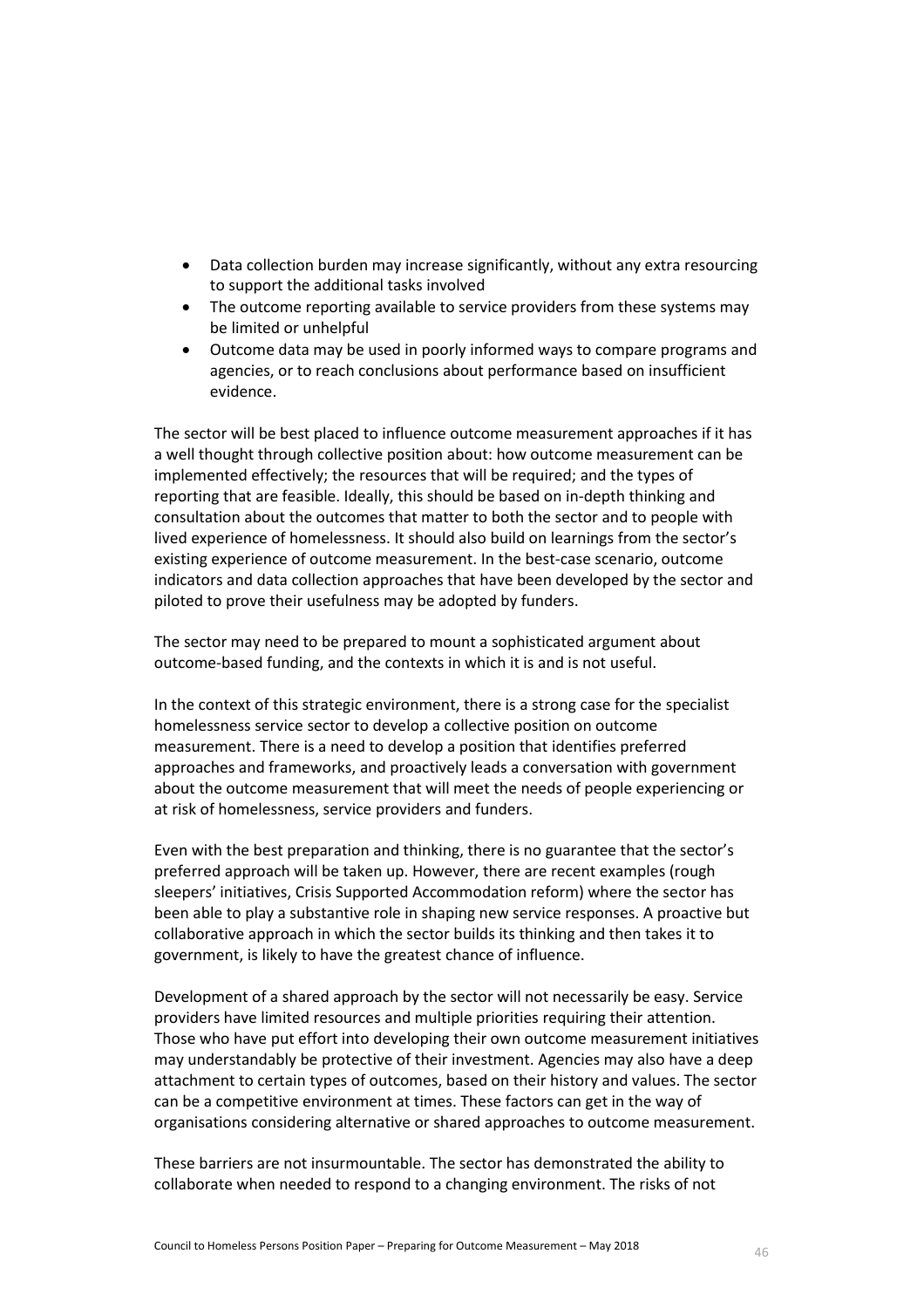developing a collective view on outcome measurement are considerable, and provide a strong incentive for the sector to work together to develop a position of influence in this space.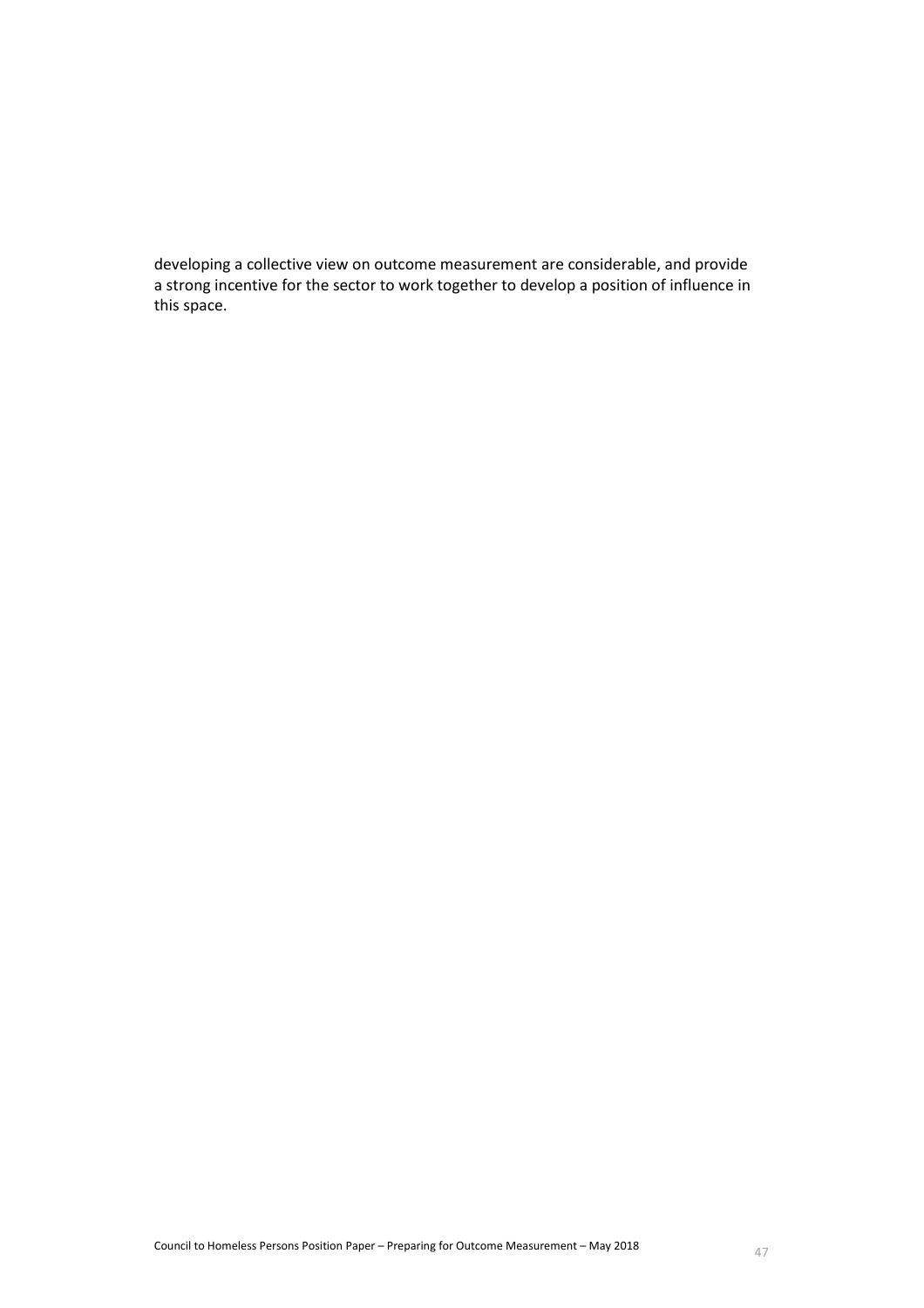8

# What approaches and tools could be considered for outcome measurement?

In developing a shared framework for outcome measurement within the specialist homelessness service sector, there are a variety of options to consider. Each has their pros and cons. It is worth considering these, on the journey to reach an informed decision about a preferred approach.

Outcome measurement is not a 'one size fits all' exercise. Different organisations will have varying combinations of programs and services, particular participant groups, unique strategic goals and their own preferred organisational processes into which outcome measurement will need to fit. A well-designed sector outcome measurement framework can support the collection of evidence about shared outcomes and indicators, while providing flexibility for each organisation to incorporate outcome measurement into its own systems in its own way.

#### **Approaches, tools and methods**

It is useful to distinguish between broad approaches to designing and implementing outcome measurement, and specific tools and measurement methods which may be used within these approaches.

Outcome measurement approaches provide overall conceptual guidance for designing and implementing outcome measurement, sometimes as part of a broader performance measurement process. There are a number of 'branded' outcome measurement approaches which can be adopted, for example:

- Results Based Accountability<sup>™</sup> provides a process which assists stakeholders to identify key consumer outcomes, prioritise indicators, measure results and based on these, develop actionable strategies for change $62$
- Balanced Scorecard is a strategic planning and management system that can incorporate outcome measurement as part of a customer and stakeholder perspective, alongside financial, internal process and organisational capacity perspectives<sup>63</sup>
- Targeting Outcomes of Programs provides a seven-level hierarchy for program development and program evaluation, and a process through which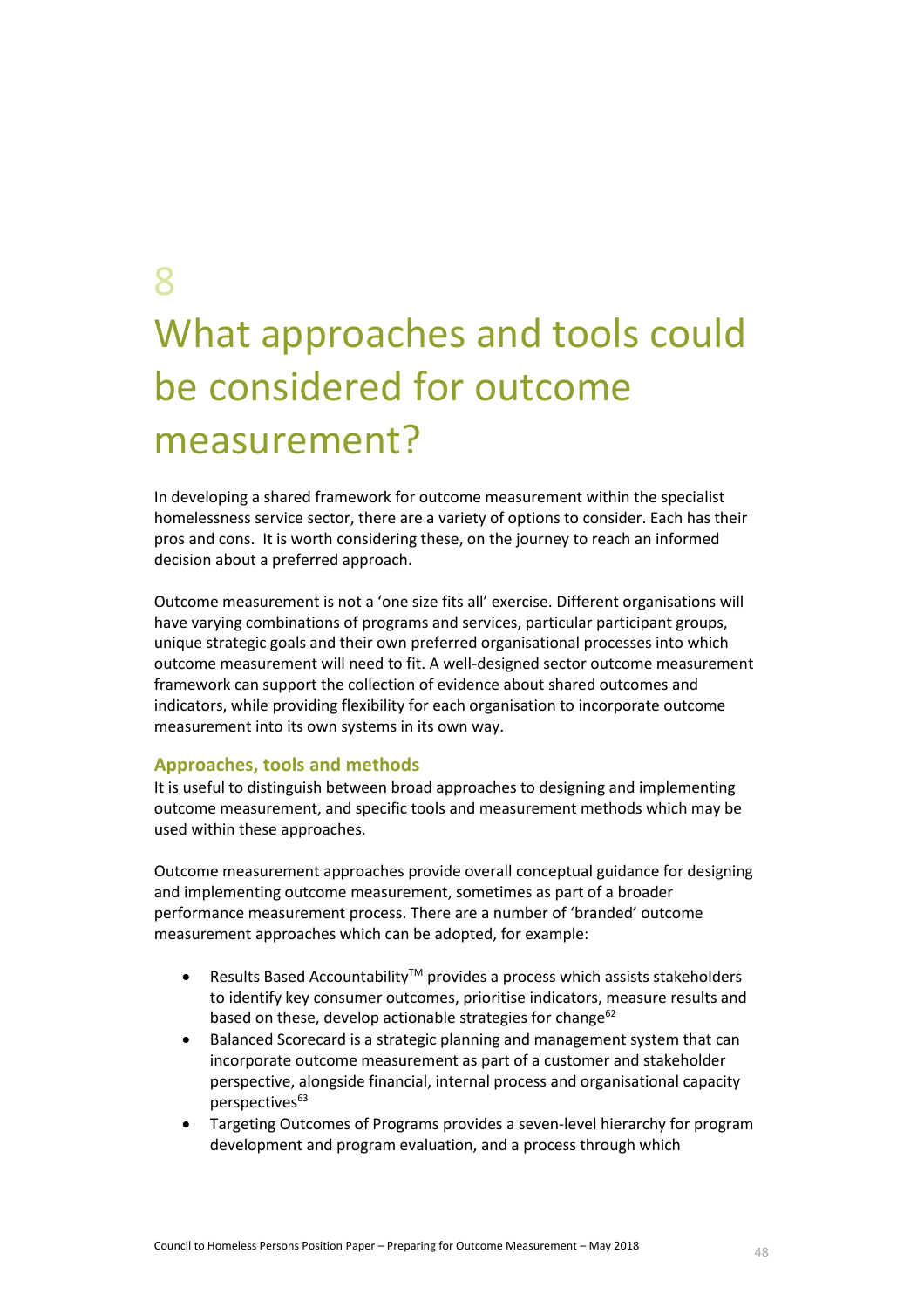stakeholders can define outcomes and targets at these levels to measure performance.<sup>64</sup>

Although these different approaches use different terminology and present outcome measurement frameworks in different ways, they are underpinned by common elements. In broad terms, all of these approaches: use a systematic process which identifies key stakeholders and intended outcomes; develop indicators which can be used as proxies to assess the achievement of these outcomes; and identify data sources and data collection processes which will produce the data required to report on the indicators.

It is also possible to develop outcome models and measurement frameworks which incorporate these key elements without relying on a 'branded' approach, using the general process outlined in Section 3. There are numerous examples of service providers and government departments creating bespoke outcome measurement frameworks to suit particular programs, services, agencies, sectors or communities. For example, the Community Legal sector in Victoria recently used this generalist approach to develop a sector-wide outcome measurement framework.<sup>65</sup>

If any of these broad approaches were adopted by the specialist homelessness service sector in Victoria, it could build on previous work including outcome measurement approaches developed and piloted by service providers. The key outcomes and associated indicators put forward through research such as the *What Makes a Difference* report<sup>66</sup> or the current New South Wales project *Developing Shared Outcomes for the Housing and Homelessness Sectors*<sup>67</sup> could also provide useful input to development of such a framework.

An outcome measurement framework of this type may involve a range of different data sources, depending on the particular data that will be needed for the indicators. For example, it might draw on: SHIP data for some indicators; participant questionnaires for other indicators; and custom outcome recording sheets completed by staff for others. A framework which is capable of spanning a diverse sector will need to operate at several levels – broad shared outcomes which speak to the work of the entire sector, and more detailed outcomes and indicators which can be applied as relevant to particular program types.

Specific outcome measurement tools and processes are sometimes confused with broad overarching approaches. For example, organisations sometimes adopt one or more Outcomes StarTM tools as their outcome measurement system, without considering the broader outcome model and measurement framework within which these tools should sit.

To develop an outcome measurement system that aligns with strategic objectives and higher-level outcome priorities, it is usually worthwhile starting with development of an outcome model, and then selecting indicators and tools that are both practical and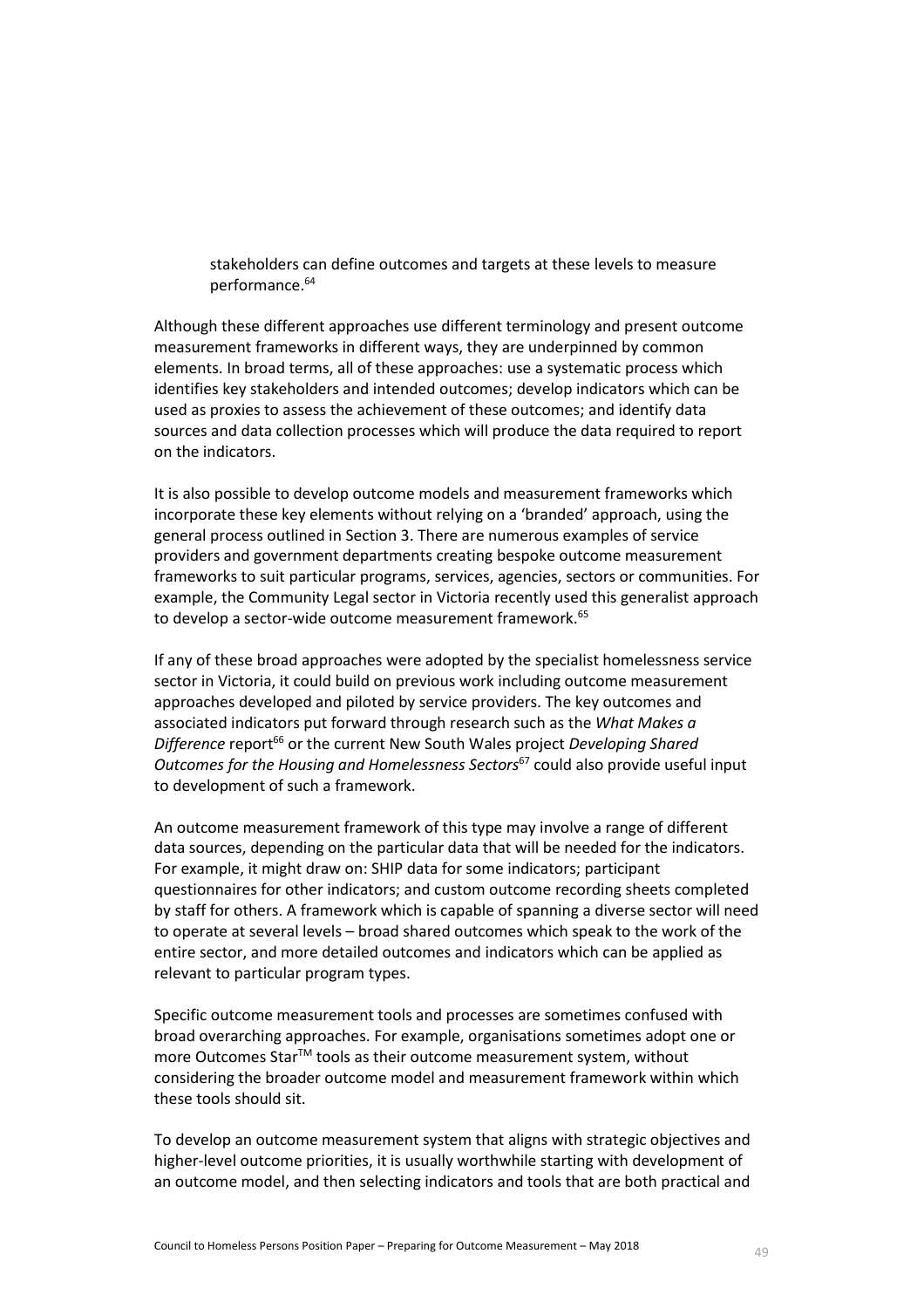aligned with the key outcomes identified. While this process involves a range of complexities and challenges, it provides the greatest flexibility and the strongest connection with strategic goals.

Four types of outcome measurement tools and processes are discussed next:

- A. Custom built measurement tools focused on specific outcomes
- B. Brief multi-domain tools integrated with service delivery processes
- C. Psychometric instruments
- D. Goal review.

#### **A. Custom built measurement tools focused on specific outcomes**

This method involves the development of bespoke outcome measurement tools which gather data related to specific indicators within an outcome measurement framework. The tools might include items within a range of domains (for example, housing, safety, mental health and others) but are driven primarily by the data needed to report on selected indicators, rather than by attempting to provide a comprehensive assessment of any particular area or a broad assessment of a participant's overall situation.

These tools might take a variety of forms, for example participant questionnaires, outcome recording spreadsheets completed by staff, or the incorporation of outcomerelated fields within assessment or case review forms. Depending on the context in which data is being collected, these tools could be quite brief or quite lengthy.

This method is usually oriented to the program and/or participant levels of outcome measurement. It is unlikely to support measurement of population outcomes except in a research context.

| <b>Pros</b>                                                                                                                                   | <b>Cons</b>                                                                                                                                                  |
|-----------------------------------------------------------------------------------------------------------------------------------------------|--------------------------------------------------------------------------------------------------------------------------------------------------------------|
| Provides greatest flexibility in design<br>Can be built to precisely target the<br>$\bullet$<br>outcomes of most relevance to<br>stakeholders | Significant time and resources can be<br>$\bullet$<br>required to develop and pilot new tools<br>Risks of tools being poorly designed or<br>difficult to use |
| Provides choice about the level of<br>$\bullet$<br>complexity and data collection<br>burden created<br>Can be designed to integrate well      | The validity and reliability of bespoke tools is<br>often unknown, meaning that results may<br>have lower credibility than those from<br>standardised tools  |
| with other organisational tools and<br>processes                                                                                              | Less likely to enable comparison with data<br>collected by other parties, or with normative<br>data                                                          |
|                                                                                                                                               | May require development or modification of<br>accompanying resources such as data<br>systems, instructions and training modules                              |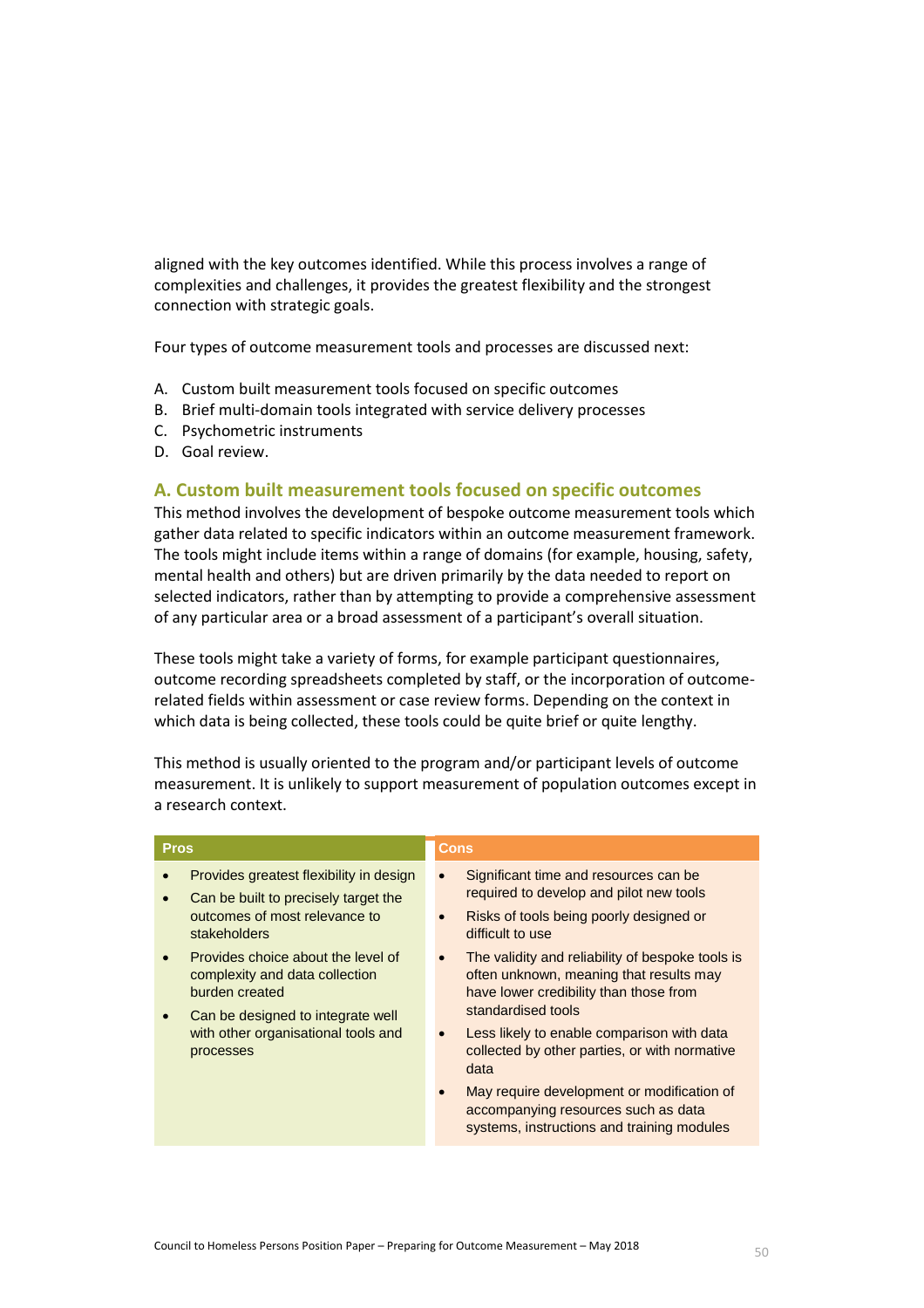#### **B. Brief multi-domain tools integrated with service delivery processes**

This method typically involves the adoption of one main data collection tool which is used repeatedly with participants to assess change over time. The tool selected will normally cover a range of domains or life areas, which are known to be common areas in which participants may have needs, issues or goals. The tool will normally be completed at baseline (close to the commencement of service delivery), and on one or more occasions as a follow-up measure.

These tools are normally closely connected with practice, and are designed to support service delivery processes such as triage, assessment, case planning and review. They are often designed to be used in a conversational fashion between worker and participant, to provide information for staff and a chance for reflection for participants. Some, although not all, are designed to provide an attractive visual display of the responses and/or of change over time. The tools are often well suited to a 'distance travelled' approach to outcome measurement, in which the focus is less on the achievement of externally observable outcomes such as housing status, and more on the development of the participant's personal capability and wellbeing.<sup>68</sup>

The Outcomes Star™ family of tools is a well-known exemplar of this method, $^{69}$  and has been used successfully by a range of services although it has also been criticised as lacking rigour.<sup>70</sup> There are various other possibilities, for example the Scales and Ladders model.<sup>71</sup> Some service providers are also developing their own tools which are oriented towards this approach.

| <b>Pros</b>    |                                                                                                                                                                                                                        | <b>Cons</b> |                                                                                                                                                                                                                               |
|----------------|------------------------------------------------------------------------------------------------------------------------------------------------------------------------------------------------------------------------|-------------|-------------------------------------------------------------------------------------------------------------------------------------------------------------------------------------------------------------------------------|
| tool available | Quick and relatively easy to adopt<br>- generally the data collection tool<br>is ready-made, and there may also<br>be a data collation and reporting<br>The tools generally come with<br>guidance material that can be |             | Can be inflexible<br>Unlikely to capture data on all outcomes of<br>interest to a program or agency; often provide<br>limited depth of information (single measure per<br>domain)<br>May tend to focus on 'soft' outcomes/    |
|                | useful in training<br>Because these tools are often<br>widely used, there may be potential<br>to compare results against other<br>services using the tool                                                              |             | perceptions of progress, and be less useful for<br>capturing 'hard' outcomes<br>Though useful at participant level, may have<br>less validity when aggregated to program level<br>Depending on the tool, may be less credible |
| user friendly  | Tools are generally well tested and<br>Offer a good fit with service<br>delivery practice                                                                                                                              |             | than some other forms of outcome<br>measurement, therefore less strong as<br>evidence for advocacy, and potentially less<br>acceptable for outcome reporting to funders                                                       |

These tools are strong at the participant level, but depending on the tool chosen may be less robust at program level. They do not support population level outcome measurement.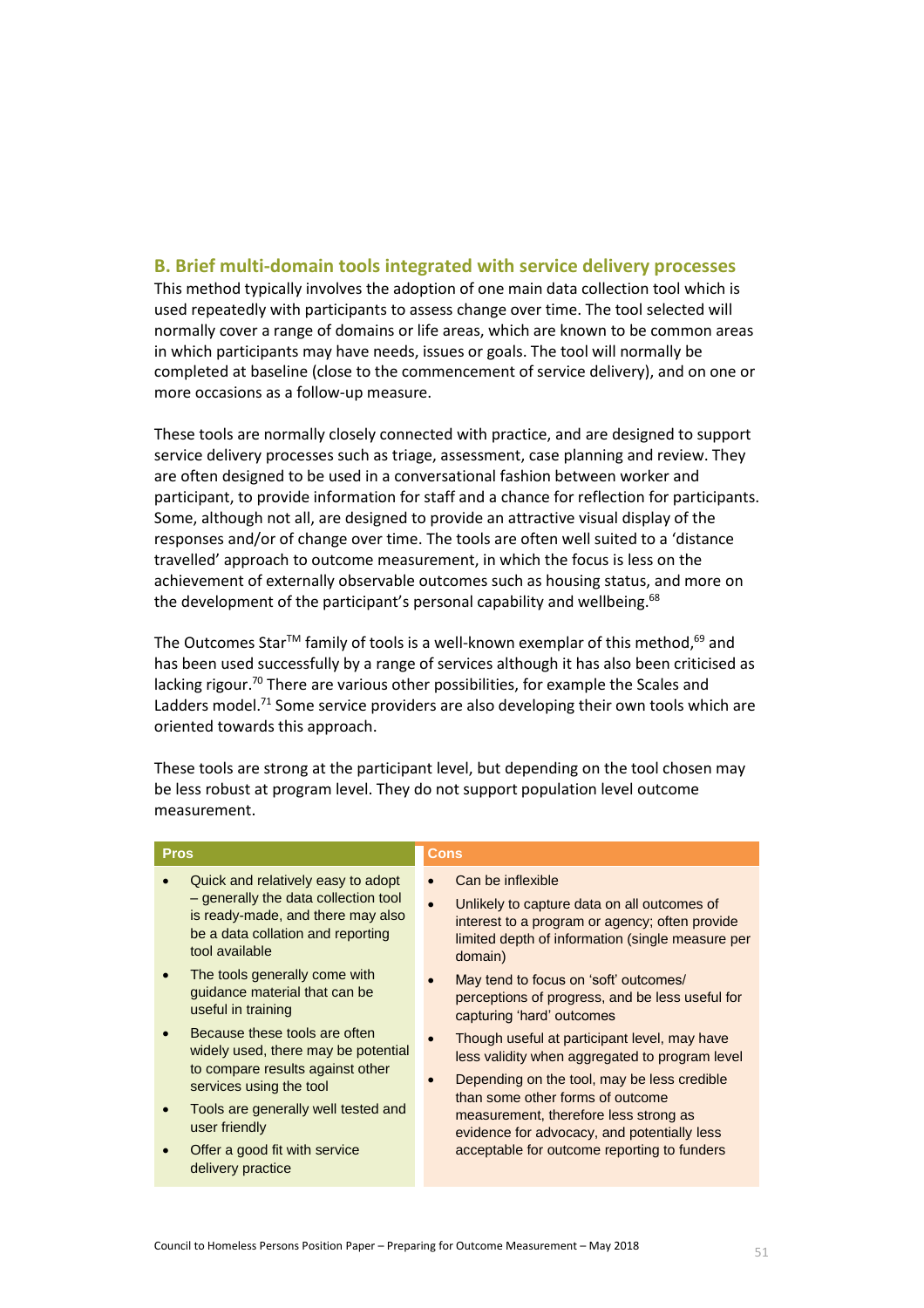| <b>Pros</b>                                                                                          | <b>Cons</b>                                                                                                                                                                                                                                                               |
|------------------------------------------------------------------------------------------------------|---------------------------------------------------------------------------------------------------------------------------------------------------------------------------------------------------------------------------------------------------------------------------|
| Can potentially be used in a<br>$\bullet$<br>collaborative fashion between staff<br>and participants | For outcome measurement purposes, only<br>$\bullet$<br>suited to programs with sustained engagement<br>with participants<br>Can lead to "lock in" to proprietary tools which<br>in some cases have initial and/or ongoing costs<br>such as license fees and training fees |

#### **C. Psychometric instruments**

Psychometric instruments are standardised scales which are used to measure aspects of a person's health, wellbeing or situation. These tools have been formally tested and have known reliability and validity. There is a large array of standardised instruments available which cover domains such as health (e.g. SF-36), psychological wellbeing (e.g. BASIS-32, K-10), substance use (e.g. TOP), behaviour and relationships (e.g. SDQ), quality of life (e.g. WHOQOL), and many more.<sup>72</sup>

An outcome measurement framework can select psychometric instruments which are aligned with the outcome domains of importance to a program. For example, if a program targets outcomes around improved mental health, then one or more instruments related to psychological wellbeing could be selected to provide indicators of mental health status for participants over time.

This method is more common in sectors where there is a preponderance of wellvalidated tools, for example health, mental health, or increasingly in child and family services.

These tools tend to be strong at program level. The instruments used may provide quite detailed data at participant level, however it may not always be easy to integrate this with practice approaches. It is unusual for this approach to be used at population level, except in a research context.

| <b>Pros</b>                                                                                                                                                     | Cons                                                                                                                                                                                                                       |  |
|-----------------------------------------------------------------------------------------------------------------------------------------------------------------|----------------------------------------------------------------------------------------------------------------------------------------------------------------------------------------------------------------------------|--|
| Quick and easy to adopt – the<br>tool already exists - although<br>some work may be needed to<br>compare a number of potential<br>tools and select the best fit | Standardised instruments can be lengthy and<br>inflexible; they may include items which are of<br>low relevance to the program or service being<br>monitored, but which cannot be removed without<br>invalidating the tool |  |
| Often provide highly credible data<br>due to the adoption of well-tested.<br>widely-used tools with known<br>psychometric properties                            | It can be difficult to find a psychometric<br>$\bullet$<br>instrument which provides the right fit for the<br>service context and the specific outcomes of<br>interest                                                     |  |
| Support comparison across<br>participant groups and with<br>normative data                                                                                      | Are often designed for the general population,<br>$\bullet$<br>may not capture the types of changes expected<br>for participants with complex or severe issues                                                             |  |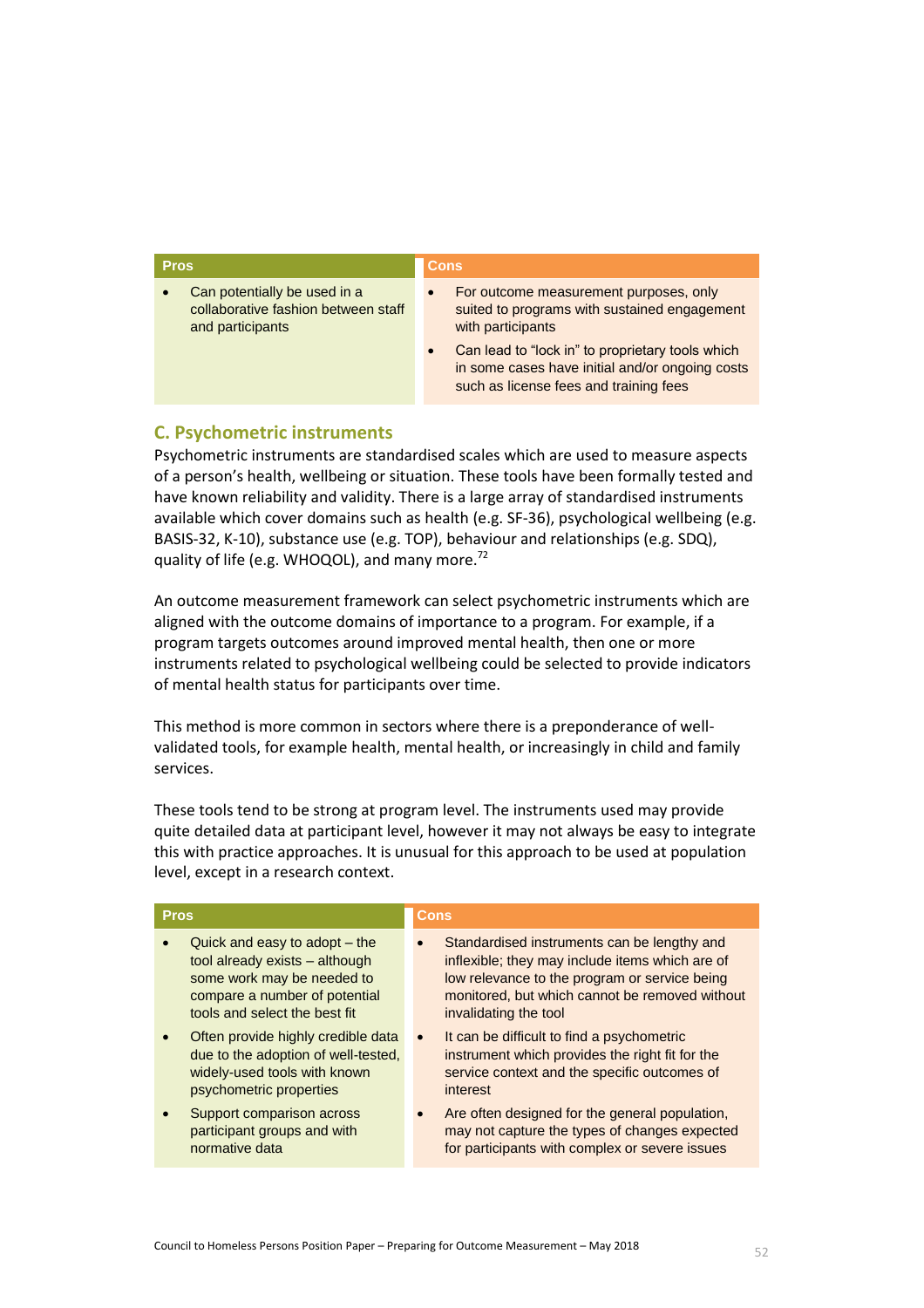| <b>Pros</b> | Cons                                                                                                                                          |
|-------------|-----------------------------------------------------------------------------------------------------------------------------------------------|
|             | May be seen as overly clinical or intrusive by<br>staff or participants                                                                       |
|             | For outcome measurement purposes, only suited<br>$\bullet$<br>to programs with sustained engagement with<br>participants                      |
|             | In some cases may require specialist expertise<br>for data collection and interpretation of results                                           |
|             | Can lead to "lock in" to proprietary tools which in<br>some cases have initial and/or ongoing costs<br>such as license fees and training fees |

#### **D. Goal review**

Goal review methods provide a strongly consumer-driven model. Rather than attempting to measure whether a participant has achieved certain pre-defined or externally specified outcomes, goal review focuses on assessing the extent to which a participant has moved towards their own self-defined goals. It involves a participant identifying certain goals (for example, to increase their employment participation), and then the participant and/or worker subsequently reviewing the extent to which these goals were actually achieved. To be used for outcome measurement, the goal attainment data needs to be recorded in a systematic and consistent manner.

Goal review methods may include goal scaling, in which at the point of review a numeric rating (e.g. 1 to 5), or a categorical rating (e.g. not at all, a little, partly, mostly, completely) is given to each goal reflecting the extent to which it has been achieved at that time.

Goal review results may be reported within domains (for example, the percentage of participants with employment goals who mostly or completely achieved them), or may be reported content-free (e.g. the proportion of participants' goals which were partly achieved, mostly achieved etc.) $73$ 

As for option B, goal scaling can be used in ways that integrate closely with service delivery processes including case planning and review.

These methods naturally work at the participant level. They tend to be weak at the program level and not useful at the population level. There is potential to strengthen the ability of goal review methods to report at program level, using an aggregation strategy which maps participants' individual goals to a detailed outcome model covering multiple domains. This would allow common outcomes to be identified and reported across participants, but would require more expertise from data collectors to identify how individual goals relate to the overarching outcome model.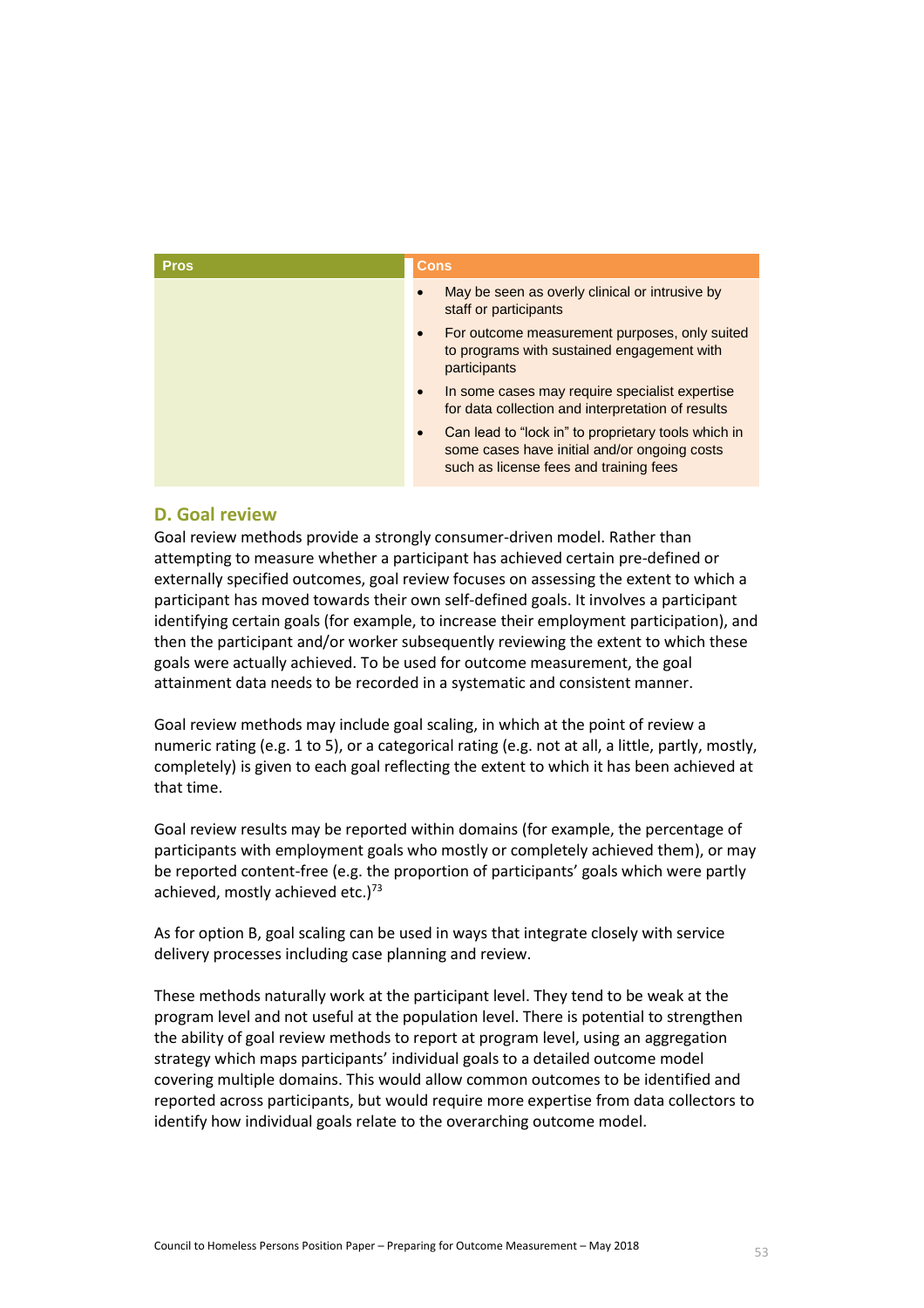| <b>Pros</b>                                                                                                                                                                                                                                                                                                                                                                                                                                                                                                                     | <b>Cons</b>                                                                                                                                                                                                                                                                                                                                                                                                                                                                                                                                                                                                                                                                                                                                                                                                |
|---------------------------------------------------------------------------------------------------------------------------------------------------------------------------------------------------------------------------------------------------------------------------------------------------------------------------------------------------------------------------------------------------------------------------------------------------------------------------------------------------------------------------------|------------------------------------------------------------------------------------------------------------------------------------------------------------------------------------------------------------------------------------------------------------------------------------------------------------------------------------------------------------------------------------------------------------------------------------------------------------------------------------------------------------------------------------------------------------------------------------------------------------------------------------------------------------------------------------------------------------------------------------------------------------------------------------------------------------|
| Has a natural fit with service<br>delivery processes,<br>particularly case planning and<br>review<br>Relatively simple – does not<br>require development of<br>complex indicators or data<br>collection tools<br>Often preferred by<br>participants<br>Can reinforce participant<br>motivation through facilitating<br>reflection on progress<br>Relatively easy for staff to<br>understand and adopt<br>Very person-focused - flexibly<br>focuses on whatever goals<br>are of most importance to the<br>individual participant | Aggregated reporting may be somewhat content-free<br>- it identifies the extent to which participants feel<br>their goals have been achieved, but does not<br>necessarily indicate what those goals were or what<br>changes occurred<br>Validity and reliability tend to be low – there tends to<br>be a high degree of subjectivity in ratings of the<br>extent to which goals are met<br>Struggles to provide informative comparison across<br>participants or programs; different people may have<br>goals of very different magnitudes, so the full<br>achievement of a minor goal may look more<br>significant on paper than a partial achievement of a<br>major goal<br>Unlikely to satisfy funders' outcome reporting<br>requirements unless goal data can be mapped to a<br>detailed outcome model |
|                                                                                                                                                                                                                                                                                                                                                                                                                                                                                                                                 |                                                                                                                                                                                                                                                                                                                                                                                                                                                                                                                                                                                                                                                                                                                                                                                                            |

#### **Potential to use existing service data**

To minimise data burden on staff and program participants, there is a strong argument for making use of existing data where possible in monitoring and evaluation processes. SHIP is the standard Client Management System used by specialist homelessness service providers around Australia. Although not primarily oriented around outcome reporting, SHIP includes a number of fields that may offer some outcome information:

- When adding a support period on SHIP, fields are provided to record the household's housing situation (dwelling, tenure, conditions of occupancy, episodes of homelessness) one week before presentation, and at the time of presentation. These fields can be updated during and at the closure of support periods using the SHIP Status function. This potentially provides a mechanism for tracking changes in housing status, and at least one major specialist homelessness service provider in Victoria (Launch Housing) has further developed this element of SHIP as part of its outcome measurement approach
- Support periods and Status updates also provide the ability to record a limited set of data on income, employment and education status
- The Notes function on SHIP provides the capacity to record certain forms of housing and other assistance provided, or for which referrals have been made. While limited in detail and oriented to outputs rather than outcomes, this aspect of SHIP may nevertheless be relevant to certain indicators in outcome measurement frameworks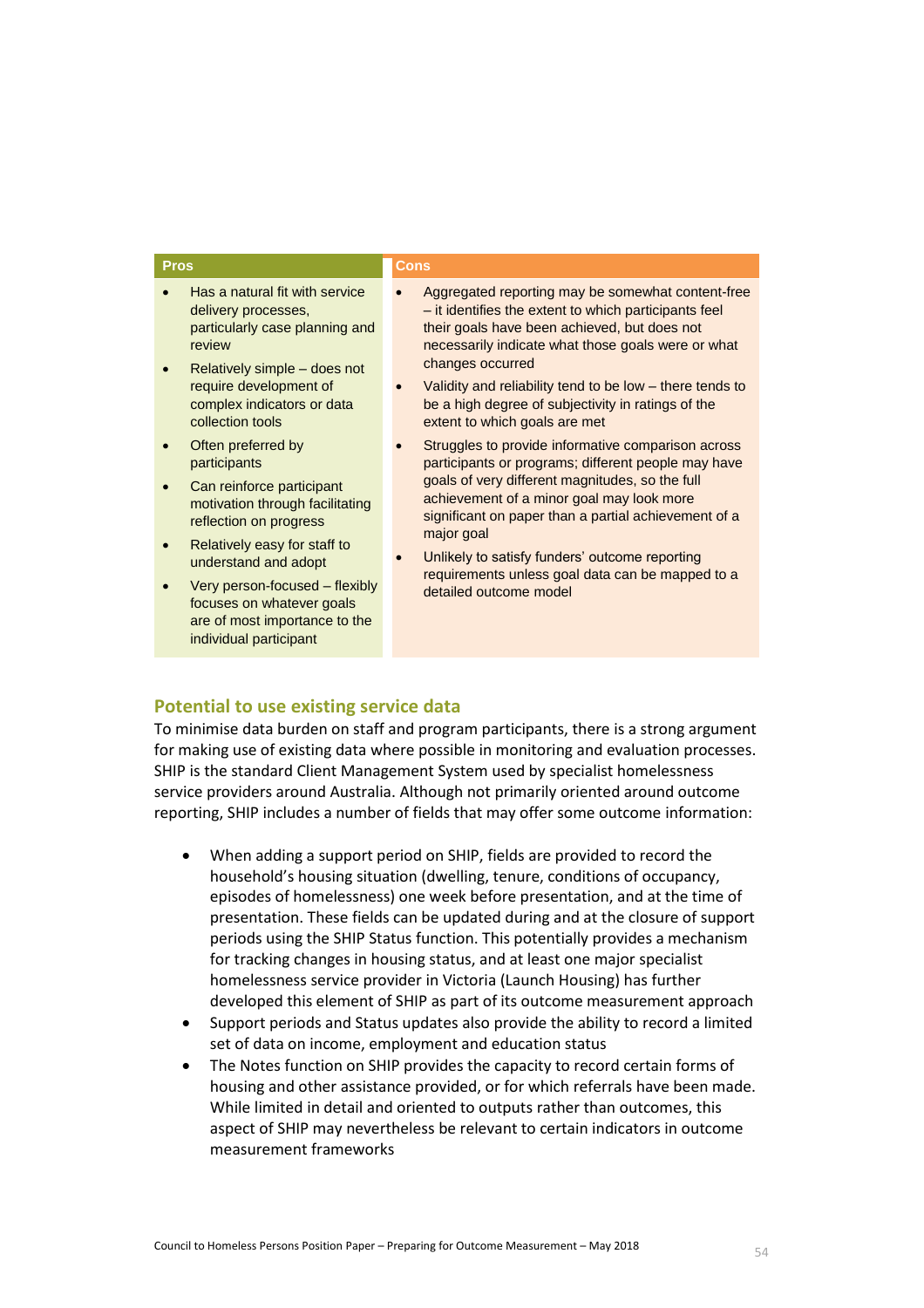The Plan function on SHIP provides the ability to add Actions, each of which can be rated on a scale from 1 (Goal not achieved) to 5 (Goal fully achieved). If used consistently, this could support a goal review approach to outcome measurement.

Several significant hurdles would need to be overcome in order to use SHIP effectively for outcome measurement. Data quality and availability for some of these fields is believed to be low at present. This is due to inconsistent data entry practices and differences in the understanding of data values between workers and agencies (or poor inter-rater reliability). A reporting mechanism would need to be added to SHIP that could analyse and aggregate individual change on these fields over time, and make the findings available to service providers. Outcomes may be recorded by different providers, making a true 'distance travelled' measure difficult to obtain.

Despite these challenges, better use of SHIP data remains an important consideration for future outcome measurement strategies. Of particular value is the potential to use longitudinal data from SHIP to explore people's pathways through the specialist homelessness service system, and the housing and wellbeing outcomes associated with these pathways over both short and long timeframes.

There is also potential to enhance the functionality of SHIP to enable it to capture and report on a broad range of outcome data associated with a sector outcome measurement framework. Significant investment would be required to enable this to occur. With any development of a sector outcome measurement framework, it would be both important and useful for the sector to initiate a conversation with government about resourcing for IT solutions to support improved outcome data capture.

#### **Combining methods**

The tools and methods described above are not mutually exclusive, and it is possible to combine elements of each into an overall approach. For example, an outcome measurement framework might involve staff recording housing pathways data using a custom form (method A), might draw on the Homelessness Outcomes Star (method B) as a source of data for a number of indicators, might incorporate a psychometric tool measuring psychological wellbeing (method C) in programs that work with people with complex needs, and might draw on SHIP data about participants' living situations.

As discussed elsewhere, to be most effective, outcome measurement needs to be part of a broader suite of evaluation, reflection and quality improvement processes that together provide a rounded picture of program performance and support learning and improvement. In the evaluation space there are approaches such as Social Return on Investment,<sup>74</sup> Outcome Mapping,<sup>75</sup> Most Significant Change<sup>76</sup> and others which are specifically focused on identifying and analysing outcomes. Although not described here, they can provide a very valuable complement to outcome monitoring approaches.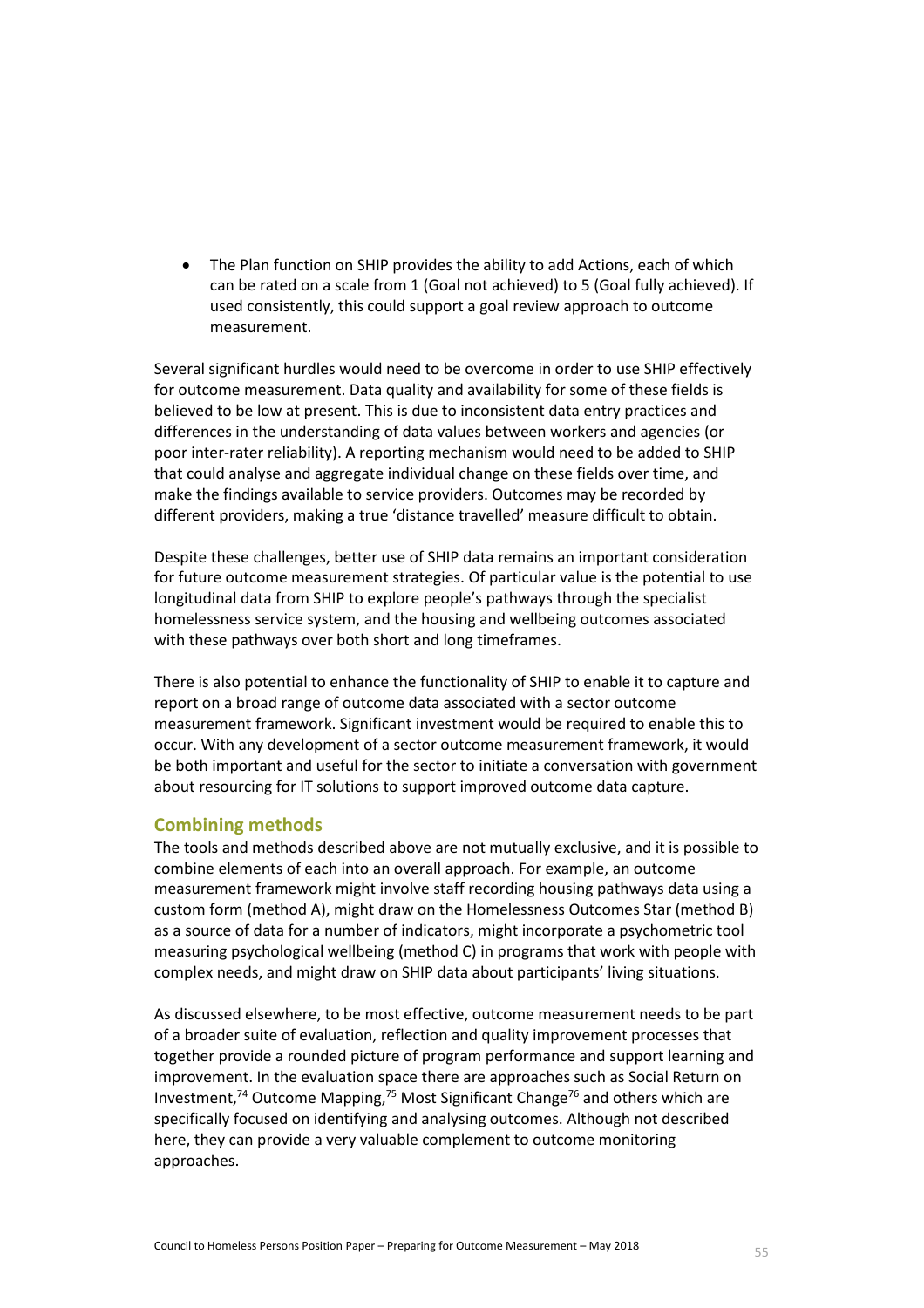#### **Key considerations**

The following key questions need to be considered in selecting a shared outcome measurement approach:

- **How much resourcing is expected to be available for outcome measurement?** This will determine the level of complexity that can feasibly be pursued.
- **Is the primary purpose to support service delivery at the participant level, or to generate robust evidence at the program level?** Or a combination of the two?
- **What outcomes matter, and what tools and data sources will best allow these to be measured?** Are outcomes primarily considered for individual participants, or are organisational and system outcomes also considered? Are outcomes to focus primarily on safe and sustainable housing, or is a more holistic outcomes focus important? These content questions will determine the focus and breadth of the framework.
- **Whose perspectives on outcomes are to be emphasised?** If the participant's perspective is the primary focus, this may lead to different tool selection than if the service provider's perspective is the primary focus.
- **Who will collect the data, and how will it be entered and stored?** To what extent will data collection be integrated within standard service delivery processes, or undertaken as a separate process? Again, this will influence the types of tools which are appropriate.

Answering these questions will help to determine which of the above approaches, methods and tools will be most suitable for the sector, and what will be the most effective ways to introduce outcome measurement to Victoria's specialist homelessness service sector.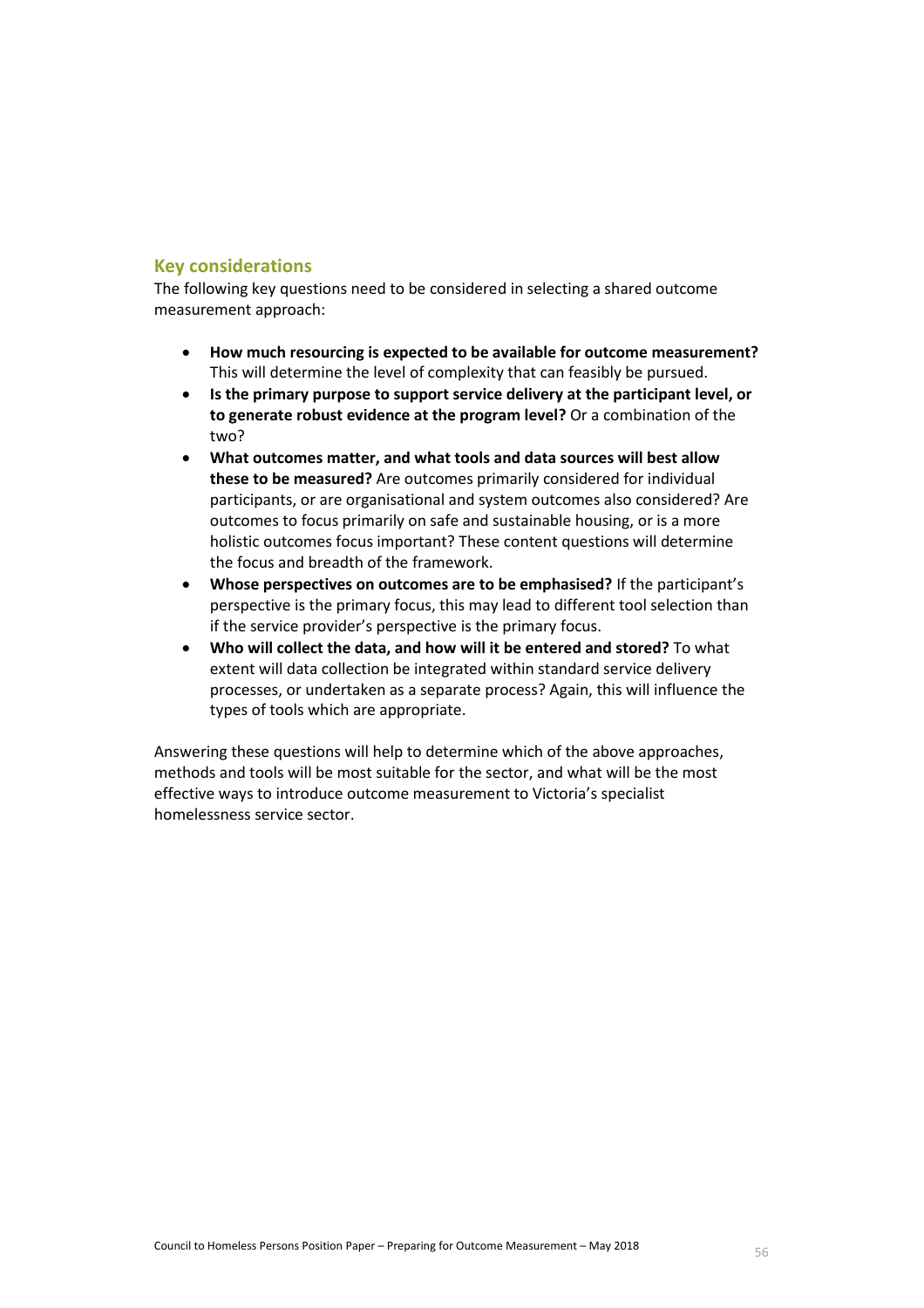## 9 What are the enablers for effective outcome measurement?

Outcome measurement can be a complex undertaking, and it will work best if certain conditions are in place.

#### **What constitutes effective outcome measurement?**

Outcome measurement will be most effective when it meets three main criteria: it should be **strategic**, **credible**, and **practical**.

[Figure 9](#page-56-0) outlines some of the elements which contribute to these criteria.<sup>77</sup>

#### <span id="page-56-0"></span>Figure 9: Elements of effective outcome measurement

#### **Strategic** Aligned with purpose e.g. service improvement, accountability, advocacy Focused on relevant, significant outcomes • Involves and engages the right stakeholders – co-design processes Generates useful information Advances the interests of people experiencing or at risk of homelessness **Credible** • Technically sound • Risks around data quality are managed • Findings are reasonably valid and reliable • Sufficiently detailed to provide robust insights Findings communicated clearly and persuasively **Practical** Feasible within available resources • Acceptable to key implementers (staff and participants) Workable, efficient processes • High quality, fit for purpose tools and data systems Well managed across the outcome measurement life cycle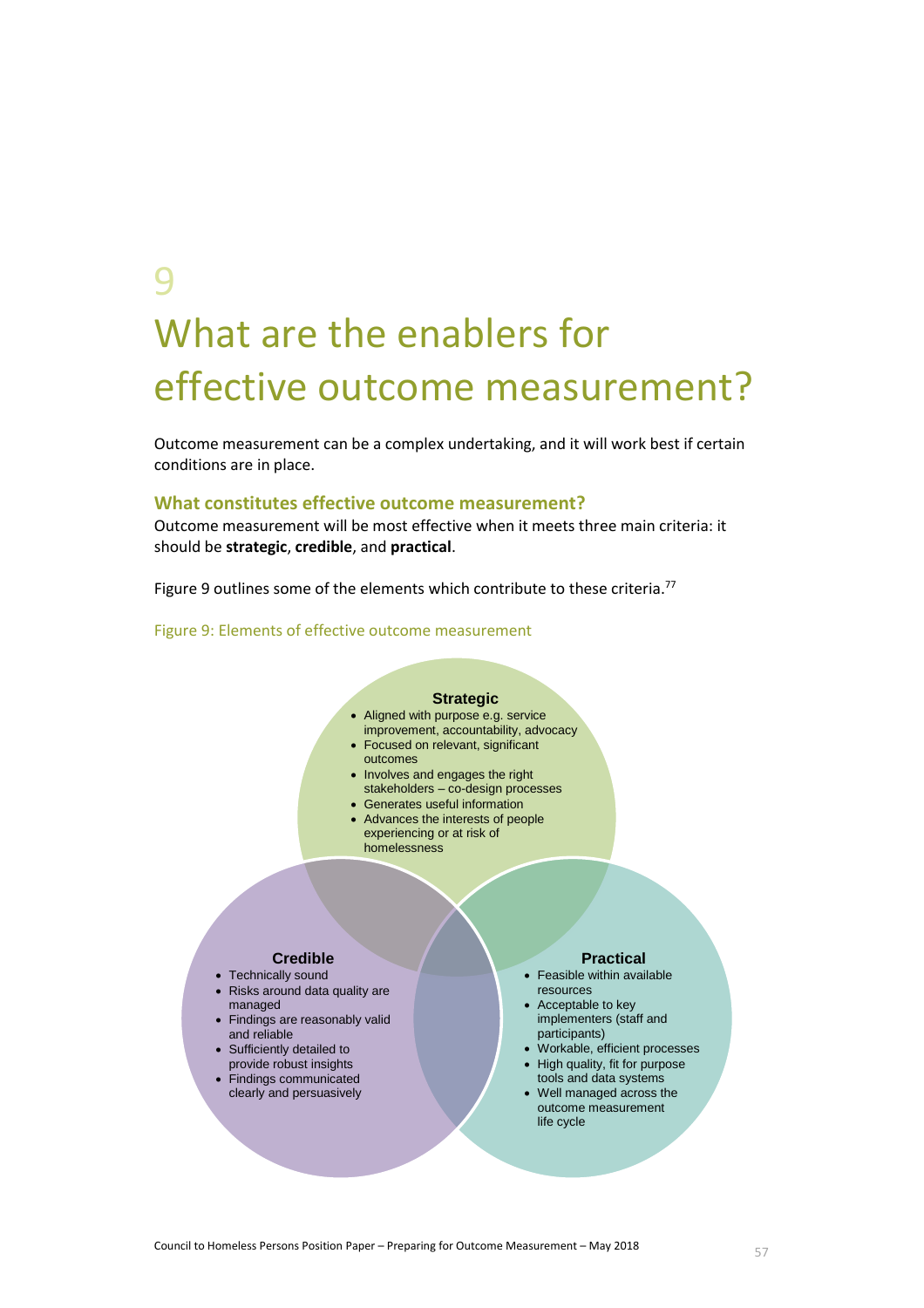Outcome measurement involves a life cycle of planning, preparation, data collection, analysis, reporting, use, and review and improvement of the outcome measurement system. For outcome measurement to be effective, each of these stages needs to be well managed.

#### **Enablers**

Outcome measurement is much more likely to meet these criteria and to be effective if a set of enablers are present, including leadership and coordination, shared purpose, stakeholder engagement, resourcing, technical knowledge, a coherent framework, fit for purpose tools and processes, and functional data systems.<sup>78</sup> [Table 4](#page-57-0) describes these in more detail.

| <b>Enabler</b>                    | <b>Description</b>                                                                                                                                                                                                                                                                                                                                                                                                                  | <b>Comments</b>                                                                                                                                                                                                                                                                                                                                                                                                                                                                                            |
|-----------------------------------|-------------------------------------------------------------------------------------------------------------------------------------------------------------------------------------------------------------------------------------------------------------------------------------------------------------------------------------------------------------------------------------------------------------------------------------|------------------------------------------------------------------------------------------------------------------------------------------------------------------------------------------------------------------------------------------------------------------------------------------------------------------------------------------------------------------------------------------------------------------------------------------------------------------------------------------------------------|
| Leadership<br>and<br>coordination | Given the potential barriers that will<br>be faced in developing an outcome<br>measurement system, strong and<br>persistent leadership from people in<br>senior roles is typically required to<br>see the process through to<br>completion. Coordination is also<br>required to support the work of<br>outcome measurement design and<br>implementation to remain on track.                                                         | Outcome measurement leadership is<br>present in individual service provider<br>organisations, but not currently at a<br>whole-of-sector level. DHHS has a<br>clear leadership responsibility, but<br>there is limited capacity at present to<br>progress this work in the sector, as<br>the supporting structures are not in<br>place. CHP potentially has a role to<br>play in this space. A sector working<br>group could potentially play a<br>coordinating and supporting role.                        |
| <b>Shared</b><br>purpose          | Like any complex undertaking<br>involving multiple stakeholders,<br>outcome measurement is more<br>likely to be successful if it has a<br>clear shared purpose and<br>stakeholders can see clear benefits<br>that will follow.                                                                                                                                                                                                      | Specialist homelessness service<br>providers are used to working in<br>partnership. As some sector agencies<br>have already commenced their<br>"outcome measurement journey" and<br>made significant investments, there<br>will understandably and inevitably be<br>issues related to protecting IP, and<br>attachment to in-house processes and<br>tools. To proceed effectively in this<br>context, the process of developing<br>outcome measurement will need to<br>identify common goals and benefits. |
| <b>Stakeholder</b><br>engagement  | Outcome measurement systems will<br>be best fit for purpose if all key<br>stakeholders are involved in their<br>development. A shared outcome<br>measurement approach for<br>specialist homelessness services<br>will gain greatest buy-in and be most<br>sustainable if it meets the needs of<br>government, service providers and<br>participants. Consultative processes<br>with a co-design ethos will help to<br>achieve this. | A strategic approach will be needed to<br>maximise the chances of outcome<br>measurement providing a balanced<br>approach across the interests of<br>different parties, and to avoid the<br>interests of funders shaping the<br>system to the detriment of other<br>stakeholders. Specific attention will be<br>needed to facilitate the involvement of<br>people with lived experience of<br>homelessness in defining the<br>outcomes that matter.                                                        |

#### <span id="page-57-0"></span>Table 4: Enablers for effective outcome measurement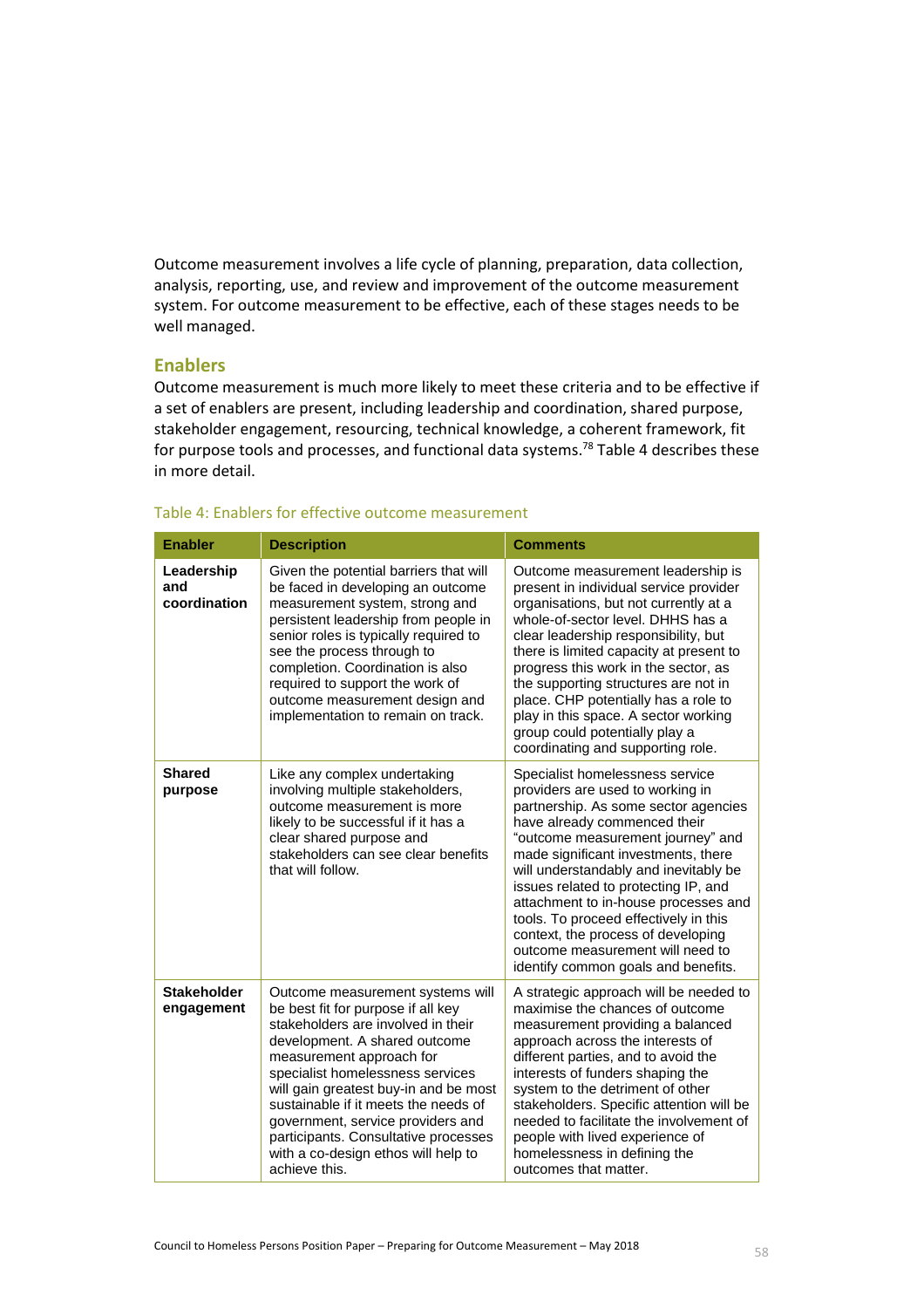| <b>Enabler</b>                               | <b>Description</b>                                                                                                                                                                                                                                                                                                                                                                                                                                                                                                                                 | <b>Comments</b>                                                                                                                                                                                                                                                                                                                                                                                                                                                                      |
|----------------------------------------------|----------------------------------------------------------------------------------------------------------------------------------------------------------------------------------------------------------------------------------------------------------------------------------------------------------------------------------------------------------------------------------------------------------------------------------------------------------------------------------------------------------------------------------------------------|--------------------------------------------------------------------------------------------------------------------------------------------------------------------------------------------------------------------------------------------------------------------------------------------------------------------------------------------------------------------------------------------------------------------------------------------------------------------------------------|
| <b>Resourcing</b>                            | Resourcing requirements of<br>outcome measurement are<br>frequently under-estimated. Even<br>outcome measurement approaches<br>that use ready-made tools and are<br>most integrated with practice will<br>require staff time to gather and<br>reflect on data. Outcome<br>measurement approaches that<br>involve the development of new<br>frameworks, tools and data systems<br>will require significant investment in<br>development, training,<br>implementation and ongoing review<br>and improvement of the system.                           | Specialist homelessness service<br>providers in Victoria currently do not<br>receive any funding specifically for<br>use in outcome measurement. To be<br>sustainable, a sector-wide approach<br>will need resourcing. This is most<br>likely to be made available if<br>government is a partner in the<br>development of the approach.                                                                                                                                              |
| Knowledge                                    | Designing effective outcome<br>measurement requires technical<br>knowledge of monitoring and<br>evaluation, and practical experience<br>in developing and implementing<br>measurement systems. This helps<br>to avoid common pitfalls. Following<br>the design phase, implementation of<br>outcome measurement systems<br>requires a sound understanding of<br>the basic principles. If analysis of<br>outcome data is to be done<br>manually, this often requires<br>significant technical expertise.                                             | The sector has a wide range of levels<br>of knowledge of outcome<br>measurement. Some organisations<br>and individuals have a high level of<br>expertise; others have only quite<br>limited knowledge. To engage the<br>whole sector in a well-informed<br>discussion about outcome<br>measurement, it is likely that some<br>capability building will be required.<br>External evaluators and consultants<br>may provide a useful resource of<br>technical knowledge to the sector. |
| <b>Coherent</b><br>framework                 | An essential step in outcome<br>measurement is the creation of a<br>coherent, agreed framework<br>outlining what outcomes are<br>important and how they will be<br>measured. This work is particularly<br>important at program level.                                                                                                                                                                                                                                                                                                              | The sector's outcome measurement<br>approach is currently inconsistent. A<br>clear shared framework would place<br>the sector in a stronger position to<br>advocate to government about its<br>preferred approach. This would need<br>to span the diversity of the sector by<br>including shared high level outcomes,<br>and more specific outcomes and<br>indicators for specific program types.                                                                                    |
| Fit for<br>purpose<br>tools and<br>processes | A well designed outcome<br>measurement framework can be<br>unworkable if the supporting tools<br>and data collection processes are<br>inefficient, difficult to use or difficult<br>to integrate with other service<br>delivery processes. Tools and<br>processes need to be tested and<br>refined through piloting at least one<br>full cycle of outcome measurement,<br>prior to broad roll-out. People<br>implementing processes will need<br>clear guidance, training and<br>supervision in order to use them<br>effectively and consistently. | The sector will need to be cautious of<br>rushing the design and<br>implementation of data collection tools<br>and processes. This will be less of an<br>issue for outcome measurement that<br>uses existing, well tested tools.                                                                                                                                                                                                                                                     |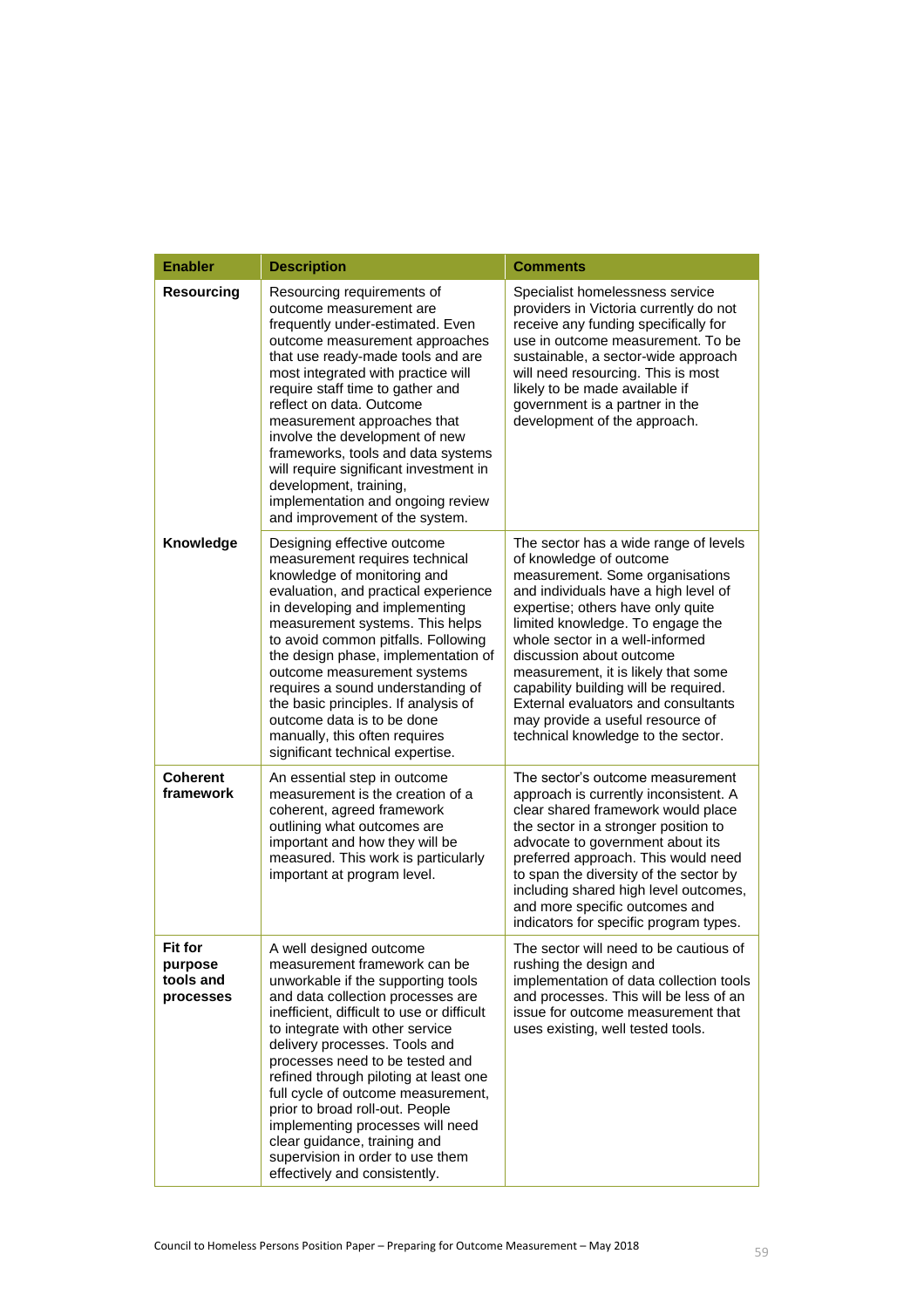| <b>Enabler</b>                    | <b>Description</b>                                                                                                                                                                                                                                                                                                                                                                                                                                                                                                                                                                                                                                               | <b>Comments</b>                                                                                                                                                                                                                                                                                                                                                                                                                                                                                                                                                                                                                                                     |
|-----------------------------------|------------------------------------------------------------------------------------------------------------------------------------------------------------------------------------------------------------------------------------------------------------------------------------------------------------------------------------------------------------------------------------------------------------------------------------------------------------------------------------------------------------------------------------------------------------------------------------------------------------------------------------------------------------------|---------------------------------------------------------------------------------------------------------------------------------------------------------------------------------------------------------------------------------------------------------------------------------------------------------------------------------------------------------------------------------------------------------------------------------------------------------------------------------------------------------------------------------------------------------------------------------------------------------------------------------------------------------------------|
| <b>Functional</b><br>data systems | An outcome measurement<br>framework without a data system to<br>collate and report on the results is<br>like a car without an engine. Data<br>collation and analysis can be a<br>complex, time consuming and error-<br>prone process, and is only possible<br>at scale if it is automated. Data<br>systems need to be efficient to use<br>and support the extraction of data in<br>useful formats. To allow for<br>customised analysis, data should be<br>extractable by service providers as<br>well as by government. The ready<br>availability of reports for program<br>participants, workers, program<br>managers, service leaders and<br>funders is vital. | It will be important to ensure that any<br>shared approach to outcome<br>measurement across the specialist<br>homelessness service sector is<br>supported by shared access to<br>accompanying data systems.<br>Depending on the outcome<br>measurement approach adopted, this<br>may require significant investment. As<br>the standard client database for the<br>specialist homelessness service<br>sector, SHIP is an obvious candidate<br>as an IT solution for outcome data<br>capture. However, it would require<br>substantial enhancement to be able to<br>collect and report data across the<br>breadth of a sector-wide outcome<br>measurement framework. |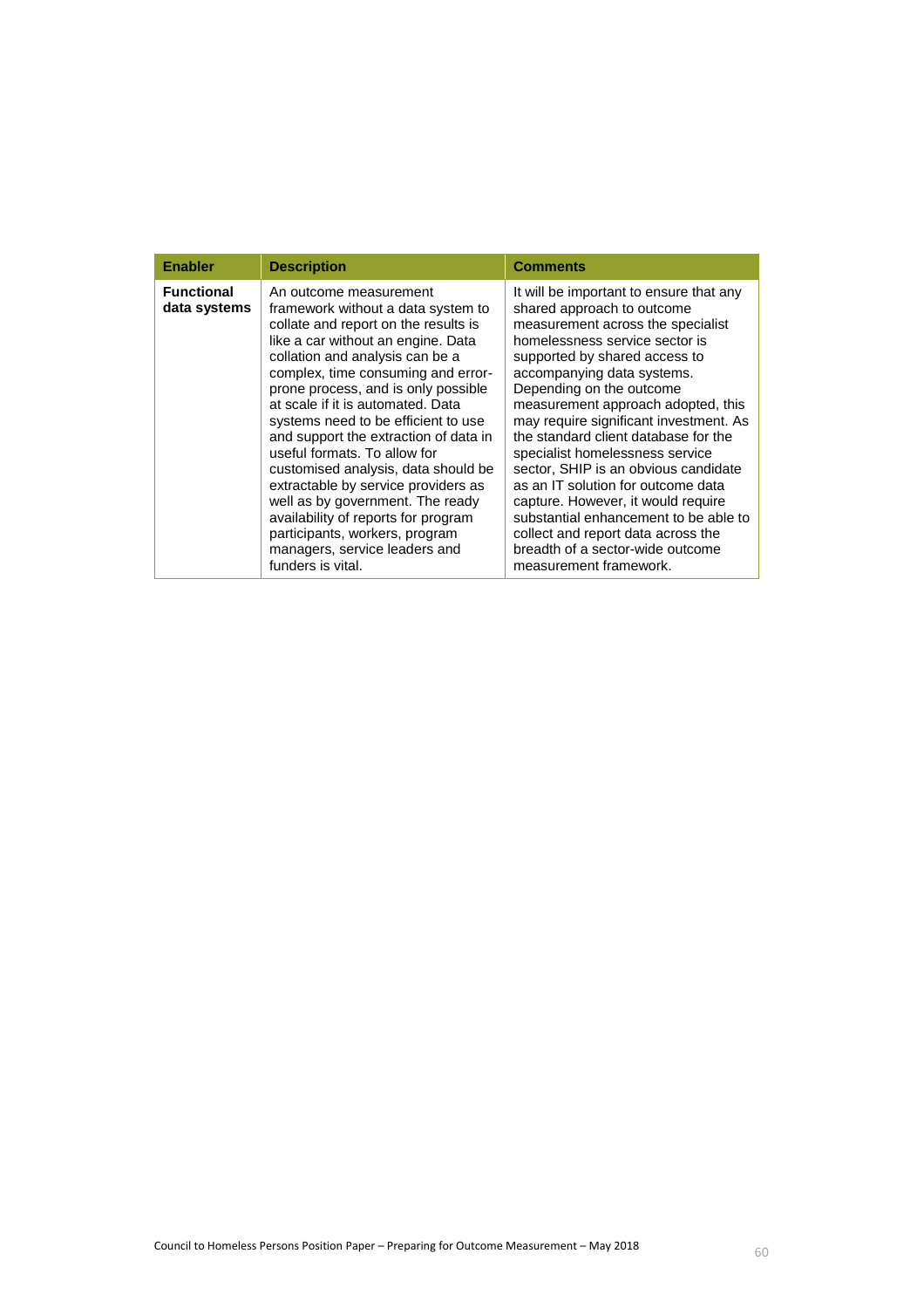## 10 How can we move toward effective outcome measurement?

There are strong indications that government is moving towards increased outcome measurement requirements. While these are only beginning to impact the specialist homelessness service sector in Victoria, it is likely that the next five years will see increased demands from funders for outcome reporting, and potentially further moves towards outcome-based funding regimes.

Specialist homelessness service providers in Victoria will need to be prepared for these changes. Ignoring them will make it more likely that when outcome measurement does arrive, it will be imposed in ways that are burdensome and ineffective for service providers and for people experiencing or at risk of homelessness.

A proactive approach by the sector is likely to lead to the most effective engagement with outcome measurement. This will help maximise the likelihood that the sector is better equipped to engage with and influence outcome measurement processes, to use these processes to benefit individuals and communities, and to present workable and effective outcome measurement methods to government.

In order to reach this goal, the sector will need to deepen its understanding of outcome-based approaches and outcome measurement, and have a collective view about how a shared approach to outcome measurement can be progressed. If the sector has identified outcomes, indicators, data collection and reporting approaches that it believes are fit for purpose, it will be in a much stronger position to advocate to government about the content of outcome measurement frameworks that are introduced.

In the best case scenario, outcome measurement approaches designed in partnership, by funders, service providers and people with lived experience of homelessness, will provide an effective balance across the needs and interests of all three groups.

#### **Strategies**

To effectively exercise influence in relation to outcome measurement, a strategy is needed involving three main elements:

- 1. Sector capacity building to deepen understanding of outcome-based approaches and outcome measurement
- 2. Identification of key elements of a shared approach to outcomes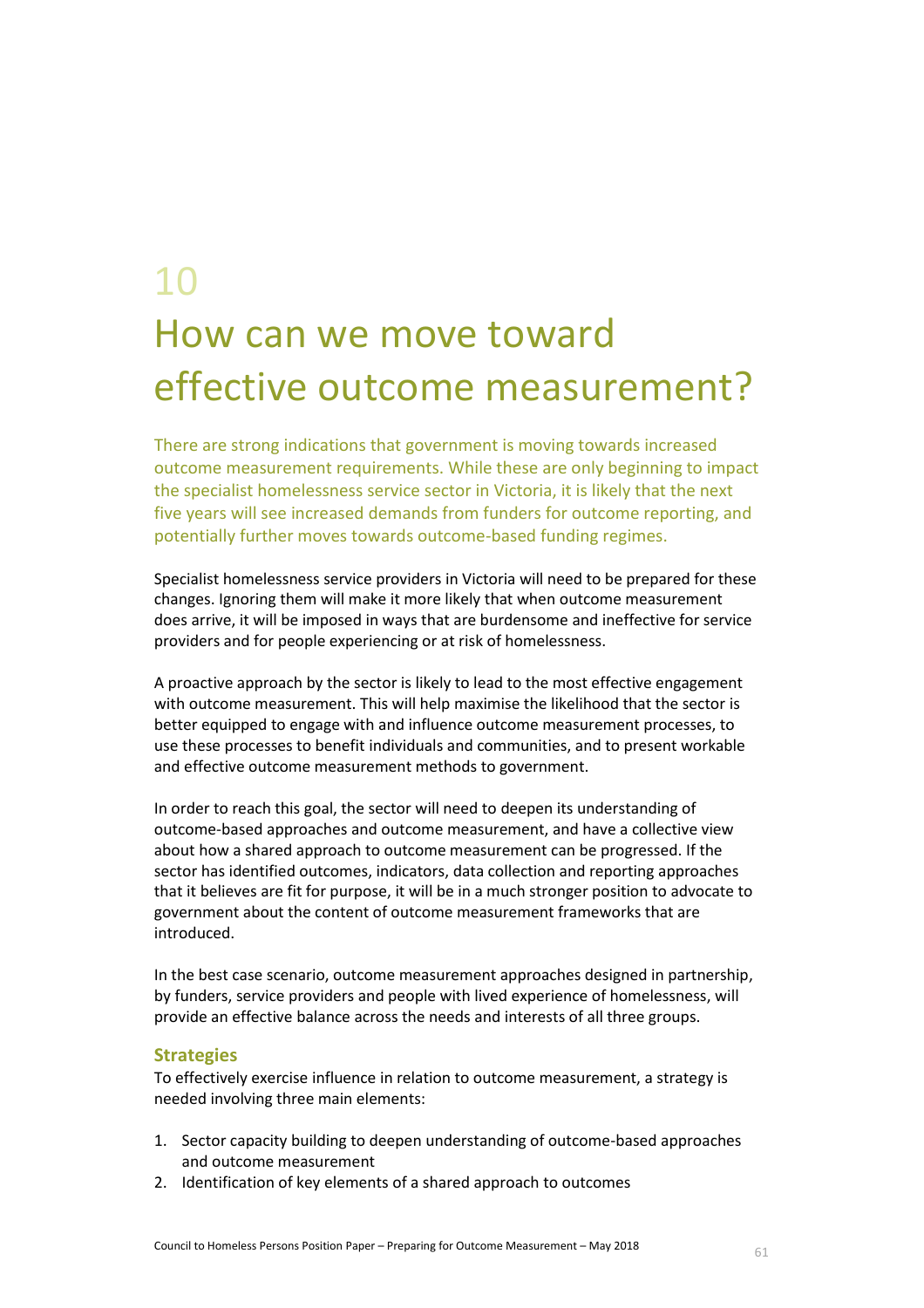3. Proactive engagement to influence an outcome measurement design process, when led by government and including people with lived experience of homelessness.

Although these three elements are logically sequenced in this order, timing is likely to overlap and they are not necessarily distinct stages. [Table 5](#page-61-0) provides further information about proposed activities within each of these elements.

#### <span id="page-61-0"></span>Table 5: Three elements of a strategy to influence the development of outcome measurement

| <b>Element 1:</b><br><b>Build</b><br>capacity              | Goal: Increase the preparedness of the sector to engage in well-<br>informed conversations about outcome measurement, by increasing<br>the sector's understanding of outcome-based approaches and<br>outcome measurement.<br>Distribute position paper and consider other information which<br>could be useful for the sector on outcome measurement<br>Consult with a diverse range of providers about what capacity<br>$\bullet$<br>building would be useful on this topic<br>Explore the potential to share more information about current<br>$\bullet$<br>outcome measurement approaches in the sector<br>Gather further information about the Victorian Government's<br>$\bullet$<br>approaches to outcome measurement, including the current state<br>of thinking within DHHS<br>Identify opportunities for service providers to attend forums or<br>$\bullet$<br>training sessions on outcome measurement where relevant. |  |
|------------------------------------------------------------|----------------------------------------------------------------------------------------------------------------------------------------------------------------------------------------------------------------------------------------------------------------------------------------------------------------------------------------------------------------------------------------------------------------------------------------------------------------------------------------------------------------------------------------------------------------------------------------------------------------------------------------------------------------------------------------------------------------------------------------------------------------------------------------------------------------------------------------------------------------------------------------------------------------------------------|--|
|                                                            |                                                                                                                                                                                                                                                                                                                                                                                                                                                                                                                                                                                                                                                                                                                                                                                                                                                                                                                                  |  |
| <b>Element 2:</b><br><b>Identify</b><br>shared<br>approach | Goal: Identify key elements of a shared approach to outcome<br>measurement that the sector believes will be strategic, credible and<br>practical. This will need to consider content, process and resourcing.<br>This will not aim to develop a full outcome measurement framework,<br>but will identify key points to inform future conversations with<br>government.                                                                                                                                                                                                                                                                                                                                                                                                                                                                                                                                                           |  |
|                                                            | Create a sector working group to coordinate outcome<br>$\bullet$<br>measurement efforts, and identify resourcing to support its work<br>Hold consultation forums with specialist homelessness service<br>$\bullet$<br>providers, which will:<br>Consider whether the sector has a preferred outcome<br>$\circ$<br>measurement approach<br>Articulate key outcomes towards which the sector works,<br>$\circ$<br>with attention to how these vary across programs and for<br>which outcomes the sector can fairly be held responsible<br>Deepen a shared understanding of the sector's current<br>$\circ$<br>outcome measurement practices<br>Clarify the barriers and enablers for outcome measurement<br>$\circ$<br>within the sector                                                                                                                                                                                           |  |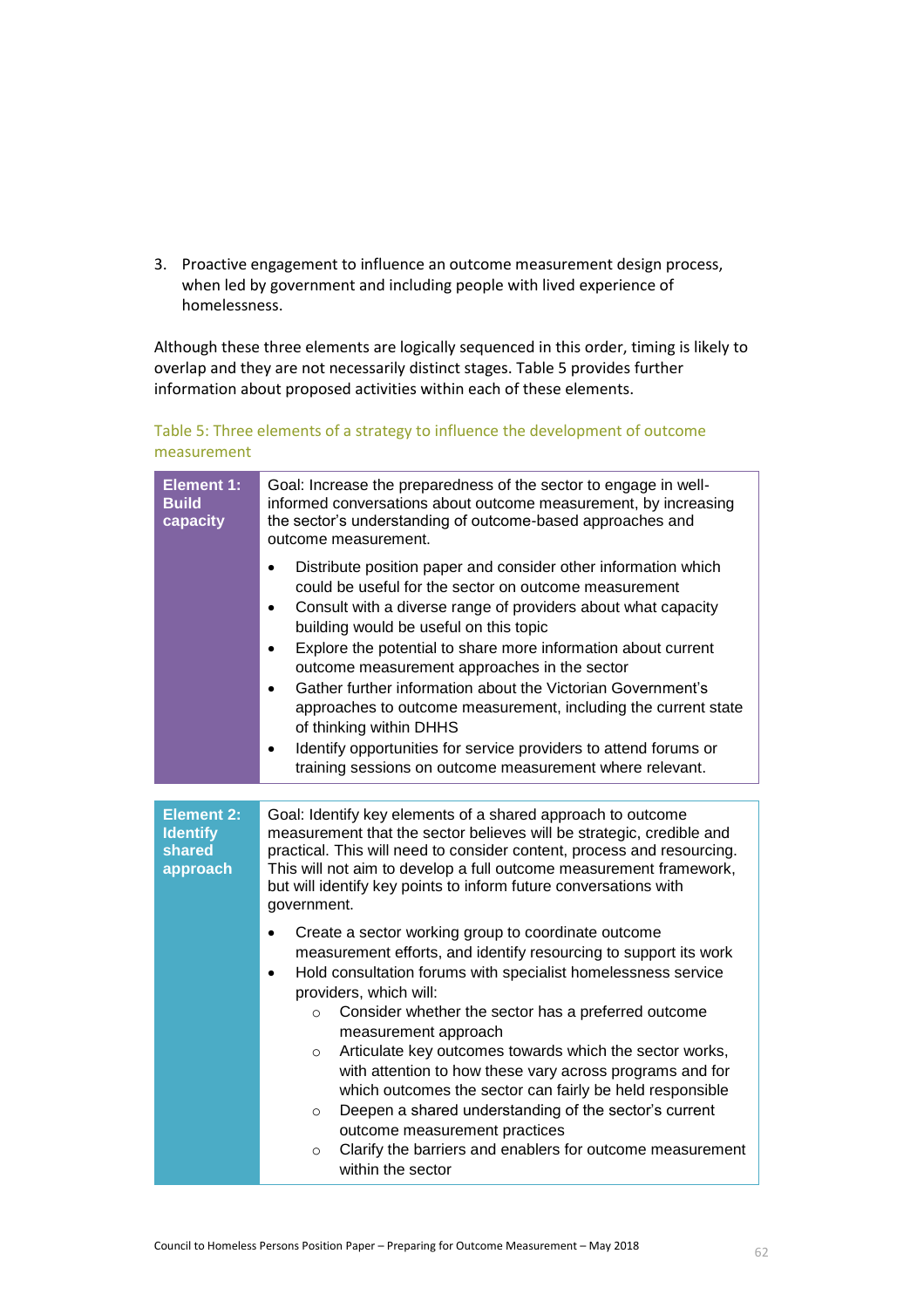|                                                            | Identify existing data collection that would support outcome<br>$\circ$<br>measurement<br>Explore data collection processes, tools and reporting<br>$\circ$<br>frameworks that would be feasible for the sector<br>Identify key messages to put forward to government.<br>$\circ$<br>Conduct initial consultations with people experiencing or at risk of<br>$\bullet$<br>homelessness<br>Conduct initial consultations with representatives of allied service<br>$\bullet$                                                                                                                                                                                                                                                                                                                                                                                                                                                                                                                                                               |
|------------------------------------------------------------|-------------------------------------------------------------------------------------------------------------------------------------------------------------------------------------------------------------------------------------------------------------------------------------------------------------------------------------------------------------------------------------------------------------------------------------------------------------------------------------------------------------------------------------------------------------------------------------------------------------------------------------------------------------------------------------------------------------------------------------------------------------------------------------------------------------------------------------------------------------------------------------------------------------------------------------------------------------------------------------------------------------------------------------------|
|                                                            | systems<br>Review inputs from literature and from other projects<br>$\bullet$                                                                                                                                                                                                                                                                                                                                                                                                                                                                                                                                                                                                                                                                                                                                                                                                                                                                                                                                                             |
|                                                            | Document key proposed elements of shared approach, circulate<br>$\bullet$<br>for feedback                                                                                                                                                                                                                                                                                                                                                                                                                                                                                                                                                                                                                                                                                                                                                                                                                                                                                                                                                 |
|                                                            | Provide channels for electronic input (e.g. online survey) for those<br>$\bullet$<br>who cannot attend forums.                                                                                                                                                                                                                                                                                                                                                                                                                                                                                                                                                                                                                                                                                                                                                                                                                                                                                                                            |
|                                                            |                                                                                                                                                                                                                                                                                                                                                                                                                                                                                                                                                                                                                                                                                                                                                                                                                                                                                                                                                                                                                                           |
| <b>Element 3:</b><br><b>Influence</b><br>design<br>process | Goal: Join DHHS in a partnership approach to designing appropriate<br>outcome measurement for the sector. Within this approach,<br>meaningfully include people with lived experience of homelessness.<br>Advocate to ensure that the outcome measurement approach is<br>properly resourced and fit for purpose.                                                                                                                                                                                                                                                                                                                                                                                                                                                                                                                                                                                                                                                                                                                           |
|                                                            | Build relationships with people in relevant roles within DHHS<br>$\bullet$<br>Advocate to DHHS about the need for an approach that includes<br>$\bullet$<br>people with lived experience of homelessness<br>Confirm resources to be provided by DHHS for the process<br>$\bullet$<br>Facilitate a process that is genuinely consultative and takes into<br>$\bullet$<br>account the sector's needs and interests<br>Identify appropriate technical expertise to assist with outcome<br>$\bullet$<br>measurement framework design<br>Review current approaches and existing knowledge, including<br>٠<br>frameworks and processes developed by service providers and<br>sector projects<br>Participate in a series of consultation forums to identify key<br>$\bullet$<br>elements of outcome model and measurement framework. Ensure<br>that consultations involve people with lived experience of<br>homelessness, and a diverse range of service providers - large<br>and small, metropolitan and regional, specialist and generalist - |
|                                                            | as well as other stakeholders<br>Strongly advocate for fit-for-purpose data collection processes<br>and for the provision of high-quality IT tools to enable data<br>capture and reporting; provide input to the design of these<br>processes and tools<br>Contribute to drafting and revision of outcome model and<br>measurement framework via working group including sector<br>representatives and technical experts<br>Pilot aspects of the framework, data collection processes and                                                                                                                                                                                                                                                                                                                                                                                                                                                                                                                                                 |
|                                                            | tools to ensure that they are fit for purpose                                                                                                                                                                                                                                                                                                                                                                                                                                                                                                                                                                                                                                                                                                                                                                                                                                                                                                                                                                                             |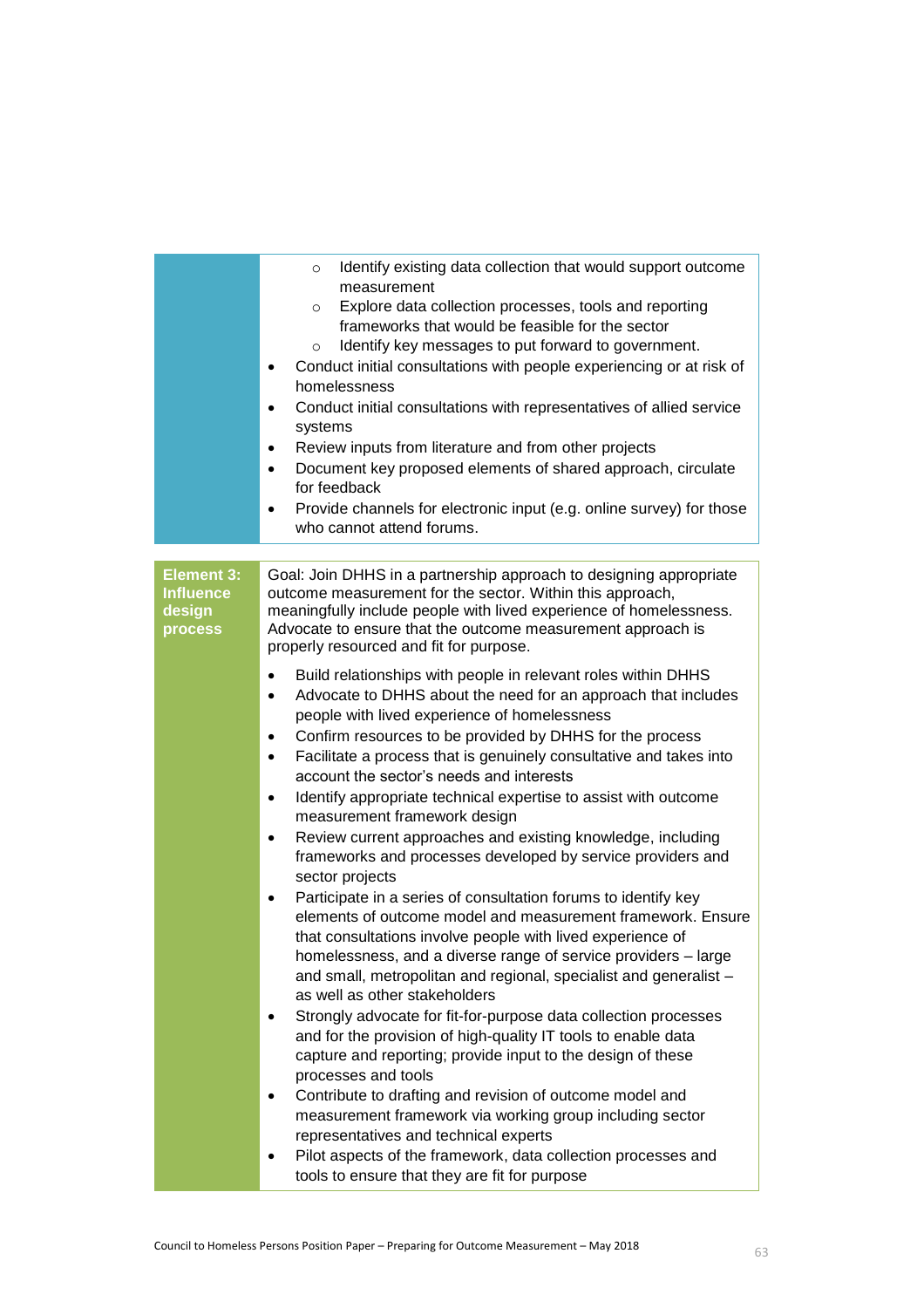Further consult, revise and finalise the outcome model and measurement framework along with associated tools and processes.

A consultation and design process of this type would be logically followed by development of an implementation plan which would need to consider the timing and sequencing of introduction of outcome measurement, training and resourcing required, and further development work needed (for example on fit for purpose data collection and reporting systems for outcome measurement).

#### **Moving forward**

The specialist homelessness service sector has identified outcome-based approaches and outcome measurement as significant priorities for sector development over the next four years. The sector's Industry Transition Plan is aligned with the broader Community Services Industry Plan. It addresses short-to-medium term reform implications, including a goal to 'build sector capacity in relation to outcomes'.<sup>79</sup> The three elements of the strategy outlined above will enable the sector to move towards this goal.

It is proposed that the specialist homelessness service sector take the following five key actions to progress outcome measurement over the next four years:

- 1. Increase sector understanding of outcome-based approaches and outcome measurement, through convening forums and distributing information resources
- 2. Identify key elements of a fit-for-purpose outcome measurement approach for the sector, through consultation with service providers and people with lived experience of homelessness
- 3. Join DHHS in a partnership approach to develop an outcome measurement framework for the sector, through a consultative process led by government which builds on the knowledge, experience and needs of service providers and people experiencing or at risk of homelessness
- 4. Facilitate the sector's access to a suite of practical and functional outcome data collection tools; including pursuit of enhancements to SHIP to enable outcome data entry and reporting
- 5. Advocate for sufficient resourcing for the sector to undertake outcome measurement, including resourcing for training staff, in recognition of the time and skills required to collect and analyse outcome data.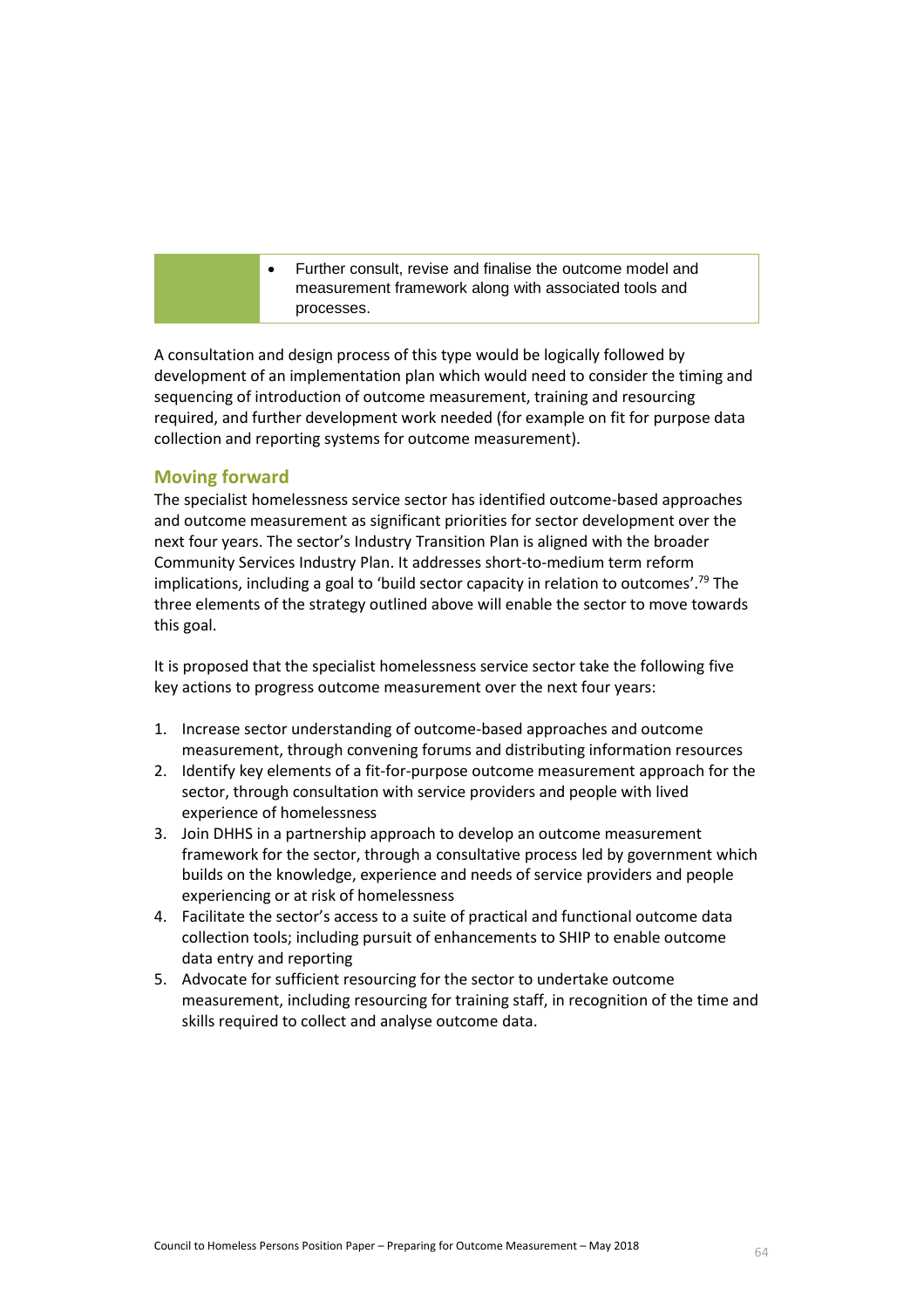The most positive results will be achieved from these actions if they are pursued with the following principles in mind:

- Engage proactively with outcome-based approaches and outcome measurement
- Focus on the outcomes that matter most to people experiencing or at risk of homelessness
- Include people with lived experience, frontline staff, managers and senior leaders in conversations and capacity building about outcome measurement
- Value and draw on existing knowledge of outcome measurement, including the experience and insights of providers who have already implemented outcome measurement approaches
- Recognise the diversity of the sector and of the experiences, needs and goals of the people it serves, and maintain flexibility for providers to integrate outcome measurement in their organisational systems in ways that best fit their context
- Seek opportunities to exercise influence with government and other stakeholders to shape the design and implementation of outcome measurement
- Create outcome measurement processes that are practical and that minimise complexity
- Ensure that outcome measurement is well-resourced and supported by effective tools and training.

The specialist homelessness service sector in Victoria has a window of opportunity now to influence the introduction of outcome-based approaches for the future. It is timely to seize this opportunity to help design outcome measurement that is strategic, credible and practical, and that will advance the interests of people experiencing and at risk of homelessness.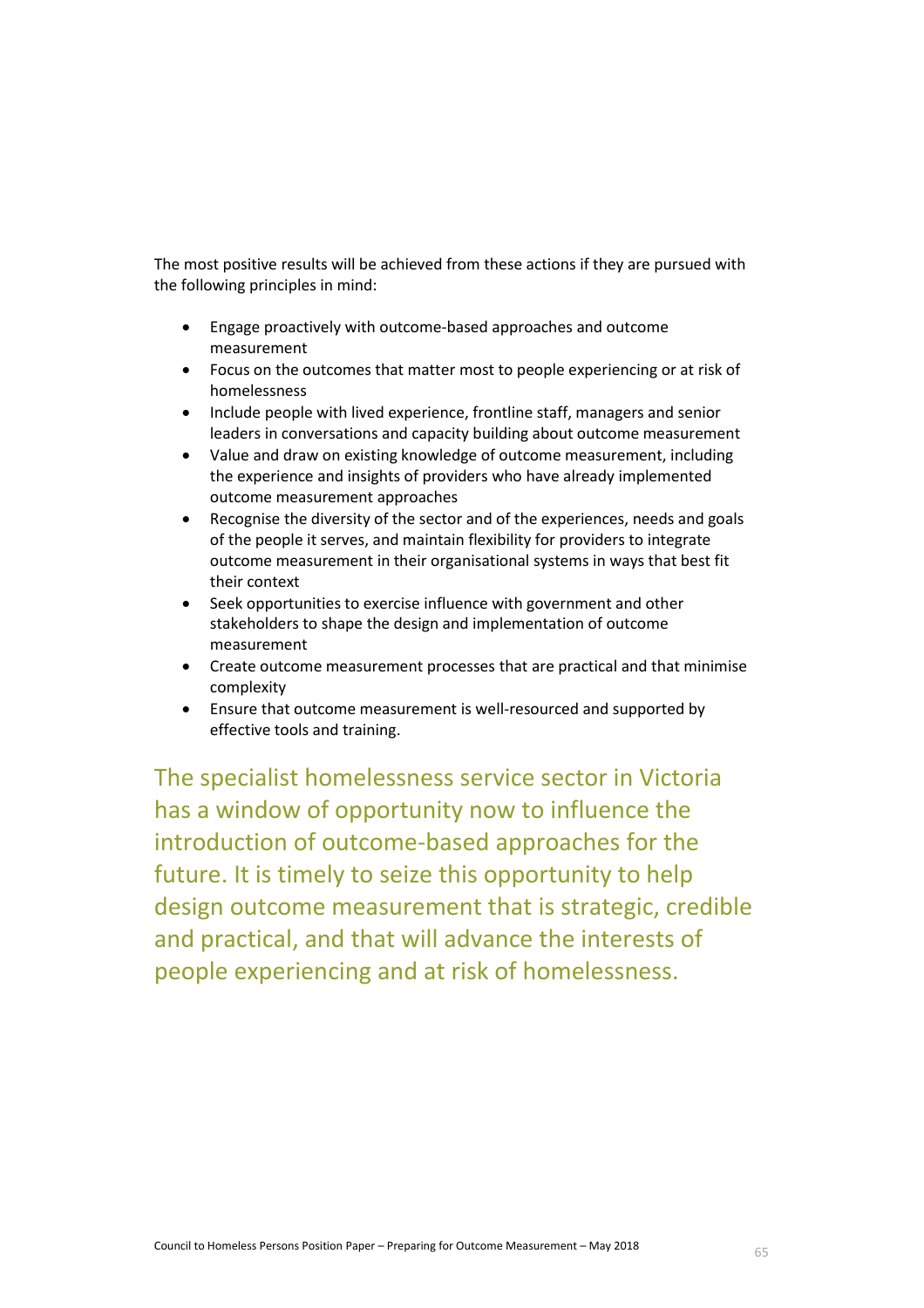### **Notes**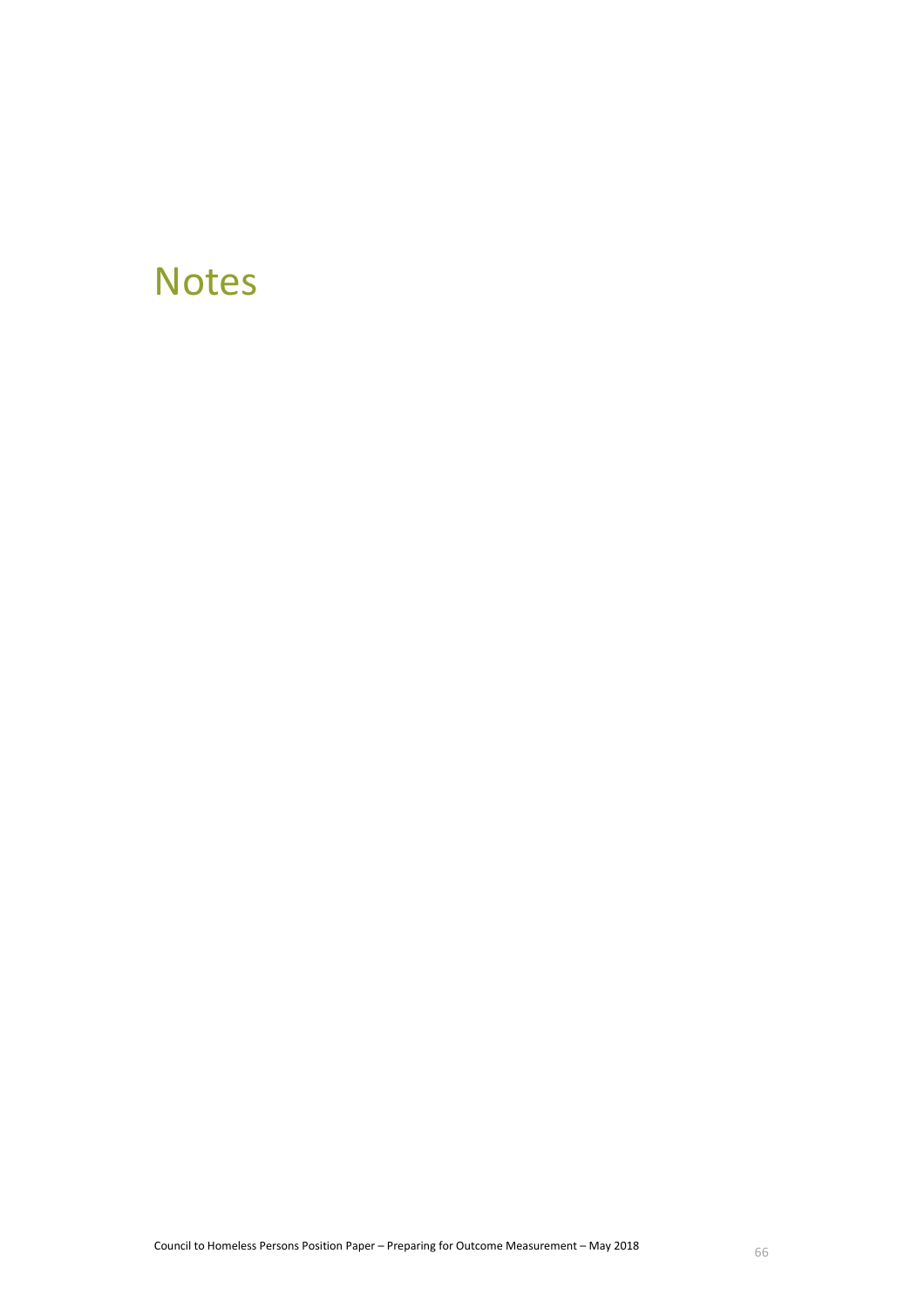- <sup>1</sup> The definition of outcomes presented here is synthesised from multiple sources including: Schalock (2001); Burns and Cupitt (2003); Baulderstone and Talbot (2004); W.K. Kellogg Foundation (2004); Spellman and Abbenante (2008); ARACY (2009); Funnell and Rogers (2011), and others. Some sources constrain outcomes to effects for individual participants or groups of participants, however here we take a wider view encompassing the effects of community-based and non-direct service activities of organisations working in the specialist homelessness service sector.
- <sup>2</sup> The term 'domain' has a wider use in outcome evaluation, to refer to a specific area of evaluation focus clustered around a core concept, for example participant safety, severity of symptoms or quality of life. See e.g. Morrissey et al. (2017).
- <sup>3</sup> Planigale (2011) and sources cited above.
- <sup>4</sup> CHP (2013); Gronda, Ware, and Vitis (2011).
- 5 See also discussion of homelessness pathways in Johnson, Gronda, and Coutts (2008).
- 6 For further discussion of distinctions between participant, program and population outcomes see Cook (2017); Friedman (2005); Weiss (1997).
- 7 Funnell and Rogers (2011). There are multiple approaches to program logic, which use different terms and different formats. This diagram presents one possible approach. Diagram adapted from NAO (2015); see also W.K. Kellogg Foundation (2004).
- 8 For discussion of outcome timeframes, and the ways in which interim outcomes may lead to long term outcomes, see e.g. Rossi (1997); Spellman and Abbenante (2008).
- <sup>9</sup> Outcomes chains and their place in theory of change models is discussed in detail by Funnell and Rogers (2011); see also Taplin and Rasic (2012).
- $10$  A well-known example of a program shown to have net detrimental effects is Scared Straight (Petrosino et al. 2013).
- $11$  The issue of attribution is widely discussed in the evaluation literature; see e.g. Leeuw and Vaessen (2009).
- $12$  There are some contexts where it is necessary to attempt to establish with some precision the effects of a program or service; for example, when undertaking a rigorous impact evaluation. In these contexts the distinction between attribution and contribution is important, and establishing the degree of contribution of a program to observed outcomes may be required. However, this level of precision is seldom necessary or possible in routine outcome monitoring undertaken by service providers.
- <sup>13</sup> Outcomes wheel diagram reproduced from CHP (2013).
- $14$  The term outcome measurement is used in a variety of ways in the literature and by practitioners. Some use the term broadly to describe any process through which qualitative and/or quantitative data is used in an organised way to reflect on or assess program outcomes; this usage could encompass a variety of qualitative evaluation approaches as well as quantitative methods. This paper adopts a more constrained use of the term, which reflects the way it is used in the main body of outcome measurement literature in the homelessness field. This sees outcome measurement as an aspect of performance measurement, which focuses on producing quantitative findings in relation to specified outcomes. For examples of this usage, see: Burns and Cupitt (2003); Spellman and Abbenante (2008); Homeless Link (2007).
- <sup>15</sup> Many sources discuss the differences between monitoring and evaluation; a useful example is Markiewicz and Patrick (2016).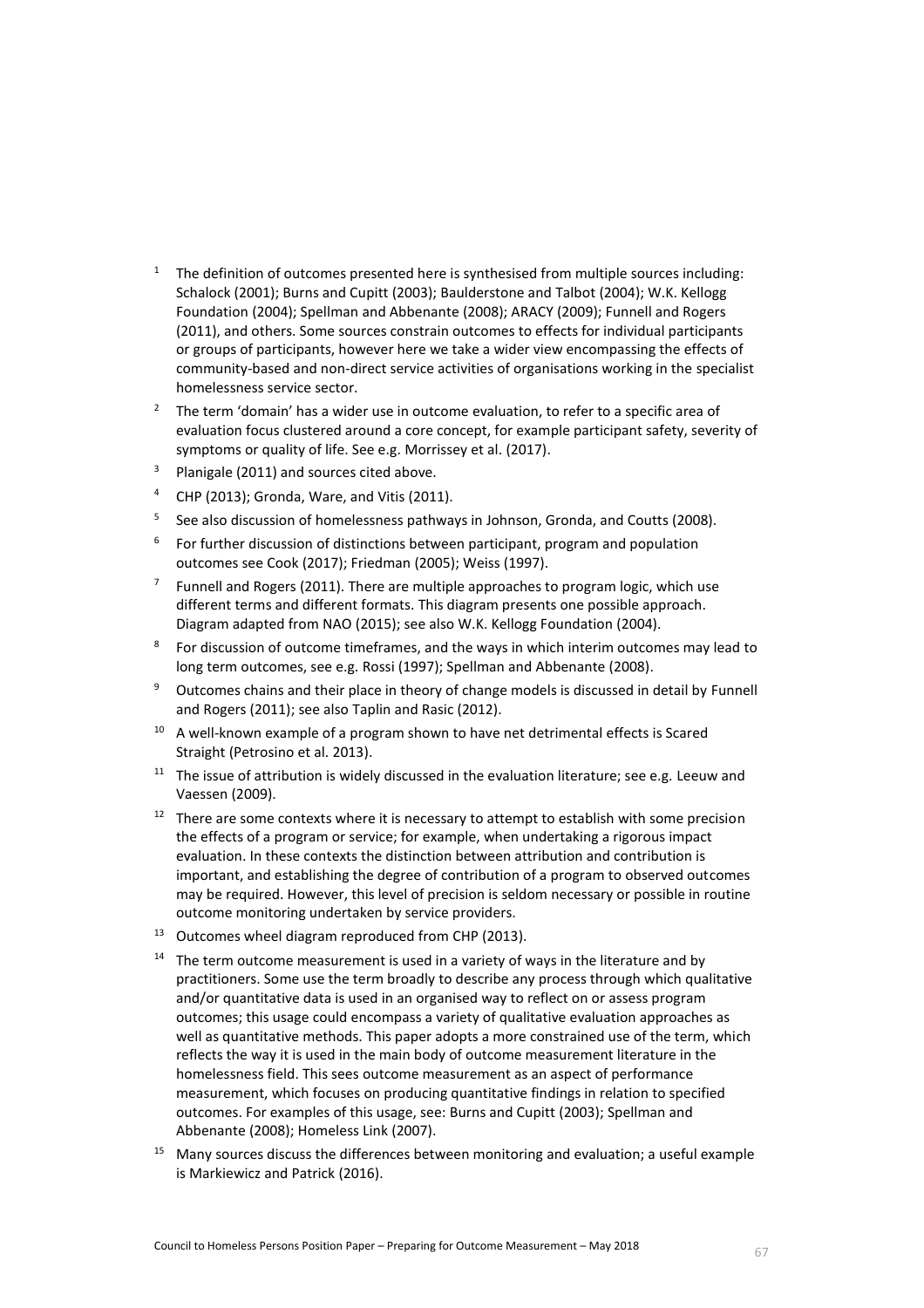- <sup>16</sup> The Victorian Community Legal Sector Outcomes Measurement Framework (Planigale and Thwaites 2017) provides as example of an outcome measurement framework; it is available at[: http://www.fclc.org.au/cb\\_pages/outcomes\\_measurement.php](http://www.fclc.org.au/cb_pages/outcomes_measurement.php)
- $17$  Some sources maintain a relatively simple distinction between population and program (performance) measures, e.g. Friedman (2005); others provide an elaborate set of levels of possible aggregation, e.g. Australian DoHA (2005). This paper steers a middle path recognising that outcome measurement at individual participant level has certain considerations distinct from program and population levels.
- <sup>18</sup> Diagram adapted from QCOSS (2015).
- <sup>19</sup> For discussion of outcome measurement implementation processes see: Planigale (2011).
- $20$  NAO (2015).
- <sup>21</sup> ANAO (2009).
- <sup>22</sup> NAO (2015).
- <sup>23</sup> Muir et al. (2017).
- <sup>24</sup> Victorian DTF (2017).
- <sup>25</sup> For an overview of benefits and challenges of outcome measurement, see Planigale (2011). Many sources comment on the importance and utility of outcome measurement; see e.g. Burns and Cupitt (2003); MacKeith (2007); MacKeith and Graham (2007); Spellman and Abbenante (2008); ARACY (2009); Muir and Bennett (2014). The discussion here is also informed by the input of service providers and people with lived experience of homelessness, consulted during preparation of this position paper.
- <sup>26</sup> Sources discussing the risks and challenges of outcome measurement (and in some cases, performance measurement more broadly) include: Rapp and Poertner (1992); Berman and Hurt (1997); Hudson (1997); Rossi (1997); Schalock (2001); Wells and Johnson (2001); Bevan and Hood (2006); Benjamin (2012); Cuganesan, Guthrie, and Vranic (2014). The discussion here is also informed by the input of service providers and people with lived experience of homelessness, consulted during preparation of this position paper.
- <sup>27</sup> Lowe and Wilson (2015).
- <sup>28</sup> See discussion in Benjamin (2012); Keevers et al. (2011); Lowe and Wilson (2015).
- $29$  An example of issues relating to inflated reporting to increase funding is the history of false claims lodged by Job Services Australia providers; see [http://www.abc.net.au/news/2015-](http://www.abc.net.au/news/2015-02-23/government-recovers-millions-after-rorting-of-jobs-scheme/6193022) [02-23/government-recovers-millions-after-rorting-of-jobs-scheme/6193022](http://www.abc.net.au/news/2015-02-23/government-recovers-millions-after-rorting-of-jobs-scheme/6193022)
- <sup>30</sup> NAO (2015).
- $31$  COAG (2009).
- <sup>32</sup> Australian Senate ELC (2018).
- $33$  Personal communication Victorian DHHS staff, January 2018; more detailed information from Victorian Department of Premier and Cabinet presentation (Victorian DPC 2017).
- <sup>34</sup> Victorian DHHS (2016a).
- <sup>35</sup> Victorian DHHS (2016b).
- $36$  For example, the Victorian Department of Economic Development, Jobs, Transport & Resources Strategic Plan 2016 includes a set of ten year outcomes and headline indicators (Victorian DEDJTR 2016)
- <sup>37</sup> Personal communication Victorian DHHS staff, January 2018.
- <sup>38</sup> ACIL Allen Consulting (2014).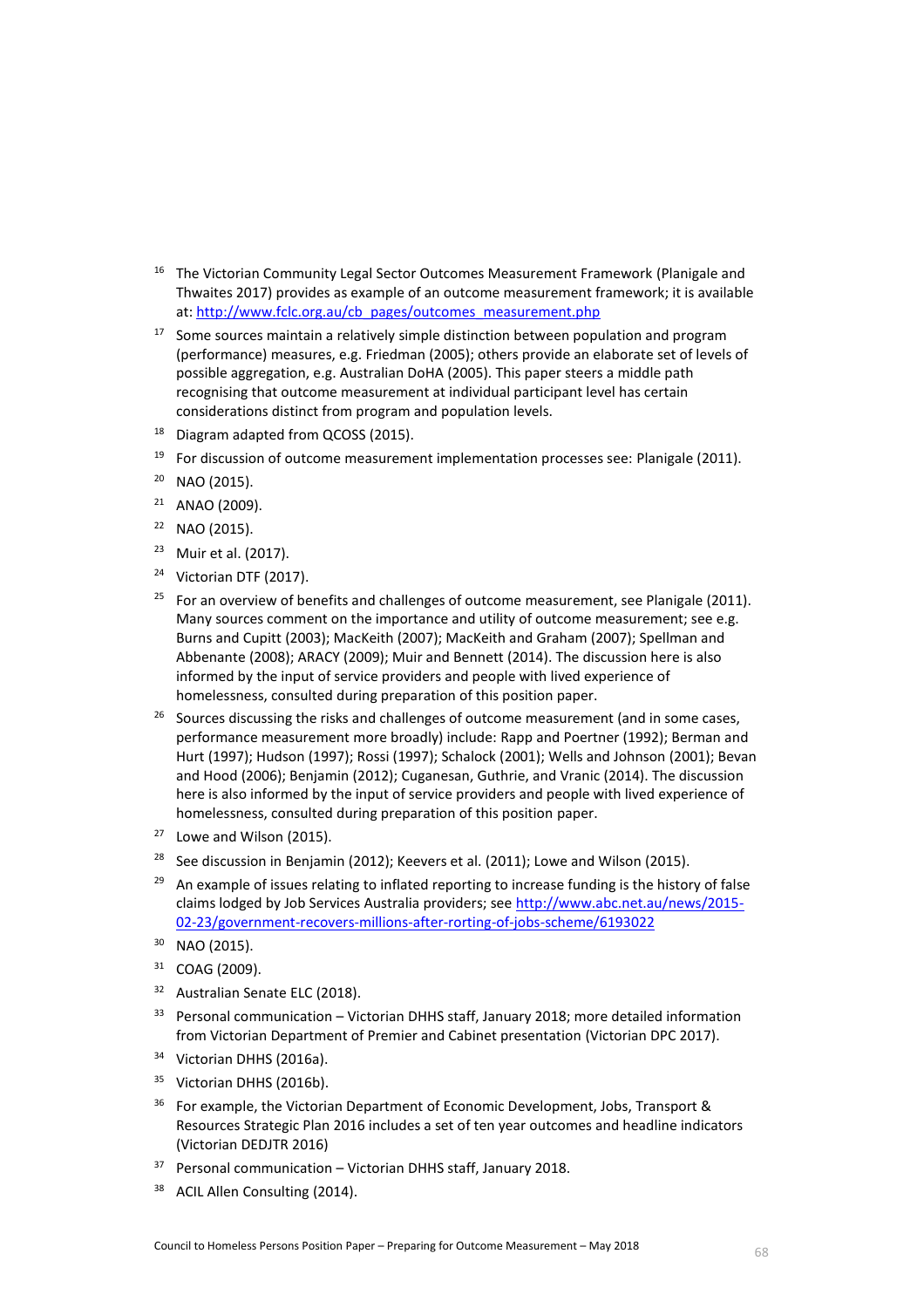- <sup>39</sup> Baulderstone and Talbot (2004).
- <sup>40</sup> Gronda, Ware, and Vitis (2011).
- <sup>41</sup> Diagram from Gronda, Ware, and Vitis (2011: 137).
- $42$  Bennett and Etuk (2017). For general information on the project see [http://www.csi.edu.au/research/project/developing-shared-outcomes-housing-and](http://www.csi.edu.au/research/project/developing-shared-outcomes-housing-and-homelessness-sectors-project/)[homelessness-sectors-project/.](http://www.csi.edu.au/research/project/developing-shared-outcomes-housing-and-homelessness-sectors-project/) The project sits within a broader agenda of work by the Centre for Social Impact; see Muir et al. (2015).
- <sup>43</sup> Friedman (2005).
- $44$  Nicholls et al. (2009).
- $45$  Information on the Outcomes Star<sup>TM</sup> family of tools is available at: [http://www.outcomesstar.org.uk/.](http://www.outcomesstar.org.uk/) For a useful discussion of its implementation in a Victorian service, see Harris and Andrews (2013).
- <sup>46</sup> Furukawa et al. (2003); see also [https://www.hcp.med.harvard.edu/ncs/k6\\_scales.php](https://www.hcp.med.harvard.edu/ncs/k6_scales.php)
- $47$  A few examples: Journey to Social Inclusion evaluation (Johnson et al. 2014); evaluation of the homelessness Innovation Action Projects (KPMG 2015).
- 48 Case studies in this section are based on interviews with service provider representatives undertaken during preparation of this paper. The case studies included here have been selected to illustrate a diversity of approaches to outcome measurement. Due to limitations of space we have been unable to include all of the approaches described by providers.
- <sup>49</sup> Callis, Flatau, and Seivwright (2017).
- <sup>50</sup> Assessment of whether potential benefits of outcome measurement have been achieved in practice are based on the observations provided by the ten service providers consulted during preparation of this paper.
- <sup>51</sup> Australian DSS (2014, 2015).
- <sup>52</sup> Tasmanian DHHS (2014).
- <sup>53</sup> Queensland DCCSDS (2017b, 2017a); QCOSS (2015).
- <sup>54</sup> WA DoH (2017).
- <sup>55</sup> NT Government (2017).
- <sup>56</sup> HSHPIC (2017); see also chapter by Sharon Andrews in Ramcharan and Thompson (2018).
- <sup>57</sup> [https://www2.health.vic.gov.au/mental-health/practice-and-service-quality/service](https://www2.health.vic.gov.au/mental-health/practice-and-service-quality/service-quality/measuring-outcomes-in-mental-health)[quality/measuring-outcomes-in-mental-health](https://www2.health.vic.gov.au/mental-health/practice-and-service-quality/service-quality/measuring-outcomes-in-mental-health)
- <sup>58</sup> Victorian DHHS (2017).
- <sup>59</sup> See [https://www2.health.vic.gov.au/primary-and-community-health/community](https://www2.health.vic.gov.au/primary-and-community-health/community-health/community-health-service-improvement/victorian-community-health-indicators)[health/community-health-service-improvement/victorian-community-health-indicators](https://www2.health.vic.gov.au/primary-and-community-health/community-health/community-health-service-improvement/victorian-community-health-indicators)
- $60$  Planigale and Thwaites (2017); for further information see: [http://www.fclc.org.au/cb\\_pages/outcomes\\_measurement.php](http://www.fclc.org.au/cb_pages/outcomes_measurement.php)
- $61$  Victorian DTF (2017).
- $62$  Friedman (2005).
- <sup>63</sup> Kaplan and Norton (1996).
- <sup>64</sup> Rockwell and Bennett (2004).
- <sup>65</sup> Planigale and Thwaites (2017).
- <sup>66</sup> Gronda, Ware, and Vitis (2011).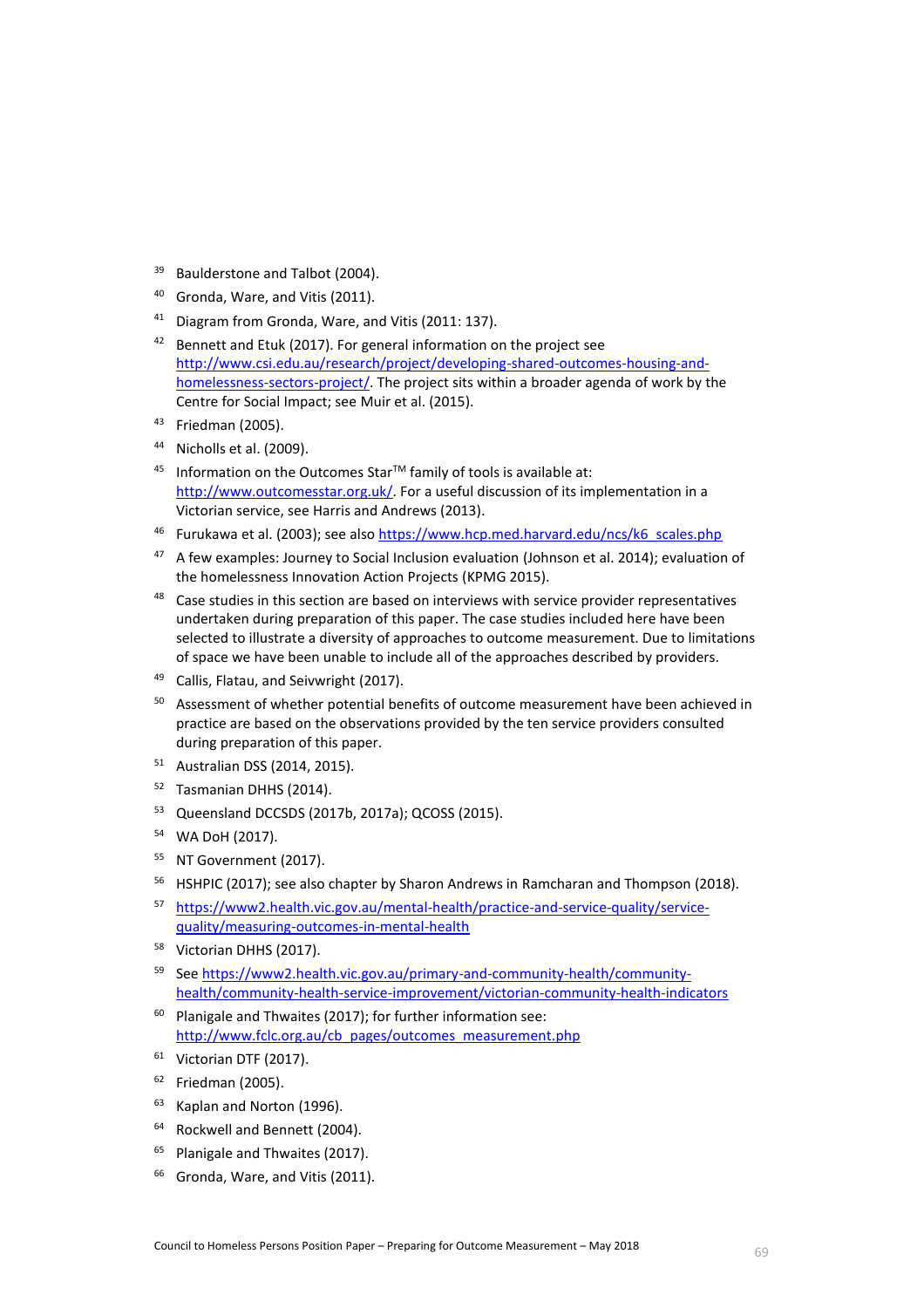- <sup>67</sup> [http://www.csi.edu.au/research/project/developing-shared-outcomes-housing-and](http://www.csi.edu.au/research/project/developing-shared-outcomes-housing-and-homelessness-sectors-project/)[homelessness-sectors-project/](http://www.csi.edu.au/research/project/developing-shared-outcomes-housing-and-homelessness-sectors-project/)
- <sup>68</sup> WEFO (2003).
- <sup>69</sup> <http://www.outcomesstar.org.uk/>
- <sup>70</sup> Johnson and Pleace (2016).
- $71$  DHCD (n.d.).
- 72 SF-36: [https://www.rand.org/health/surveys\\_tools/mos/36-item-short-form.html;](https://www.rand.org/health/surveys_tools/mos/36-item-short-form.html) BASIS-32[: http://www.ebasis.org/basis32.php;](http://www.ebasis.org/basis32.php) K-10: [https://www.hcp.med.harvard.edu/ncs/k6\\_scales.php;](https://www.hcp.med.harvard.edu/ncs/k6_scales.php) TOP: [https://www.gov.uk/government/publications/drug-and-alcohol-treatment-outcomes](https://www.gov.uk/government/publications/drug-and-alcohol-treatment-outcomes-measuring-effectiveness)[measuring-effectiveness,](https://www.gov.uk/government/publications/drug-and-alcohol-treatment-outcomes-measuring-effectiveness) see also Lintzeris et al. (2016); SDQ[: http://www.sdqinfo.com/;](http://www.sdqinfo.com/) WHOQOL[: http://www.who.int/mental\\_health/publications/whoqol/en/](http://www.who.int/mental_health/publications/whoqol/en/)
- $73$  For discussion of several approaches to goal scaling see Baulderstone and Talbot (2004).
- $74$  Nicholls et al. (2009).
- <sup>75</sup> Earl, Carden, and Smutylo (2001).
- <sup>76</sup> Davies and Dart (2005).
- $77$  Diagram synthesised from multiple sources; see Planigale (2011). Ideas in the diagram were also influenced by discussions with service providers and people with lived experience of homelessness, consulted during preparation of this position paper.
- $78$  Many sources discuss enablers and barriers to outcome measurement and provide recommendations for the implementation process; see for example Wells and Johnson (2001); MacKeith and Graham (2007); Hatry and Lampkin (2003); Burns and Cupitt (2003); ARACY (2009).
- <sup>79</sup> SHSS Industry Plan in press (CHP 2018); see also HSHPIC (2017).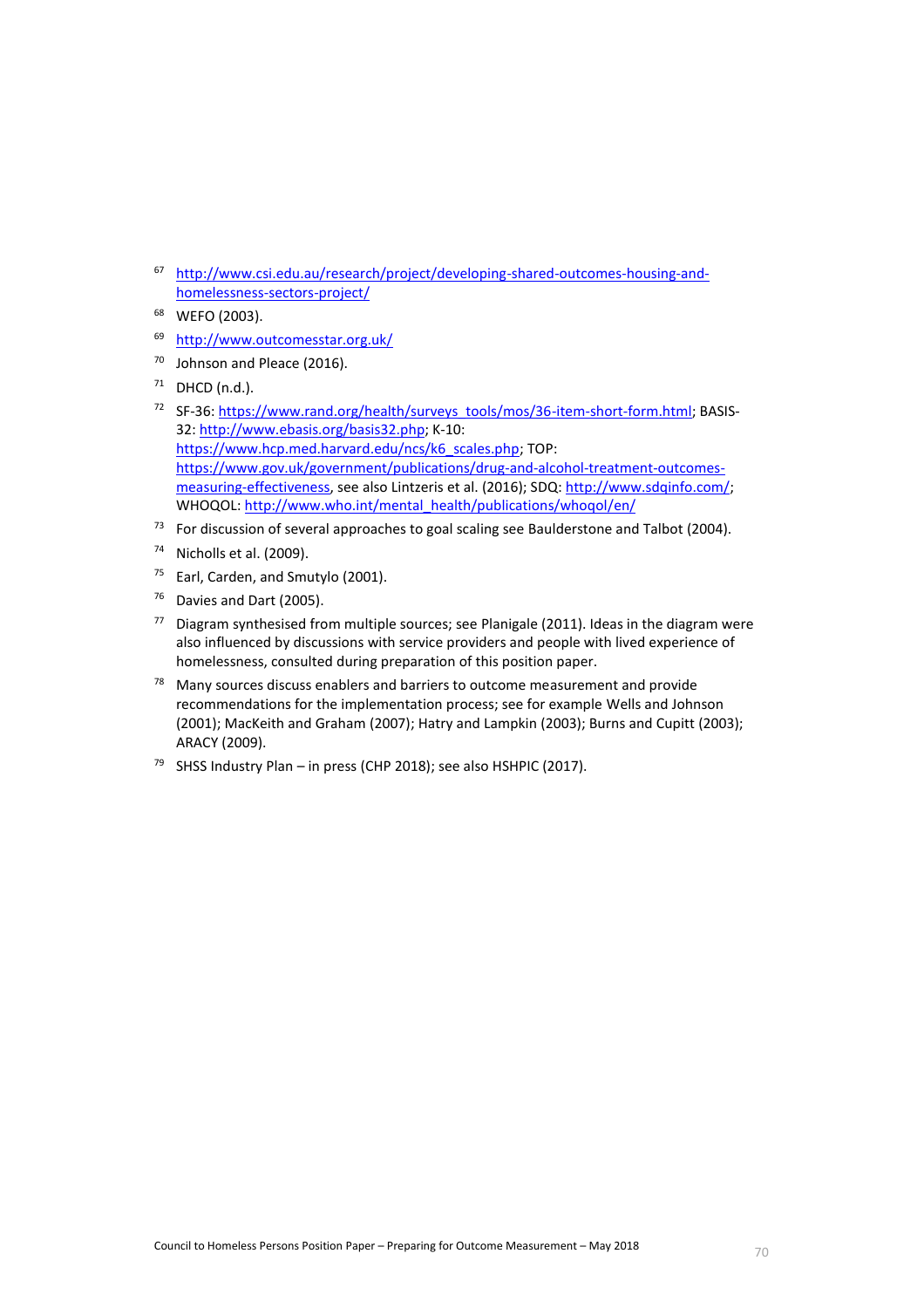### References

- ACIL Allen Consulting. 2014. "Services Connect: Evaluation of the Client Support Model Implementation: Summary Report." Melbourne: ACIL Allen Consulting.
- ANAO. 2009. "Administration of Job Network Outcome Payments." Canberra: Australian National Audit Office. Audit Report No.17 2008–09.
- ARACY. 2009. "Measuring the Outcomes of Community Organisations." Canberra: Australian Research Alliance for Children & Youth.
- Australian DoHA. 2005. "Key Performance Indicators for Australian Public Mental Health Services: Report of Performance Indicator Drafting Group." Canberra: Australian Government Department of Health and Ageing, NMHWG Information Strategy Committee Performance Indicator Drafting Group.
- Australian DSS. 2014. "A New Way of Working: Grant Funding in DSS. Using SCORE to Report Outcomes." Canberra: Australian Government Department of Social Services.
- ———. 2015. "Additional Guidance for Using SCORE with Clients." Canberra: Australian Government Department of Social Services.
- Australian Senate ELC. 2018. "Treasury Laws Amendment (National Housing and Homelessness Agreement) Bill 2017 [Provisions]." Canberra: The Senate Economics Legislation Committee.
- Baulderstone, Jo, and Chris Talbot. 2004. "Outcome Measurement in SAAP Funded Services." Canberra: Australian Department of Family and Community Services.
- Benjamin, Lehn M. 2012. "Nonprofit Organizations and Outcome Measurement: From Tracking Program Activities to Focusing on Frontline Work." *American Journal of Evaluation* 33 (3). SAGE Publications Inc: 431–47. doi:10.1177/1098214012440496.
- Bennett, Stephen, and L Etuk. 2017. "Developing a Shared Outcome Framework for the Housing and Homelessness Sectors: Project 2 Homelessness Sector Outcomes." Sydney: The Centre for Social Impact.
- Berman, W H, and S W Hurt. 1997. "Developing Clinical Outcomes Systems: Conceptual and Practical Issues." In *Outcomes Measurement in the Human Services: Cross-Cutting Issues and Methods*, edited by E.J. Mullen and J.L. Magnabosco, 81–97. Washington, DC: NASW Press.
- Bevan, Gwyn, and Christopher Hood. 2006. "What's Measured Is What Matters: Targets and Gaming in the English Public Health Care System." *Public Administration* 84 (3): 517–38.
- Burns, Sara, and Sally Cupitt. 2003. "Managing Outcomes: A Guide for Homelessness Organisations." London: Charities Evaluation Services.
- Callis, Zoe, Paul Flatau, and Ami Seivwright. 2017. "Social Impact Series Outcomes Measurement in the Community Sector: Are We Heading in the Right Direction?" Perth: Bankwest Foundation Social Impact Series, No. 8.
- CHP. 2013. "Position Paper on the Victorian Homelessness Action Plan Reform Project: A Framework for Ending Homelessness." Melbourne: Council to Homeless Persons.
- ———. 2018. "Specialist Homelessness Service Sector Industry Plan." Melbourne: Council to Homeless Persons.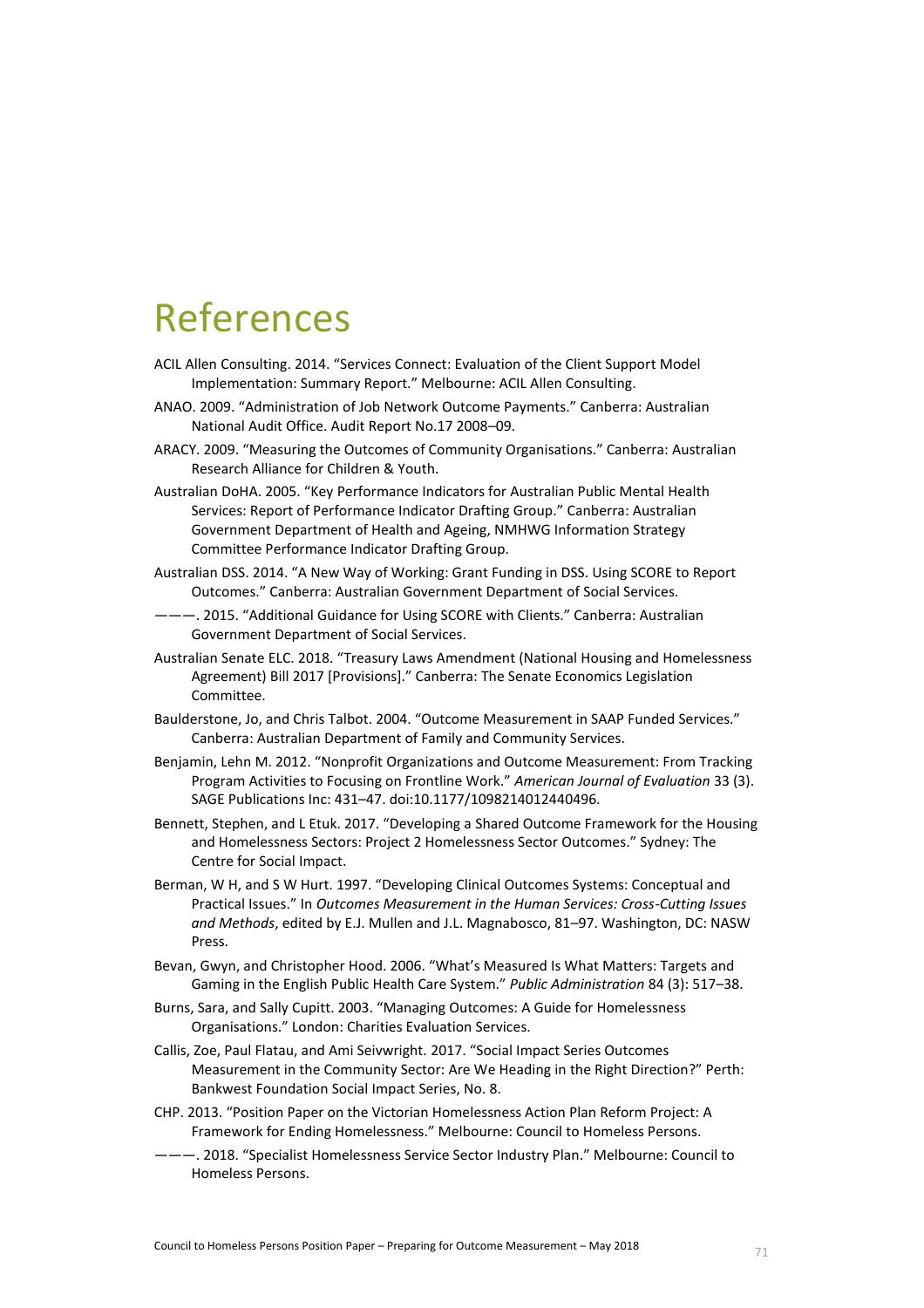- COAG. 2009. "National Partnership Agreement on Homelessness." Canberra: Council of Australian Governments.
- Cook, Ailsa. 2017. "Outcome Based Approaches in Public Service Reform." What Works Scotland.
- Cuganesan, Suresh, James Guthrie, and Vedran Vranic. 2014. "The Riskiness of Public Sector Performance Measurement." *Financial Accountability and Management*. doi:10.1111/faam.12037.
- Davies, Rick, and Jess Dart. 2005. "The 'Most Significant Change' (MSC) Technique: A Guide to Its Use."
- DHCD, Massachusetts. n.d. "Family Self-Sufficiency CSBG Scales & Ladders Guidance." Massachusetts Department of Housing and Community Development.
- Earl, Sarah, Fred Carden, and Terry Smutylo. 2001. *Outcome Mapping: Building Learning and Reflection into Development Programs*. Ottawa: International Development Research Centre.
- Friedman, Mark. 2005. *Trying Hard Is Not Good Enough: How to Produce Measurable Improvements for Customers and Communities*. FPSI Publishing / Booksurge.
- Funnell, Sue C, and Patricia J Rogers. 2011. *Purposeful Program Theory: Effective Use of Theories of Change and Logic Models*. Jossey-Bass.
- Furukawa, T A, R C Kessler, T Slade, and G Andrews. 2003. "The Performance of the K6 and K10 Screening Scales for Psychological Distress in the Australian National Survey of Mental Health and Well-Being." *Psychological Medicine* 33 (2): 357–62.
- Gronda, Hellene, Vicki-Ann Ware, and Laura Vitis. 2011. "What Makes a Difference? Building a Foundation for Nationally Consistent Outcome Measures." Melbourne: Australian Housing and Urban Research Institute.
- Harris, Lisa, and Sharon Andrews. 2013. "Implementing the Outcomes Star Well in a Multi-Disciplinary Environment." Melbourne: The Salvation Army Crisis Services Network.
- Hatry, H, and L Lampkin. 2003. "Key Steps in Outcome Management." *Series on Outcome Management for Nonprofit Organizations*. The Urban Institute.
- Homeless Link. 2007. "The Use of Outcomes Measurement Systems within Housing and Homelessness Organisations." London: Performance Hub & Homeless Link.
- HSHPIC. 2017. "Community Services Industry Plan Discussion Paper. October 2017." Melbourne: Human Services and Health Partnership Implementation Committee, Victorian Council of Social Service and Victorian Department of Health and Human Services.
- Hudson, W W. 1997. "Assessment Tool as Outcomes Measures in Social Work." In *Outcomes Measurement in the Human Services: Cross-Cutting Issues and Methods*, edited by E.J. Mullen and J.L. Magnabosco, 68–80. Washington, DC: NASW Press.
- Johnson, Guy, Hellene Gronda, and Sally Coutts. 2008. *On the Outside: Pathways in and out of Homelessness*. North Melbourne: Australian Scholarly Publishing.
- Johnson, Guy, and Nicholas Pleace. 2016. "How Do We Measure Success in Homelessness Services? Critically Assessing the Rise of the Homelessness Outcomes Star." *European Journal of Homelessness* 10 (1): 31–51.
- Johnson, Guy, Yi-Ping Tseng, Sharon Parkinson, and Daniel Kuehnle. 2014. "Sustaining Exits from Long-Term Homelessness: A Randomised Controlled Trial Examining the 48 Month Social Outcomes from the Journey to Social Inclusion Pilot Program." Melbourne: Sacred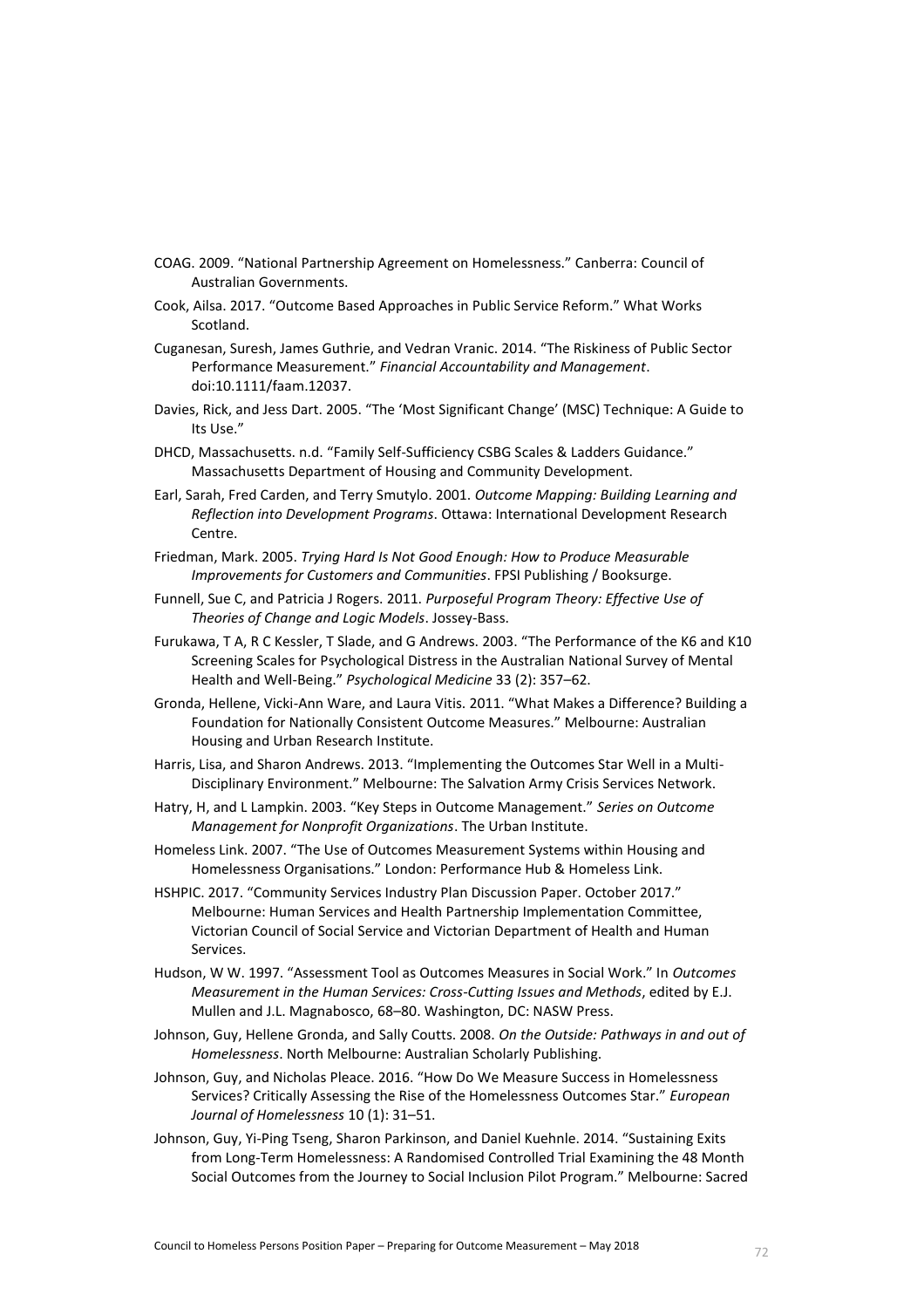Heart Mission.

- Kaplan, Robert S, and David P Norton. 1996. *The Balanced Scorecard: Translating Strategy Into Action*. Boston: Harvard Business School Press.
- Keevers, Lynne, Lesley Treleaven, Christopher Sykes, and Michael Darcy. 2011. "Made to Measure: Taming Practices with Results-Based Accountability." *Organization Studies* 33 (1). SAGE Publications Ltd: 97–120. doi:10.1177/0170840611430597.
- KPMG. 2015. "Evaluation of the Homelessness IAPs: Summative Evaluation Executive Summary." Melbourne: Victorian Department of Human Services.
- Leeuw, Frans, and Jos Vaessen. 2009. "Impact Evaluations and Development: Nonie Guidance on Impact Evaluation." Washington, DC: The Network of Networks on Impact Evaluation.
- Lintzeris, Nicholas, Lauren A Monds, Gonzalo Rivas, Stefanie Leung, Adrienne Withall, and Brian Draper. 2016. "The Australian Treatment Outcomes Profile Instrument as a Clinical Tool for Older Alcohol and Other Drug Clients: A Validation Study." *Drug and Alcohol Review* 35 (6): 673–77. doi:10.1111/dar.12393.
- Lowe, Toby, and Rob Wilson. 2015. "Playing the Game of Outcomes-Based Performance Management. Is Gamesmanship Inevitable? Evidence from Theory and Practice." *Social Policy and Administration* 51 (7): 981–1001. doi:https://doi.org/10.1111/spol.12205.
- MacKeith, Joy. 2007. "'User-Focussed' What Does It Really Mean?" London: London Housing Foundation.
- MacKeith, Joy, and Kate Graham. 2007. "A Practical Guide to Outcomes Tools." London Housing Foundation.
- Markiewicz, Anne, and Ian Patrick. 2016. *Developing Monitoring and Evaluation Frameworks*. Los Angeles: Sage Publications.
- Morrissey, Catrin, Peter E Langdon, Nicole Geach, Verity Chester, Michael Ferriter, William R Lindsay, Jane McCarthy, et al. 2017. "A Systematic Review and Synthesis of Outcome Domains for Use within Forensic Services for People with Intellectual Disabilities." *British Journal of Psychiatry Open* 3 (1): 41 LP-56.
- Muir, Kristy, and Stephen Bennett. 2014. "The Compass: Your Guide to Social Impact Measurement." Sydney: The Centre for Social Impact.
- Muir, Kristy, Stephen Bennett, R Reeve, A Powell, and A Young. 2015. "Uniting By Cause to Impact At Scale: A Shared Outcomes Measurement Blueprint for Australia." Sydney: The Centre for Social Impact.
- Muir, Kristy, Michael Moran, Fabienne Michaux, Findlay Suzanne, Ariella Meltzer, Chris Mason, Ioana Ramia, and Richard Heaney. 2017. "The Opportunities, Risks and Possibilities of Social Impact Investment for Housing and Homelessness, AHURI Final Report No. 288." Melbourne: Australian Housing and Urban Research Institute Limited. doi:doi:10.18408/ahuri-7110101.
- NAO. 2015. "Outcome-Based Payment Schemes: Government's Use of Payment by Results." Vol. HC 86. London: National Audit Office. Report by the Comptroller and Auditor General.
- Nicholls, Jeremy, Eilis Lawlor, Eva Neitzert, Tim Goodspeed, and Sally Cupitt. 2009. "A Guide to Social Return on Investment." London: Cabinet Office, Office of the Third Sector.
- NT Government. 2017. "Northern Territory Government Submission to the Productivity Commission Inquiry into Reforms to Human Services." Darwin: Northern Territory Government.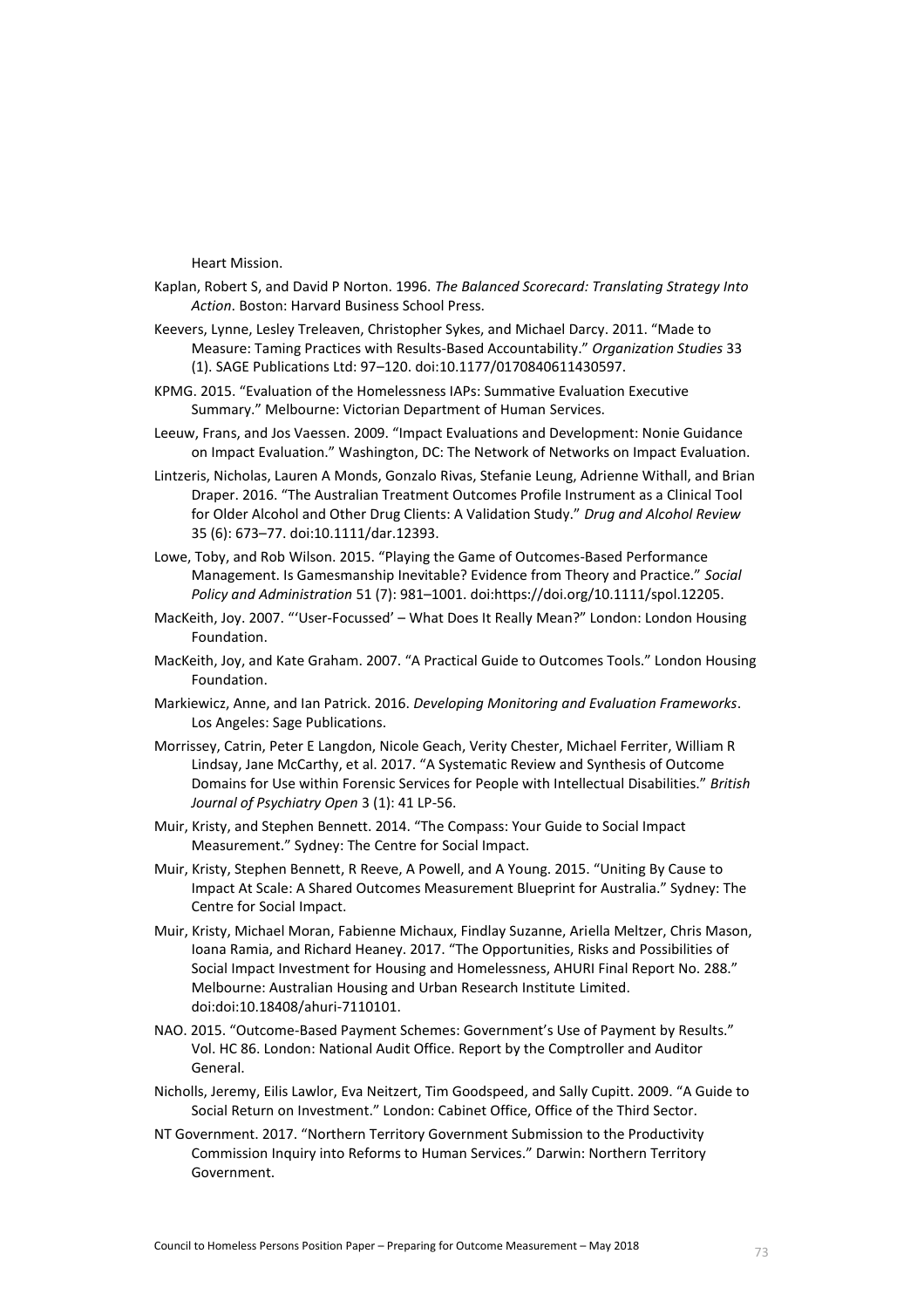- Petrosino, Anthony, Carolyn Turpin-Petrosino, Meghan E Hollis-Peel, and Julia G Lavenberg. 2013. "'Scared Straight' and Other Juvenile Awareness Programs for Preventing Juvenile Delinquency." *Cochrane Database of Systematic Reviews*, April. John Wiley & Sons, Ltd. doi:10.1002/14651858.CD002796.pub2.
- Planigale, Mark. 2011. "Literature Review : Measurement of Client Outcomes in Homelessness Services." Melbourne: HomeGround Services.
- Planigale, Mark, and Rohan Thwaites. 2017. "Victorian Community Legal Sector Outcomes Measurement Framework." Melbourne: Federation of Community Legal Centres.
- QCOSS. 2015. "Outcomes Paper: Co-Design Process 2015." Brisbane: Queensland Council of Social Service.
- Queensland DCCSDS. 2017a. "Outcomes Co-Design." Brisbane: Queensland Department of Communities, Child Safety and Disability Services.

https://www.communities.qld.gov.au/gateway/funding-grants/outcomes-co-design.

- ———. 2017b. "Queensland Out-of-Home Care Outcomes Framework." Brisbane: Queensland Department of Communities, Child Safety and Disability Services.
- Ramcharan, Paul, and Sally Thompson. 2018. "Community Services of the Future: An Evidence Review." Melbourne: Future Social Service Institute, Victorian Council of Social Service and RMIT University.
- Rapp, Charles A, and John Poertner. 1992. *Social Administration: A Client-Centered Approach*. New York: Longman.
- Rockwell, Kay, and Claude Bennett. 2004. "Targeting Outcomes of Programs: A Hierarchy for Targeting Outcomes and Evaluating Their Achievement." *Faculty Publications: Agricultural Leadership, Education & Communication Department* 48. University of Nebraska - Lincoln.
- Rossi, P.H. 1997. "Program Outcomes: Conceptual and Measurement Issues." In *Outcomes Measurement in the Human Services: Cross-Cutting Issues and Methods*, edited by E.J. Mullen and J.L. Magnabosco, 20–34. Washington, DC: NASW Press.
- Schalock, Robert L. 2001. *Outcome-Based Evaluation*. New York: Kluwer Academic / Plenum Publishers.
- Spellman, Brooke, and Michelle Abbenante. 2008. "What Gets Measured, Gets Done: A Toolkit on Performance Measurement for Ending Homelessness." Washington, DC: National Alliance to End Homelessness.
- Taplin, Dana H., and Muamer Rasic. 2012. "Facilitator's Source Book: Source Book for Facilitators Leading Theory of Change Development Sessions." New York: ActKnowledge.
- Tasmanian DHHS. 2014. "DHHS Funded Community Sector Outcomes Purchasing Framework." Hobart: Tasmanian Department of Health and Human Services, Community Sector Relations Unit.
- Victorian DEDJTR. 2016. "DEDJTR Delivers: Strategic Plan 2016-17." Melbourne: Victorian Department of Economic Development, Jobs Transport & Resources.
- Victorian DHHS. 2016a. "Department of Health and Human Services Strategic Plan." Melbourne: Victorian Department of Health and Human Services.
- ———. 2016b. "Victorian Public Health and Wellbeing Outcomes Framework." Melbourne: Victorian Department of Health and Human Services.
- ———. 2017. "Children and Families Research Strategy 2017–2019." Melbourne: Victorian Department of Health and Human Services.
- Victorian DPC. 2017. "Establishing Outcomes-Based Management across the Victorian